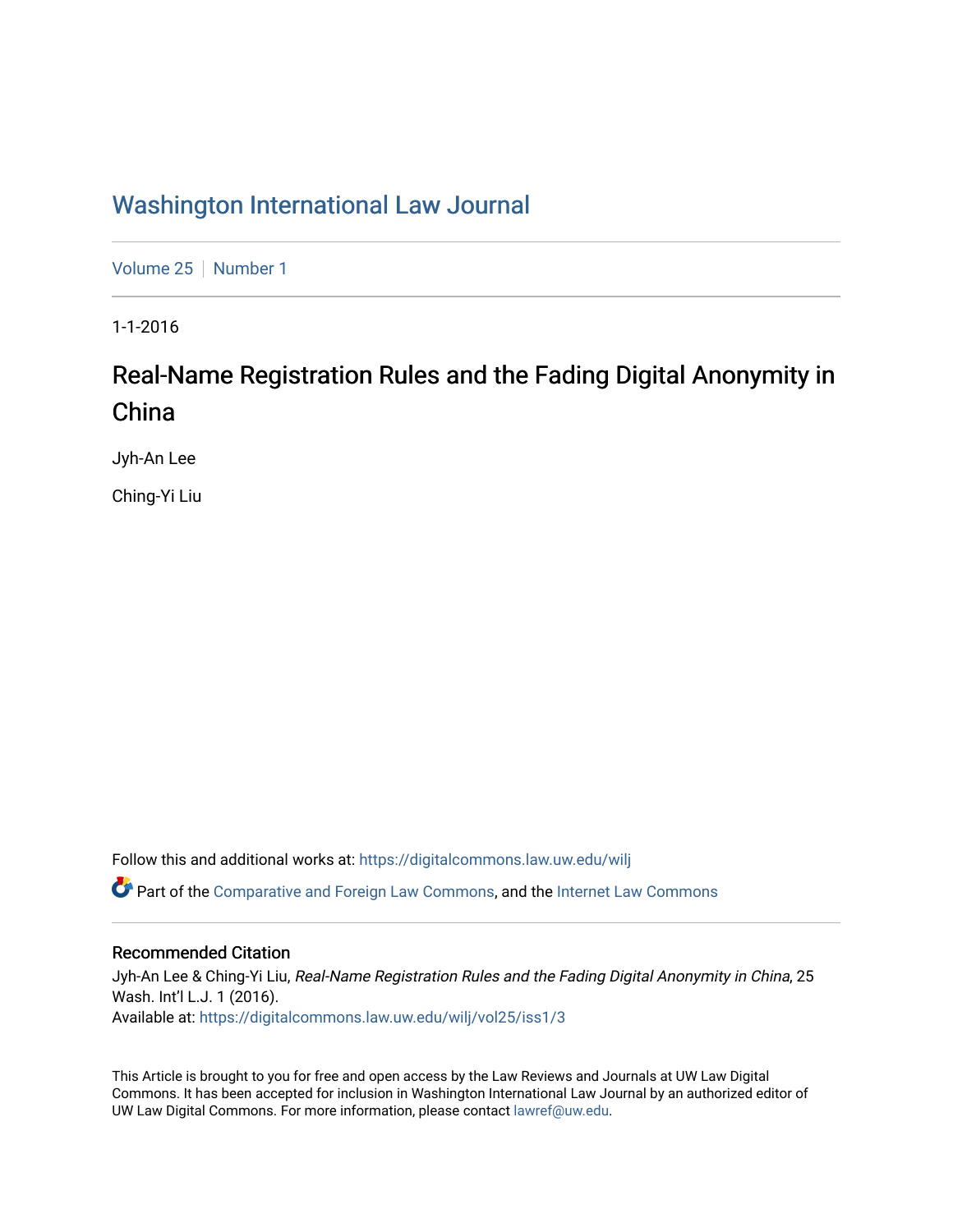# **REAL-NAME REGISTRATION RULES AND THE FADING DIGITAL ANONYMITY IN CHINA**

# **Jyh-An Lee† & Ching-Yi Liu†**

*Abstract*: China has implemented comprehensive online real-name registration rules, which require Internet users to disclose their identities. Chinese national law has required most online service providers to implement real-name registration since 2012. This article uses the real-name registration rules to illustrate the supremacy and limitations of the Network Authoritarian Model (NAM), an approach leveraging corporate resources for political surveillance and occasionally adopted by the Chinese party-state. By addressing the evolution of real-name registration rules in China, this article illustrates the party-state's gradual efforts in both eliminating cyberspace anonymity and etching Chinese characteristics on the architecture of the Internet. Although the Chinese government has faced serious challenges in enforcing the realname registration policy and current enforcement is far from satisfactory, China is not alone in promoting such a policy. Major Internet companies, including Google, Facebook, and LinkedIn, have expressed similar interests in requiring users to register their real names. Moreover, policymakers in developed and developing countries are exploring similarly themed regulations and China, therefore, may well be in the vanguard of the global movement for online real-name registration. Nonetheless, requiring realname registration in China has not only created huge costs for Internet companies, but also given rise to fierce controversy associated with free speech, privacy, and law enforcement. In this article, we identify several important legal and policy implications of the Chinese real-name registration policy. We also illustrate the foremost predicament currently faced by the Chinese party-state in enforcing the policy. This analysis argues that China may create a "spillover effect" in jurisdictions outside China as well as in the global Internet architecture.

#### I. INTRODUCTION

 $\overline{a}$ 

Online real-name registration policies require the disclosure of the speaker's identity with the aid of various methods, ranging from government regulation of Internet service providers (ISPs) to technologies embedded in communication infrastructure. Promulgated under the Chinese

<sup>†</sup> Assistant Professor at the Faculty of Law in the Chinese University of Hong Kong; J.S.D., Stanford Law School; LL.M., Harvard Law School.

<sup>†</sup> Professor of Law at National Taiwan University, Taiwan; 2012–13 Faculty Fellow at the Berkman Center of Internet and Society, Harvard Law School; J.S.D., the University of Chicago Law School; LL.M., Harvard Law School. The authors would like to thank Anupam Chander, Bryan H. Choi, Martin Doris, Eric Goldman, Wanbil Li, Felix Wu, Wolfgang Zankl, and participants in the "E-Commerce and the Internet Workshop" held by Faculty of Law at the Chinese University of Hong Kong and the 5th Annual Internet Law Work-in-Progress Conference at Santa Clara University for their helpful comments. The authors are also grateful to Maria Hoisington, Zachary Parsons, and editors of the *Washington International Law Journal* for their outstanding work in bringing this article to print. This article was made possible by Direct Research Grant at the Faculty of Law in the Chinese University of Hong Kong, National Taiwan University's Top University Project, and Taiwan's Ministry of Science and Technology.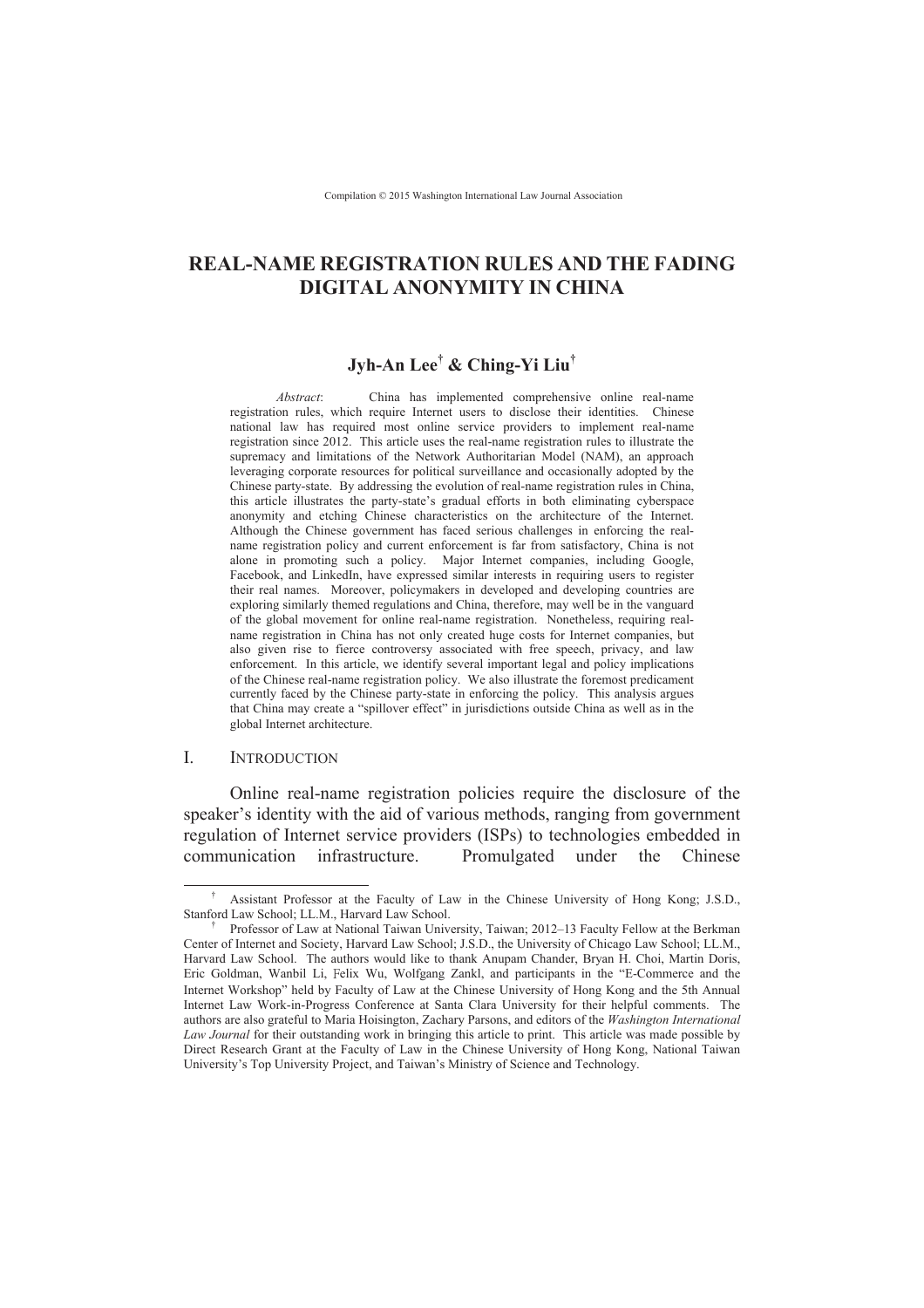government's philosophy of fostering a "responsible" Internet, the real-name registration rules have become one of the regulatory risks of doing business in China. For example, in its annual report filed with the U.S. Securities and Exchange Commission, Sina, a NASDAQ-listed company and one of China's largest Internet companies, warned its investors that Chinese authorities might shut it down because its Twitter-like microblogging sites were in noncompliance with the Chinese government's real-name registration rules.<sup>1</sup> In order to maintain public order, China has enacted local and national laws requiring Internet users, especially bloggers and microbloggers,<sup>2</sup> to register their real name and personal information with various ISPs that directly provide users with Internet access or services.<sup>3</sup> These regulations reflect the Chinese government's position that individuals should be responsible for their online communications. Nonetheless, this regulation has simultaneously led to fierce controversy and policy debate.<sup>4</sup>

 As the Internet facilitates economic development, Chinese policy makers aim to channel its energy and creativity in ways that fit the Chinese governance model. But what the Chinese party-state government is concerned about is the free flow of information which, enabled by digital technologies, may upset social stability. Therefore, the government has carved out a unique approach to coping with this instance of the "dictator's dilemma."<sup>5</sup> In order to control online information, the government has imposed strict duties on Internet companies or ISPs under the twin principles of "harmonious society" and "social responsibility." 6 Most Internet

5 *See, e.g.*, Johan Lagerkvist, *Principal-Agent Dilemma in China's Social Media Sector? The*  Party-State and Industry Real-Name Registration Waltz, 6 INT'L J. COMM. 2628, 2629 (2012) [hereinafter Lagerkvist, *Principal-Agent Dilemma*].

<sup>1</sup> Loretta Chao, *Microblogs Survive Real-Name Rules—So Far*, WALL ST. J.: CHINA REALTIME (Apr. 30, 2012), http://blogs.wsj.com/chinarealtime/2012/04/30/microblogs-survive-real-name-rules-sofar/?mod=google\_news\_blog.

<sup>2</sup>  *See, e.g.,* Li Shigong, *Is Real-Name Registration Necessary for Micro-Blogs?*, BEIJING REV. (Feb. 2, 2012), http://www.bjreview.com.cn/forum/txt/2012-01/30/content\_422194.htm.

<sup>3</sup>  *See infra* Part III. A.; *see also* Kristen Farrell, *The Big Mamas Are Watching: China's Censorship of the Internet and the Strain on Freedom of Expression,* 15 MICH. ST. J. INT'L L. 577, 584–88 (2007) (analyzing China's requirement that Internet users register their personal information).

<sup>4</sup>  *See, e.g*., Fan Dong, *Controlling the Internet in China: The Real Story*, 18 CONVERGENCE: INT'L J. RES. INTO MEDIA TECH. 403, 409 (2012) (indicating that the real-name registration system "has been vehemently opposed by scholars, netizens and industry people" in China); Hai Tang, *Blogging in China: Freedom of Expression vs Political Censorship in Sexual and Satirical Blogs*, 2 NETWORKING KNOWLEDGE: J. MECCSA POSTGRADUATE NETWORK 1, 4 (2009) (pointing out that the real-name registration policy "seems to be unacceptable and unpleasant to Chinese bloggers").

<sup>6</sup> *See, e.g.*, Johan Lagerkvist, *New Media Entrepreneurs in China: Allies of the Party-State or Civil Society?*, 65 J. INT'L AFF. 169, 173 (2011) [hereinafter Lagerkvist, *New Media Entrepreneurs in China*]. *See also* Ann Bartow, *Privacy Laws and Privacy Levers: Online Surveillance Versus Economic Development in the People's Republic of China,* 74 OHIO ST. L.J. 853, 853 (2013) (addressing the Chinese government's effort to reconcile the two competing interests of maintaining effective government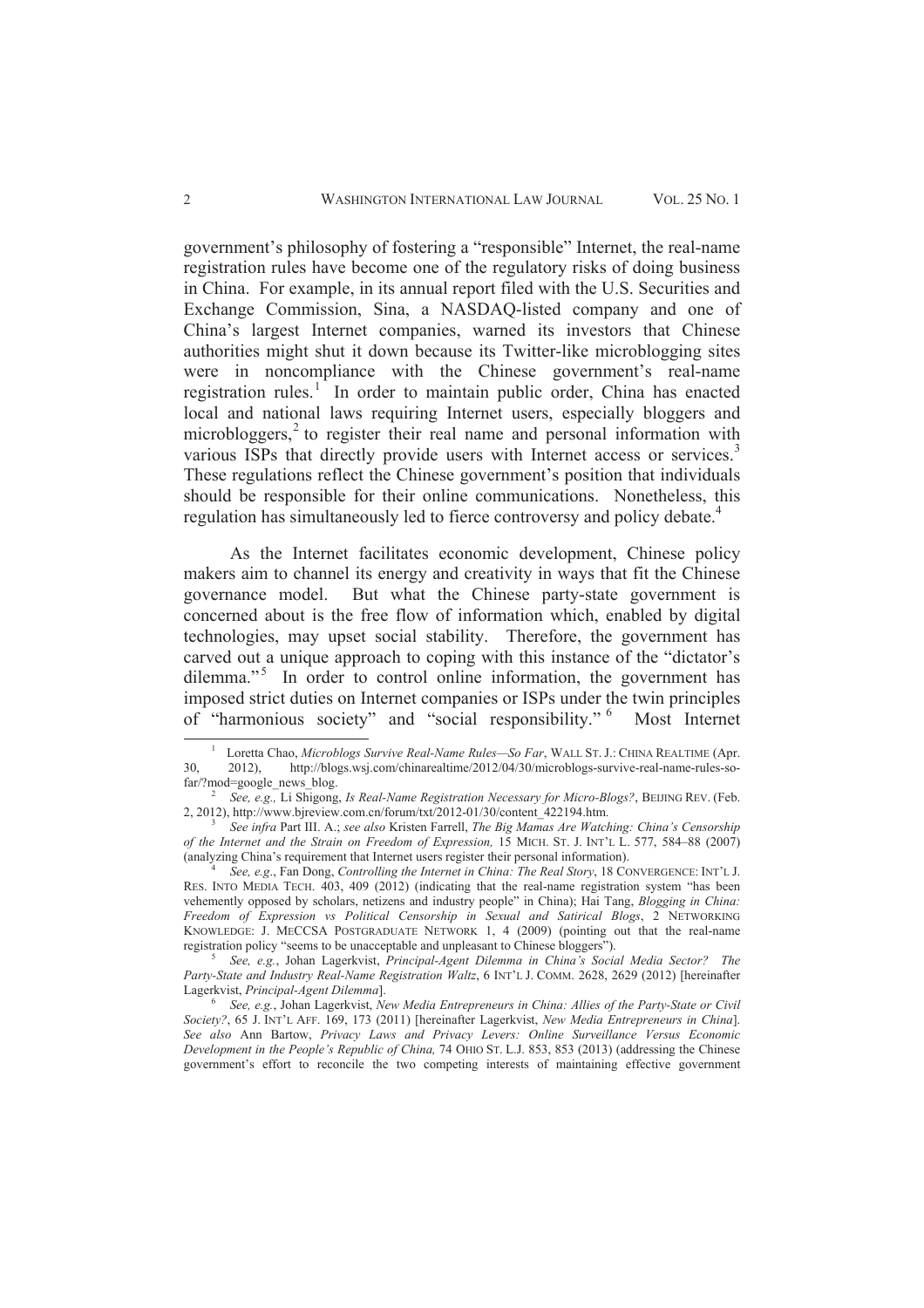$\overline{a}$ 

companies have tamely abided by the government's mandates and have cooperated with the government in enforcing Internet regulations. In this way, the companies hope to continue extracting profit from the largest digital economy in the world. Put differently, by taking advantage of the business sector's profit-driven motives, the authoritarian government can easily leverage commercial power and corporate resources for online political censorship and surveillance. This so-called "Network Authoritarian Model" (NAM) has strong Chinese characteristics.<sup>7</sup> In the past decade, the Chinese government has successfully implemented the NAM via various measures, such as Internet filtering and strict Internet regulations.<sup>8</sup> China's implementation of the real-name registration rules can also be understood as an example of the network-authoritarian regulatory model.

However, China's implementation of the NAM is not without its challenges. Because the strategy relies on compliance by private ISPs, it may be vulnerable when those private ISPs lack incentive or the ability to cooperate. As China's real-name registration rules have created insurmountable compliance costs, most Internet companies have hesitated to fully implement the real-name registration rules and the accompanying verification system.<sup>9</sup> Such noncompliance has led to more uncertainties associated with the effective enforcement of the real-name registration policy. Despite the success of the network authoritarian approach in controlling the flow of online information in the last decade, the uncertainties have created challenges for the continuance of this approach.<sup>10</sup>

The implementation of the Chinese real-name registration policy presents an ideal opportunity to analyze the interaction between the various—sometimes competing—agendas associated with privacy, online free speech, and government control of the Internet.<sup>11</sup> China is definitely not

9 *See infra* notes 172–179 and accompanying text.

surveillance and developing the nation's knowledge economy); *Id.* at 869 (arguing that prevention of social unrest is one of the Chinese government's main goals in controlling online communications); *Id.* at 894 ("Much of the active governmental surveillance in China is directed at promulgating the CPC conception of social harmony.").

<sup>7</sup>  *See e.g.*, SIVA VAIDHYANATHAN, THE GOOGLIZATION OF EVERYTHING (AND WHY WE SHOULD WORRY) 32 (2011); Jyh-An Lee, Ching-Yi-Liu, & Weiping Li, *Searching for Internet Freedom in China: A Case Study on Google's China Experience*, 31 CARDOZO ARTS & ENT. L.J. 405, 426–27 (2013) [hereinafter Jyh-An Lee et al.].

<sup>8</sup> *See, e.g*., Jyh-An Lee et al., *supra* note 7, at 419–23, 426–28.

<sup>10</sup> Jyh-An Lee et al., *supra* note 7, at 426–28.

<sup>&</sup>lt;sup>11</sup> *Cf.* DANIEL J. SOLOVE, THE FUTURE OF REPUTATION: GOSSIP, RUMOR, AND PRIVACY ON THE INTERNET 148–49 (2007) (indicating the difficulties in balancing free speech, privacy, and reputation in the digital world); Jyh-An Lee, *Regulating Blogging and Microblogging in China*, 91 OR. L. REV. 609, 616–19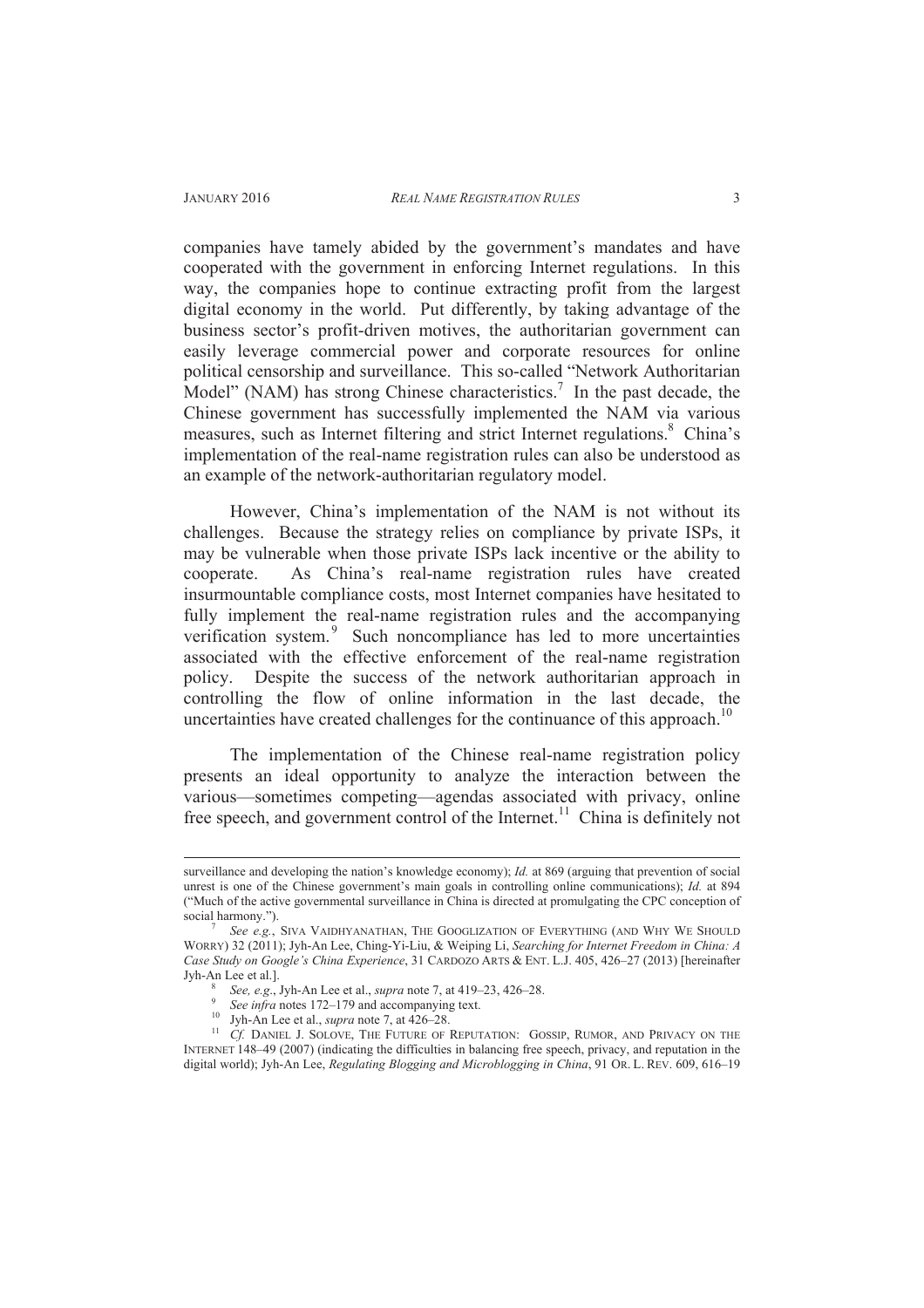alone in opposing blanket digital anonymity. Policymakers in developed and developing countries alike have explored or implemented real-name registration rules for online activities.<sup>12</sup> Major Internet companies, including Facebook and Google, have also advocated for real-name registration. Interestingly, most scholarly work on online anonymity and relevant policy issues thus far has not discussed real-name policies in depth. The aim of this article is to bridge the gap between scholarly work on online anonymity and real-name policies. By addressing the evolution of real-name registration rules in China, this article illustrates the party-state's gradual efforts to eliminate cyberspace anonymity and etch Chinese characteristics on the architecture of the Internet. This article also investigates relevant policy concerns, such as privacy and free speech, within the Chinese context and the effects of China's real-name registration rules on the global Internet. Part II illustrates the anonymity afforded by the Internet, the social value of anonymity on the Internet, and the challenges online anonymity faces. Part III details the evolution of the Chinese real-name registration policies and rules and their underlying rationales. Part IV assesses the costs and feasibility of the real-name registration policy in terms of privacy, free speech, user behavior, and its enforcement by the government. In conclusion, although the Chinese policy on real-name registration has raised serious concerns associated with privacy and free speech and created intricate enforcement problems, the international movement for real-name registration and China's role therein will profoundly affect the future of the Internet.

### II. PROBLEMS POSED BY ANONYMITY AND THE INTERNET

The biggest impact of the real-name registration rules is that individuals may no longer post writings and participate in discussions without fear of reprisal in the physical world. While absolute anonymity may not exist in digital environments, a limited degree of anonymity may still be healthy for civil society. By thoroughly eliminating online anonymity, real-name registration rules can fundamentally change the very nature of the Internet and, in particular, can do away with the Internet's valuable contribution to civil society.

<sup>(2012) (</sup>discussing the Chinese approach to regulating online speech and privacy in the blogosphere) [hereinafter Jyh-An Lee, *Regulating Blogging and Microblogging in China*].

See infra notes 63–64, 223 and accompanying text.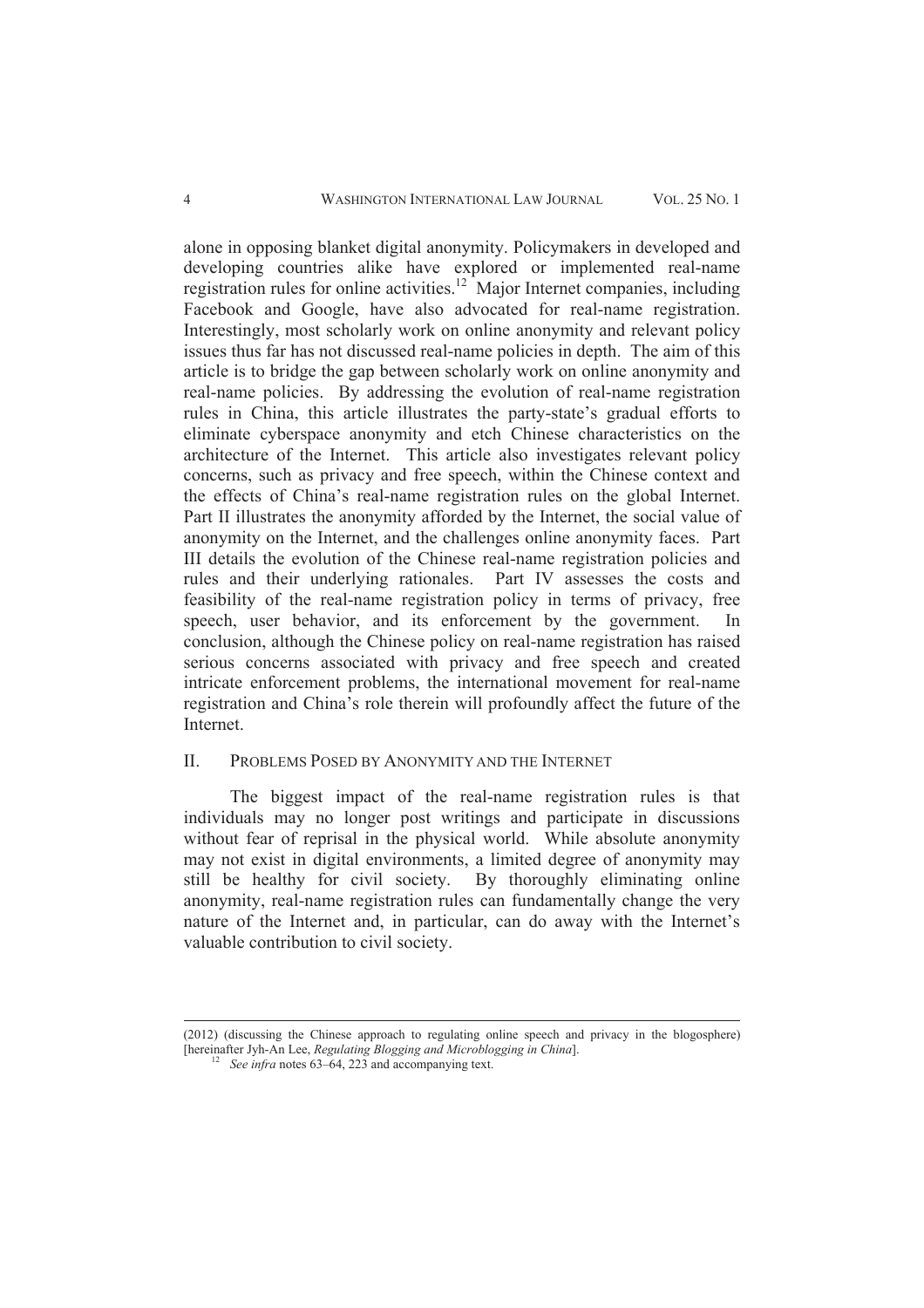Anonymity has been a longstanding, if incomplete, attribute of cyberspace.<sup> $13$ </sup> The Internet has long been viewed as a privacy-friendly space where mandatory user identification is the rare exception, not the rule.<sup>14</sup> However, such anonymity is by no means absolute. In today's virtual world, most people register information with third parties such as ISPs and domainname registries. <sup>15</sup> Online intermediaries occasionally hold identifiable information. Most Internet users are actually only "traceably" anonymous. Many Internet users share their identities with certain trusted parties while remaining effectively anonymous to those outside that trusted circle. Put differently, "[t]raceable anonymity is for the most part what currently exists on the Internet" <sup>16</sup> although "[m]any people don't realize that their anonymous blogging or comments can be traced back to them."<sup>17</sup> It is therefore fair to say that very few individuals are actually untraceable in cyberspace and neither anonymity nor pseudonyms guarantee true untraceability. $18$ 

Under this architecture,

[T]he key is for the law to allow the unmasking of anonymous people when they engage in harmful speech about others. But people shouldn't be unmasked too readily. The law thus must draw a careful line between when it is appropriate to unmask any anonymous speaker and when it isn't.<sup>1</sup>

For this reason, "John Doe" lawsuits in the United States have become a compromise between online anonymity and accountability.<sup>20</sup> Similarly, China's policy of real-name registration has to strike a balance when it is necessary to unmask an anonymous speaker.

<sup>13</sup> *See, e.g.*, Bryan H. Choi, *The Anonymous Internet,* 72 MD. L. REV. 501, 503 (2013).

<sup>&</sup>lt;sup>14</sup> *See. e.g.*, PAUL BERNAL, INTERNET PRIVACY RIGHTS: RIGHTS TO PROTECT AUTONOMY 237–38 (2014).

<sup>&</sup>lt;sup>15</sup> SOLOVE, *supra* note 11, at 147 ("[When] a user communicates over the Internet, her IP address is logged. For any session of Internet use, the ISP typically has information that links a particular customer with her IP address.").

<sup>16</sup> *Id*. at 146.

<sup>17</sup> *Id.* at 147.

<sup>18</sup> *See, e.g.,* Woodrow Hartzog & Frederick Stutzman, *The Case for Online Obscurity*, 101 CAL. L. REV. 1, 4 (2013). *See also* BERNAL, *supra* note 14, at 238 (claiming that untraceability is hard to achieve and justify).

SOLOVE, *supra* note 11, at 147.

<sup>20</sup> *See, e.g.*, Chesa Boudin, *Publius and the Petition:* Doe v. Reed *and the History of Anonymous Speech*, 120 YALE L.J. 2140 (2011).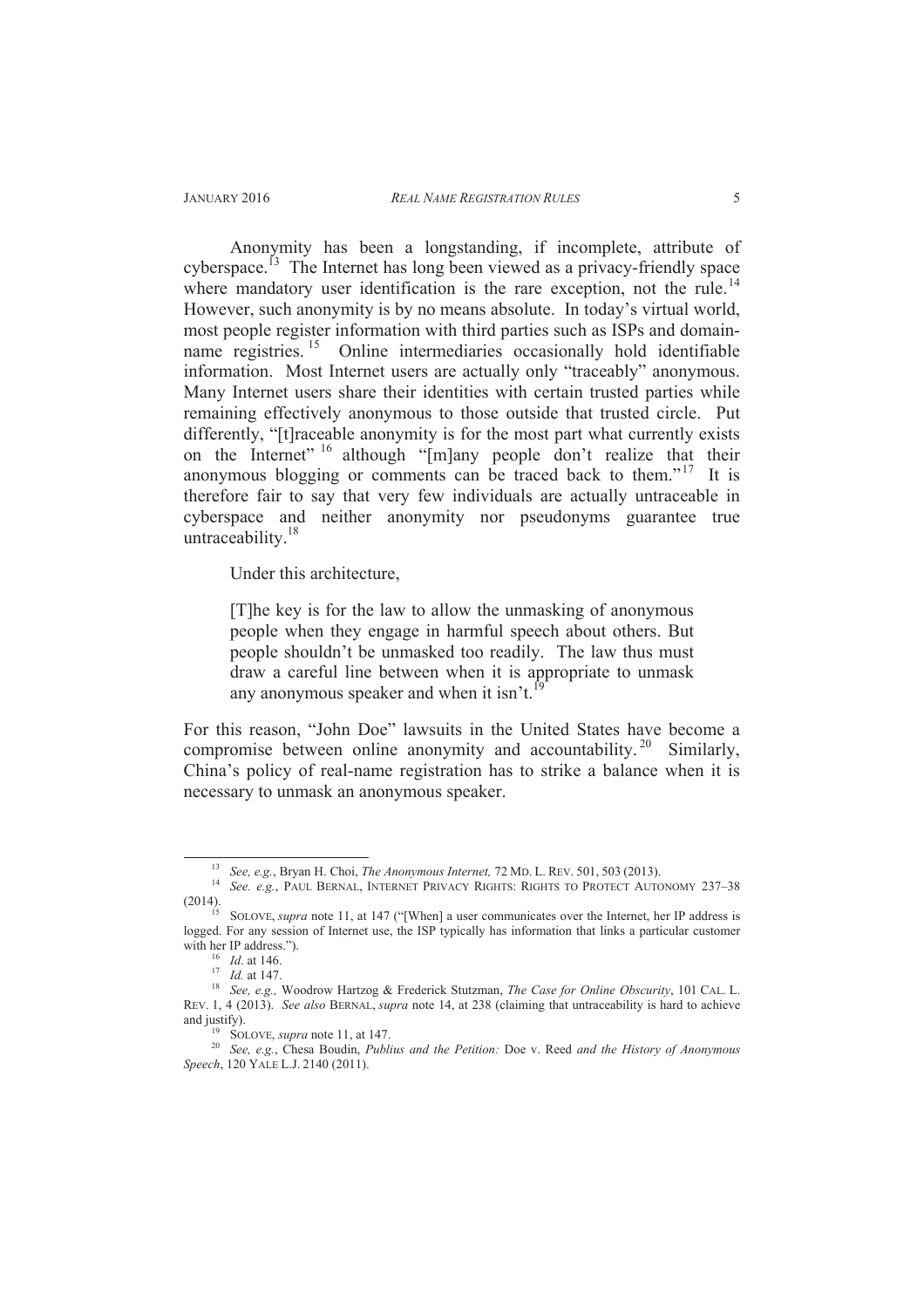#### 6 WASHINGTON INTERNATIONAL LAW JOURNAL VOL. 25 NO. 1

In the United States, the First Amendment's freedom of speech guarantee has long been extended to protect anonymous speech. However, the scope of that constitutional protection has been the subject of much debate.<sup>21</sup> Consequently, as long as anonymity is expressive in its nature, regulating online anonymity will have to overcome the problems of constitutionality.<sup>22</sup> Because the nature of the Internet makes it difficult to trace online speakers, some legal scholars argue that anonymity is an essential protection for dissidents<sup>23</sup> and indispensable for democratic processes as it allows minorities, whistleblowers, and other marginalized members of society to step forward and speak about matters of justice without fear of repercussions. $24$  In addition, substantial research shows that it is easier for people to freely express their views online rather than offline because they believe identification is more difficult in the virtual world.<sup>25</sup> As noted by Danielle Keats Citron, "anonymity can be essential for some people to speak the truth about themselves and the world as they see it . . . . Examples abound of the importance of anonymity for commentary on politics, culture, and social matters."<sup>26</sup>

Anonymity is particularly significant for democratic decision-making processes insofar as it permits politically active individuals to express a given viewpoint while avoiding any association with the viewpoint. In other words, anonymity can be seen as a shield against the tyranny of the majority.<sup>27</sup> Anonymity strengthens the expression of viewpoints while concealing the identity of the person expressing his or her viewpoints. Though U.S. courts have held that anonymous expression is protected under

<sup>21</sup> *See id.*

<sup>22</sup> *See, e.g.*, Susanna Moore, *The Challenge of Internet Anonymity: Protecting John Doe on the Internet*, 26 J. MARSHALL J. COMPUTER & INFO. L. 469 (2009); Jason M. Shepard & Genelle Belmas, *Anonymity, Disclosure and First Amendment Balancing in the Internet Era: Developments in Libel, Copyright, and Election Speech*, 15 YALE J.L. & TECH. 92 (2012).

<sup>23</sup> *See, e.g.*, A. Michael Froomkin, *Regulation of Computing and Information Technology: Flood Control on the Information Ocean: Living with Anonymity, Digital Cash, and Distributed Databases,* 15 J.L. & COM. 395, 429 (1996).

<sup>24</sup> *See, e.g.*, Lyrissa Barnett Lidsky & Thomas F. Cotter, *Authorship, Audiences, and Anonymous Speech*, 82 NOTRE DAME L. REV. 1537, 1574 (2007).

<sup>25</sup> *See, e.g.*, Shirley S. Ho & Douglas M. McLeod, *Social-Psychological Influences on Opinion Expression in Face-to-Face and Computer-Mediated Communication*, 35 COMMUNICATION RESEARCH 190–207 (2008).

 $^{26}$  DANIELLE KEATS CITRON, HATE CRIMES IN CYBERSPACE 60–61 (2014).

<sup>27</sup> *See, e.g.*, McIntyre v. Ohio Elections Comm'n, 514 U.S. 334, 357 (1995).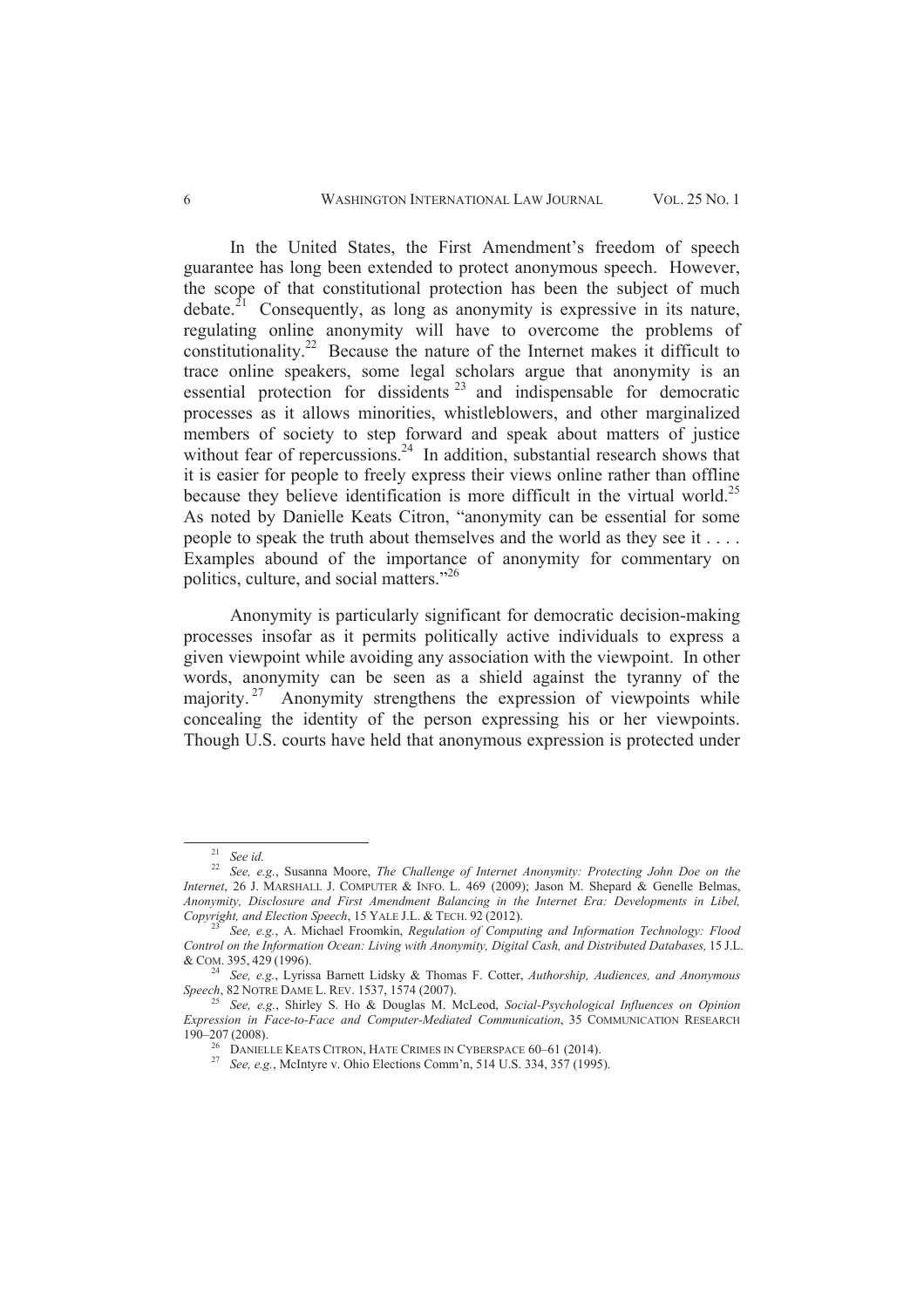free-speech principles, $^{28}$  the issue is now focused on the proper standard for a qualified right to online anonymity.<sup>29</sup>

As Professor Martin Redish notes,

[T]hough they are not identical, the right against compelled speech possesses the same constitutional DNA as the right of anonymity. Much as it has protected the right against compelled speech, the Supreme Court has generally protected a speaker's right to keep his identity private . . . . [I]n certain ways the First Amendment argument for anonymity is even stronger than the rationale for a right not to speak.<sup>30</sup>

To a government, anonymity poses obstacles to law enforcement.<sup>31</sup> In addition, it has long been argued that online anonymity can promote irresponsible online comments and harmful behavior.<sup>32</sup> For example, by defining anonymity as being unable to "trace the source of an electronic message,"<sup>33</sup> Ann Wells Branscomb, a pioneer in the discourse on the relationship between security and privacy, advocates a balance between a set of rules governing online communications and responsible behaviors in cyberspace.<sup>34</sup> She proposes that private parties may try to regulate anonymity in electronic forums they control.<sup>35</sup> More recently, Ari Ezra Waldman points out that not only is the image of a free and anonymous online world wrong, but our online selves are also "traceable and increasing[ly] identifiable as the extensions of our physical selves."  $36$ Therefore, he proposes that we should reorient the way we think about our online activities and rights, emphasizing privacy and free speech instead of anonymity.<sup>37</sup>

<sup>28</sup> *See, e.g.*, *id*. at 342–43.

<sup>29</sup> Lyrissa Barnett Lidsky, *Anonymity in Cyberspace: What Can We Learn from John Doe?*, 50 B.C. L. REV. 1373, 1376–78 (2009).

<sup>&</sup>lt;sup>30</sup> MARTIN H. REDISH, THE ADVERSARY FIRST AMENDMENT: FREE EXPRESSION AND THE FOUNDATIONS OF AMERICAN DEMOCRACY 160-61 (2013).

<sup>31</sup> *See, e.g.*, Choi, *supra* note 13, at 536–37.

<sup>32</sup> *See, e.g.*, *id.* at 539.

<sup>33</sup> Anne Wells Branscomb, *Anonymity, Autonomy, and Accountability: Challenges to the First Amendment in Cyberspaces*, 104 YALE L.J. 1639, 1641 (1995).

<sup>34</sup> *Id.* at 1641–45.

<sup>35</sup> *See* Branscomb, *supra* note 33.

<sup>36</sup> Ari Ezra Waldman, *Durkeim's Internet: Social and Political Theory in Online Society*, 7 N.Y.U. J.L. & LIBERTY 345, 348 (2013).

 $^{37}$  *Id.* at 386.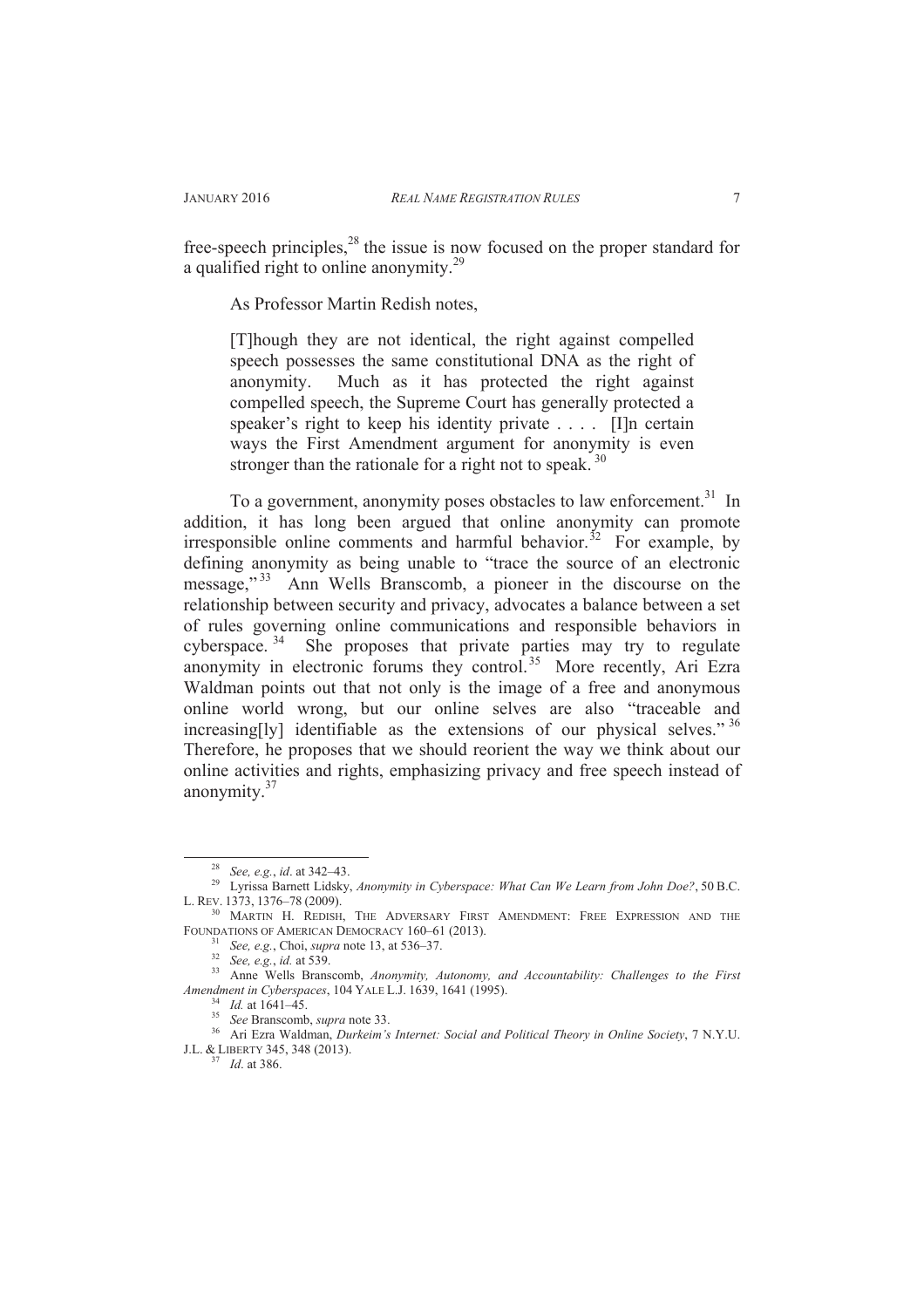#### 8 WASHINGTON INTERNATIONAL LAW JOURNAL VOL. 25 NO. 1

Anonymous speech can benefit both speakers and audiences. Recognizing potential benefits, Professor Redish persuasively notes that the "rejection of a right of anonymity arguably undermines *both* speaker-centric *and* listener-centric models of free expression."<sup>38</sup> When "viewed in this manner, the constitutional interest in protecting anonymity appears to be even more powerful than the constitutional interest underlying the wellestablished right not to speak at all."<sup>39</sup> In addition, anonymity is an empowering tool with which speakers can level arguments against majority opinions,<sup>40</sup> making it possible for speakers to associate with a marginalized segment of the population and thereby helping them self-realize without worrying about tarnishing their personal image or reputation.<sup>41</sup> Furthermore, anonymous speakers can escape stereotyping based on ethnicity, race, gender, or other personal characteristics. In this way, speakers ensure that the audience will judge their arguments solely or largely upon its anonymously delivered substance. In other words, anonymity "allows people to be more experimental and eccentric without risking damage to their reputation."<sup>42</sup>

Moreover, since mandating the disclosure of identifying information or registration of real names can directly or indirectly hamper expressions of unpopular views, the purpose of protecting anonymous speech is to empower individual speakers to counter illegitimate government practices.<sup>43</sup> As A. Michael Froomkin points out, "the debate about anonymity . . . is in effect a debate about the degree of political and economic freedom that will be fostered, or tolerated, in a modern society."<sup>44</sup> Prohibiting the use of tools or technologies that enable anonymity will exacerbate the fundamental imbalance of power between individuals and their government.

For a number of reasons, anonymity can also benefit audiences. Anonymity confers on audiences the ability to engage in relatively

<sup>38</sup> REDISH, *supra* note 30, at 161 (emphasis in original).

<sup>39</sup> *Id.*

<sup>40</sup> *See, e.g.,* Victoria Smith Ekstrand, *Unmasking Jane and John Doe: Online Anonymity and the First Amendment*, 8 COMM. L. & POL'Y 405, 413 (2003).

<sup>41</sup> *See, e.g.,* NAACP v. Alabama ex rel. Patterson, 357 U.S. 449, 460–464 (1958).

<sup>42</sup> SOLOVE, *supra* note 11, at 140 (citing Gary T. Marx, *Identity and Anonymity: Some Conceptual Distinctions and Issues for Research*, *in* DOCUMENTING INDIVIDUAL IDENTITY 311, 316 (Jane Caplan & John Torpey eds., 2001)).

<sup>43</sup> *See* Elena Kagan, *Private Speech, Public Purpose: The Role of Government Motive in First Amendment Doctrine*, 63 U. CHI. L. REV. 413, 414 (1996) ("[A]pplication of First Amendment law is best understood and most readily explained as a kind of motive-hunting."); *see also* Jed Rubenfeld, *The First Amendment's Purpose*, 53 STAN. L. REV. 767 (2001).

<sup>44</sup> Froomkin, *supra* note 23, at 401–02.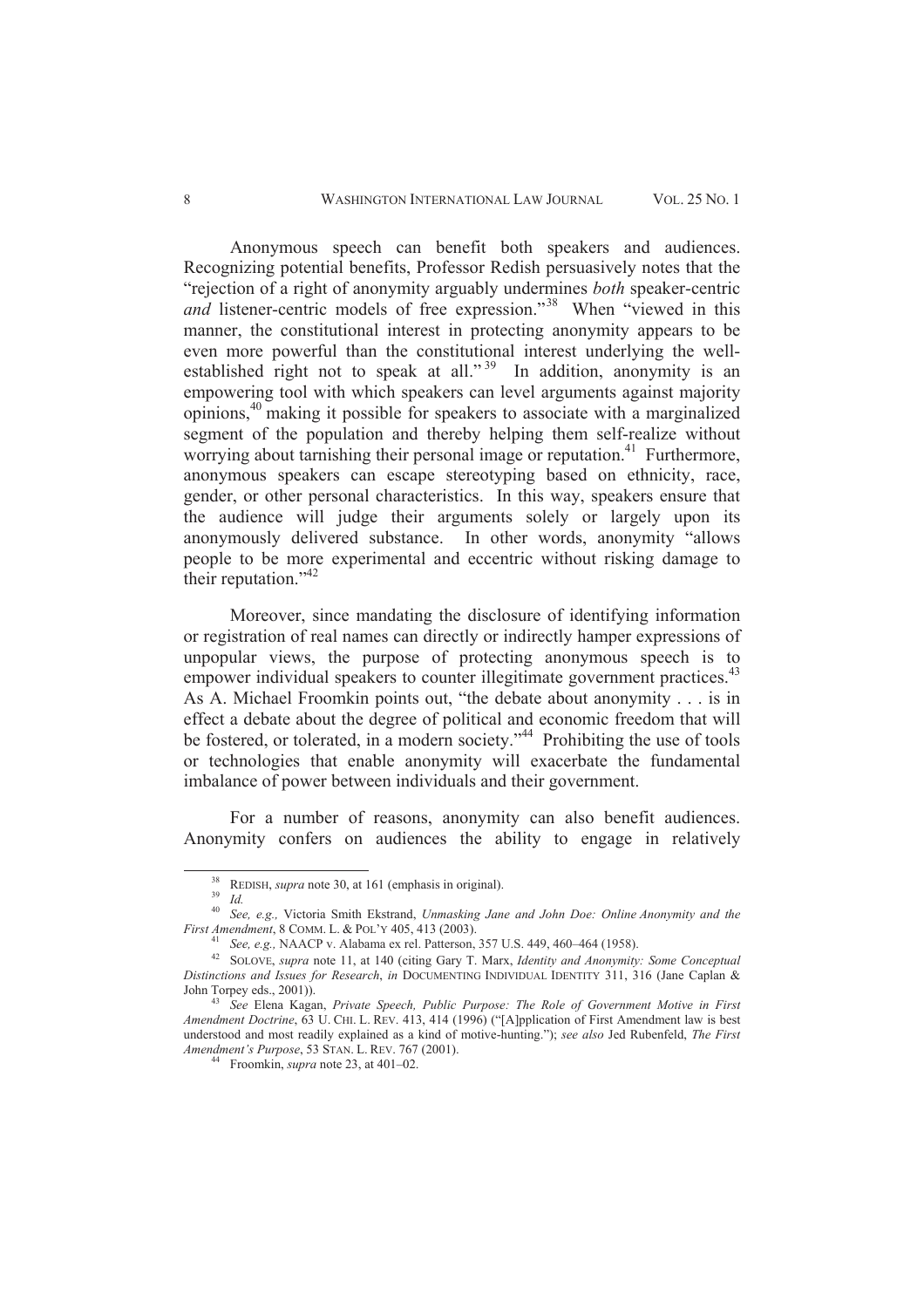uninhibited information seeking, which can promote greater variety in the marketplace of ideas by creating a swell in demand for otherwise seldom or marginally sought-out material.<sup>45</sup> More importantly, anonymity can promote the distribution of valuable speech and the ease with which audiences can access such speech. $46$  Audiences also benefit from anonymity insofar as it grants them more room to seek answers to potentially shameful or embarrassing questions.  $47$  Finally, as with anonymous speakers, anonymous audiences can escape or minimize the chilling effects that stereotypes and stigmas have on an individual's effort to seek out information.<sup>48</sup> In short, anonymity for audiences, as well as for speakers, can benefit the whole of society.<sup>49</sup>

Despite all the benefits of anonymity, words can still cause harm<sup>50</sup> and, therefore, legal regulation of harmful speech is sometimes appropriate.<sup>51</sup> It is unreasonable to assert that unfettered anonymous speech is harmless. Anonymous speakers are separated from any immediate consequences of their speech, making them feel safe from retaliation despite having spread defamatory or harassing speech.  $52$  In addition, from an information acquisition standpoint, anonymous speech may be less valuable than identifiable speech due to both the unverifiability of sources of anonymous speech<sup>53</sup> and the audience's difficulty in determining whether any selfinterest or bias lies behind a particular instance of anonymous speech.<sup>54</sup> Put differently, as the U.S. Supreme Court recognized, there is an inherent tension between transparency and anonymity.<sup>55</sup> Some prominent free speech scholars have argued that most information providers in traditional

 $\overline{a}$ 

<sup>54</sup> *Id*.

<sup>45</sup> Choi, *supra* note 13, at 524–25.

<sup>46</sup> *See id.* at 552.

<sup>47</sup> Froomkin, *supra* note 23, at 408.

<sup>48</sup> *See* Choi, *supra* note 13, at 524–25.

<sup>49</sup> Froomkin, *supra* note 23, at 408–09.

<sup>50</sup> *See generally* RICHARD DELGADO & JEAN STEFANCIC, UNDERSTANDING WORDS THAT WOUND (2004).

<sup>51</sup> *See, e.g.*, JON B. GOULD, SPEAK N<sup>O</sup> EVIL: THE TRIUMPH OF HATE SPEECH REGULATION 66–67 (2005).

<sup>52</sup> *See, e.g.*, Margot Kaminski, *Real Masks and Real Name Policies: Applying Anti-Mask Case Law to Anonymous Online Speech*, 23 FORDHAM INTELL. PROP., MEDIA & ENT. L.J. 815, 827–28 (2013).

<sup>53</sup> Lyrissa Barnett Lidsky, *Silencing John Doe: Defamation & Discourse in Cyberspace*, 49 DUKE L.J. 855, 862–63 (2000).

<sup>55</sup> *See, e.g.,* Boudin, *supra* note 20, at 2172–73.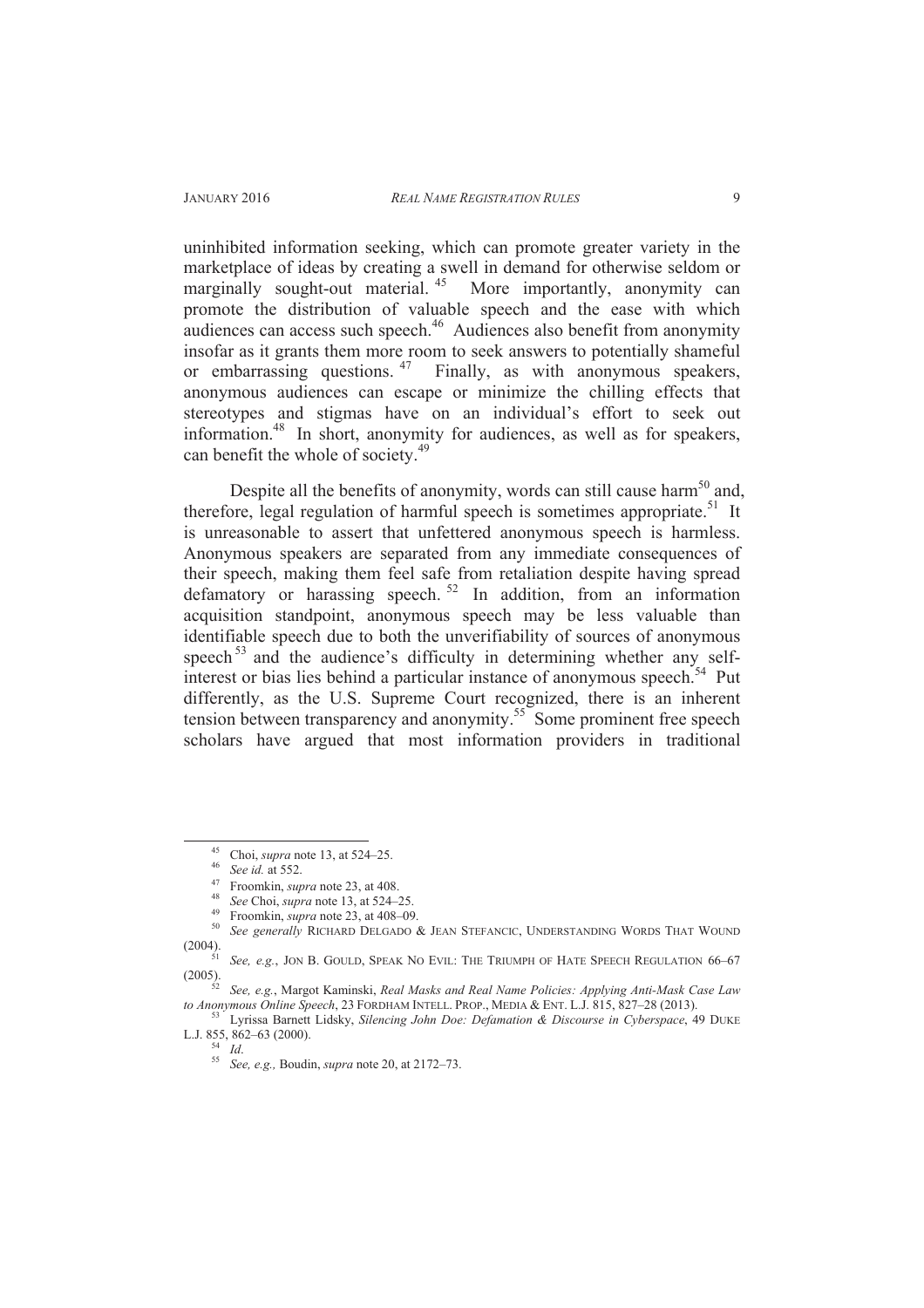information marketplaces have had to abstain from anonymous speech and thus shoulder the responsibilities associated with transparency.<sup>56</sup>

While anonymity has tremendous intrinsic value, its harm lies in its ability to cloak bad behavior. As Daniel Solove points out, "anonymity allows people to escape accountability for their words, but this comes at a cost—the loss of authorship credit under one's real name."<sup>57</sup> Anonymity also makes harassment and stalking easier than ever. <sup>58</sup> However, the history of free speech protection shows us that attempts to regulate against harmful anonymity are often overbroad and eventually devolve into censorship of perfectly legitimate expressions. The constitutional protection of free speech requires "breathing space" for protected speech to flourish. Even assuming speech sometimes gives rise to harmful consequences, blanket identity-registration requirements will result in a chilling effect by deterring anonymous speech and are consequently incompatible with the very idea of free speech.<sup>59</sup> Therefore, asking whether the government can impose a blanket ban on anonymity is a meaningful question that has become increasingly significant as the proliferation of online dissenters and offline revolutionaries has led governments around the world, particularly booming Internet economies such as China, to adopt online real-name policies.<sup>60</sup>

## III. REAL-NAME REGISTRATION POLICY IN CHINA

Online real-name registration policies function to facilitate traceability or prohibit anonymity $61$  and have gained wide popularity in governments from all corners of the globe.<sup>62</sup> For example, South Korea enacted realname laws in 2007, requiring all online users to verify their identities by submitting their Resident Registration Numbers  $(RRNs)$  to ISPs.  $^{63}$  In

<sup>56</sup> *See, e.g.*, C. Edwin Baker, *The Independent Significance of the Press Clause Under Existing Law*, 35 HOFSTRA L. REV. 955, 972 (2007).

SOLOVE, *supra* note 11, at 139.

<sup>58</sup> *See, e.g.*, Nathaniel Gleicher, Note, *John Doe Subpoenas: Toward a Consistent Legal Standard*, 118 YALE L.J. 320, 324 (2008).

<sup>59</sup> *See, e.g.*, Thomas v. Collins, 323 U.S. 516, 539 (1945); Watchtower Bible v. Village of Stratton, 536 U.S. 150, 165–66 (2002).

<sup>60</sup> *See, e.g.*, Eric S. Fish, *Is Internet Censorship Compatible with Democracy?: Legal Restrictions of Online Speech in South Korea*, 10 ASIA-PAC. J. ON HUM. RTS. & L. 43, 47–50 (2009); John M. Leitner, *To Post or Not to Post: Korean Criminal Sanctions for Online Expression*, 25 TEMPLE INT'L & COMP. L.J. 43, 53–55, 64–68 (2011) [hereinafter Leitner, *To Post or Not to Post*].

<sup>61</sup> *See infra* notes 85–86 and accompanying text.

<sup>62</sup> *See infra* note 223 and accompanying text.

<sup>63</sup> *See* Timothy B. Lee, *South Korea's "Real Names" Debacle and the Virtues of Online Anonymity*, ARS TECHNICA (Aug. 15, 2011), http://arstechnica.com/tech-policy/2011/08/what-south-korea-can-teachus-about-online-anonymity/.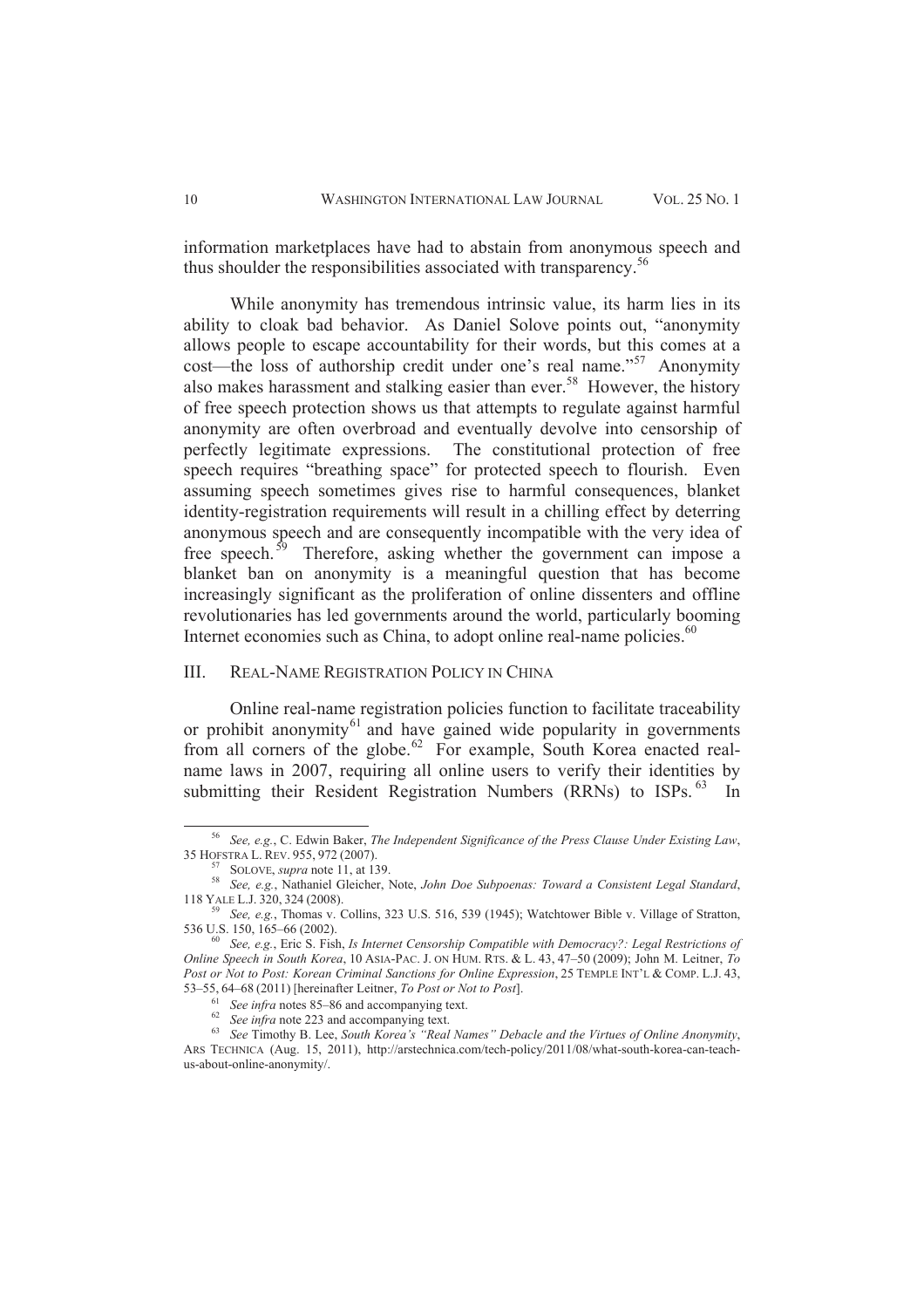real-name registration.<sup>65</sup> This part provides a historic overview of China's local and national real-name registration rules, followed by the policy

Germany in 2011, Interior Minister Hans-Peter Friedrich advocated realname policies in the wake of the Norwegian mass shooting.<sup>64</sup> Given online anonymity's implications for law enforcement and social order, it was unsurprising when China decided in 2012 to expand its regulation of the Internet, requiring microblog and other Internet services users to perform

#### *A. Evolution of the Chinese Real-Name Registration Policy*

rationales and criticisms of those rules.

The Chinese government expressed its interest in establishing a realname registration Internet policy as early as 2003, when it ordered cyber cafes to collect customers' identification information. <sup>66</sup> The purported policy goal of this real-name identification requirement was to fight crime and to protect minors. $67$  Thereafter, the government conducted real-name registration trial runs in a number of major Chinese cities, though not all of them were successful.<sup>68</sup> For instance, in 2006, the Beijing administration failed to implement a real-name registration scheme for bloggers because of strong protest from users, news media, and high-tech industries.<sup>69</sup> Similar frustration associated with local-government efforts to enact real-name registration rules surfaced in Xia Men.<sup>70</sup> In early 2009, the local legislature in Hangzhou passed a real-name registration regulation, mandating that users provide their true identities when posting information online or when playing online games. <sup>71</sup> Nevertheless, the city government eventually

<sup>64</sup> *See id.*

<sup>65</sup> *See infra* notes 87–89.

<sup>66</sup> *See* Jonathan Ansfield, *China Web Sites Seeking Users' Names*, N.Y. TIMES (Sept. 5, 2009), http://www.nytimes.com/2009/09/06/world/asia/06chinanet.html?pagewanted=all&\_r=0; *see also* Fan Dong, *supra* note 4, at 409 (noting that the real-name system "has been gradually forced onto webmasters and internet café visitors.").

<sup>67</sup> Henry L. Hu, *Real Name Systems in Chinese Cyberspace: Authentication, Privacy and State Capacity*, 4 PEKING U. J. LEGAL STUD. 207, 215, 235 (2013) [hereinafter Hu, *Real Name Systems*].

<sup>68</sup> *See e.g.*, Fan Dong, *supra* note 4, at 409; King-wa Fu, Chung-hong Chan & M. Chau, *Assessing Censorship on Microblogs in China: Discriminatory Keywords Analysis and the Real-Name Registration Policy*, IEEE INTERNET COMPUTING, May–Jun. 2013, at 43 [hereinafter King-wa Fu et al.]; Leitner, *To Post or Not to Post*, *supra* note 60, at 68–69. *See also* Trina K. Kissel, *License to Blog: Internet Regulation in the People's Republic of China*, 17 IND. INT'L & COMP. L. REV. 229, 252–53 (2007) (explaining how local and provincial officials in China have also used their authority to require individuals using BBSs, chat rooms, and IM services to use their real names when posting messages or chatting online).

<sup>69</sup> *See, e.g.*, JOHAN LAGERKVIST, AFTER THE INTERNET, BEFORE DEMOCRACY: COMPETING NORMS IN CHINESE MEDIA AND SOCIETY 56 (2010) [hereinafter LAGERKVIST, AFTER THE INTERNET]; Lagerkvist, *Principal-Agent Dilemma*, *supra* note 5, at 2637; Ansfield, *supra* note 66.

<sup>70</sup> Hu, *Real Name Systems*, *supra* note 67, at 224.

<sup>71</sup> *See* Ansfield, *supra* note 66.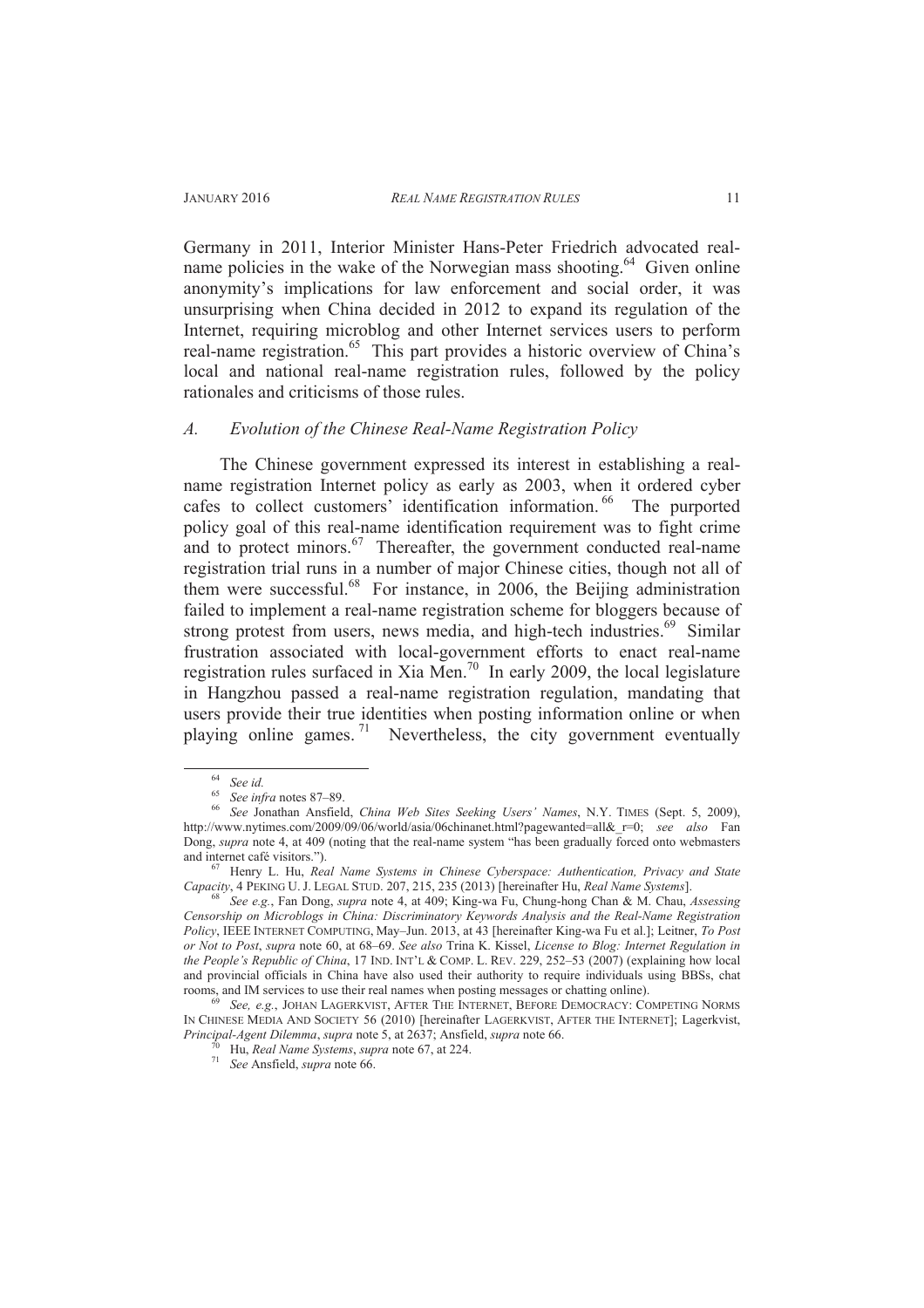decided against enforcing the regulation due to widespread objections.<sup>72</sup> Since then, the Chinese government has become more cautious in seeking the private sector's support for real-name registration.<sup>73</sup>

In August 2009, in order to comply with "secret" government orders, several news portals, including Sina, NetEase, and Sohu, began to require that new users provide their real names and identification numbers.<sup>74</sup> In February 2012, in order to comply with a measure issued by the Beijing Municipal Government,<sup>75</sup> China's four primary microblog companies—Sina, Sohu, NetEase, and Tencent—set a March 16, 2012 deadline for users to identify themselves by their real names.<sup>76</sup> Currently, all microblog, or *weibo*, users must register using their true identities, including their real names, government-issued ID numbers (*i.e.*, the national identification number),<sup>7</sup> and mobile phone numbers.  $^{78}$  Although microbloggers are able to use nicknames or pseudonyms on their homepage, they cannot hide their real names from either the microblog companies or the government.  $^{79}$ Unregistered users, while still able to browse microblog posts, are not allowed to post content.<sup>80</sup> While Chinese bloggers no longer enjoy the same level of anonymity that existed prior to the regulatory changes, the government justified these changes as a means of tamping down on antagonistic speech. $81$ 

The Chinese government has made the reduction of anonymity in cyberspace a major policy goal, proposing and enacting a number of stricter

<sup>72</sup> *Id*.

<sup>73</sup> LAGERKVIST, AFTER THE INTERNET, *supra* note 69, at 56. *See also* Kay Hearn, *The Management of China's Blogosphere Boke (Blog)*, 23 CONTINUUM: J. MEDIA & CULTURAL STUD. 887, 891 (2009) (describing the fierce opposition to the compulsory real-name registration rules in China).

<sup>74</sup> *See, e.g.*, Ansfield, *supra* note 66.

<sup>75</sup> *See, e.g.*, Covington & Burling LLP, *China Enacts New Data Privacy Legislation*, E-ALERT: GLOBAL PRIVACY & DATA SECURITY (Jan. 11, 2013), at 2, http://www.cov.com/files/Publication/83ff413aaf68-4675-850e-a0f54533d149/Presentation/PublicationAttachment/240e4b51-6450-4403-8cfeb0cea77c83 70 /China\_Enacts\_New\_Data\_Privacy\_Legislation.pdf.

<sup>76</sup> *See, e.g.*, BERNADETTE H. SCHELL, INTERNET CENSORSHIP: A REFERENCE HANDBOOK 116 (2014).

<sup>77</sup> *See, e.g.*, David Caragliano, *Why China's "Real Name" Internet Policy Doesn't Work*, THE ATLANTIC (Mar. 26, 2013), http://www.theatlantic.com/china/archive/2013/03/why-chinas-real-nameinternet-policy-doesnt-work/274373/; Reuters, *China Considers Requiring Real Names, Government ID Cards, to Sign Up for Internet Access*, N.Y. DAILY NEWS (Dec. 26, 2012, 9:08 AM), http://www.nydaily news.com/news/world/china-require-real-internet-access-article-1.1227414; *The Power of Microblogs: Zombie Followers and Fake Re-tweets*, THE ECONOMIST (Mar. 17, 2012), http://www.economist.com/ node/21550333 [hereinafter *The Power of Microblogs*].

<sup>78</sup> *See, e.g.*, King-wa Fu et al., *supra* note 68*,* at 43.

<sup>79</sup> *See id.*; *The Power of Microblogs*, *supra* note 77.

 $80$  King-wa Fu et al., *supra* note  $68$ , at 43.

<sup>81</sup> *See, e.g.*, Kevin Gregg, *"Text 'Revolution' to Vote": Social Media's Effect on Popular Consent and Legitimacy of New Regimes*, 31 B.U. INT'L L.J. 315, 332 (2013).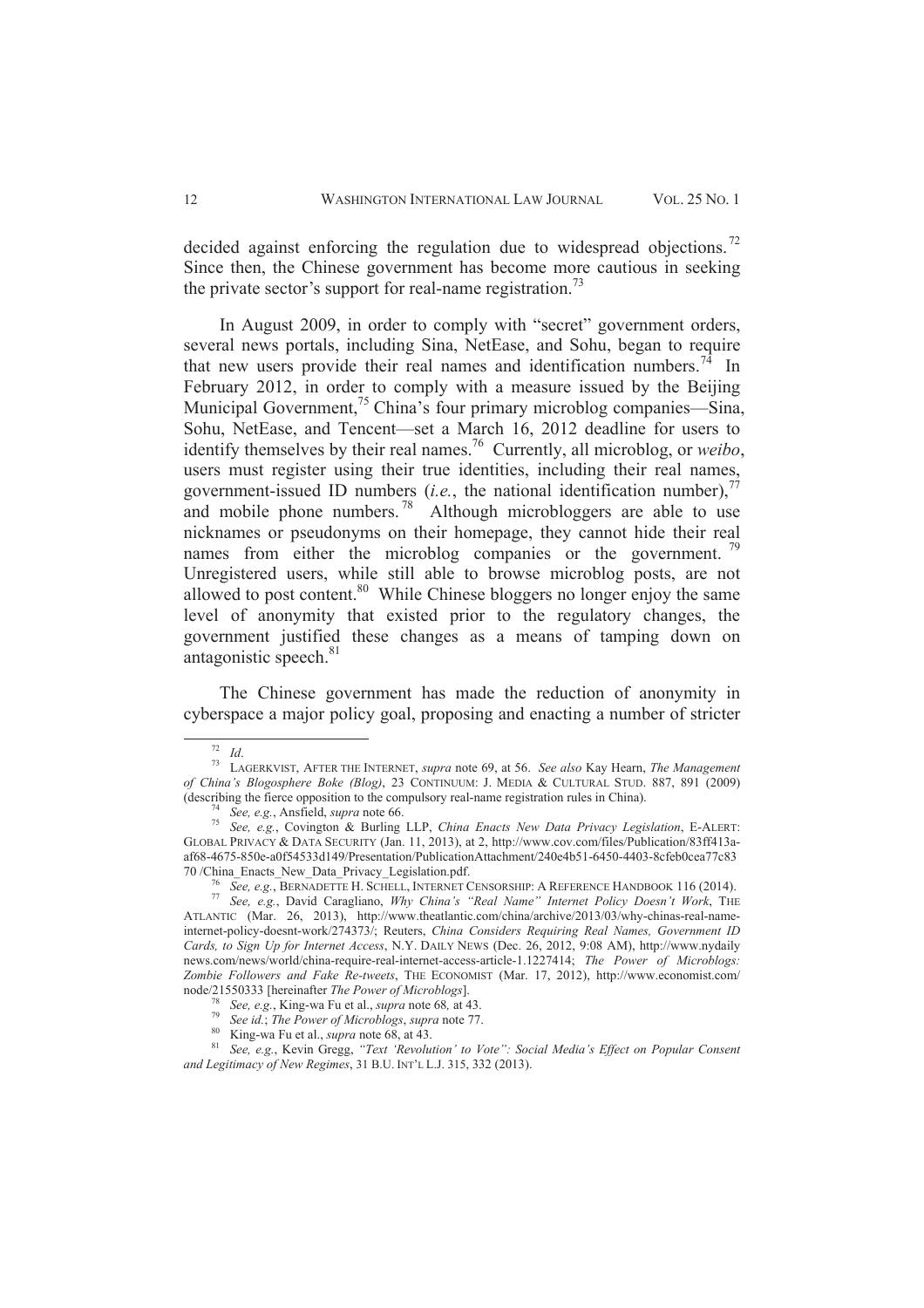registration requirements. For example, in 2005, all universities and colleges in China began to require users of Bulletin Board Systems  $(BBSS)^{82}$ to provide their real names.<sup>83</sup> In 2007, the central government issued an administrative notice ordering all online-game service providers to integrate mandatory real-name registration in their products.<sup>84</sup> According to China's Internet Society Chairwoman Hu Qiheng, the government's goal is to "achieve a state of 'no anonymity' in cyberspace."<sup>85</sup> Mr. Chen Wang, the highest-ranking government official responsible for online information in China, expressed a similar opinion that China needed to create a real-name system that reduced or eliminated anonymity in cyberspace.<sup>86</sup>

As a consequence, in December 2012, lawmakers in the Standing Committee of the National People's Congress passed a new law entitled Decision of the Standing Committee of the National People's Congress on Strengthening Online Information Protection (Online Information Decision), mandating that "network service providers should require their users to supply true identification information when signing [an] agreement to provide them with website access, fixed line telephone, mobile phone access, or allow them to post information via the network."<sup>87</sup> The Online Information Decision has two important legal implications. First, it elevates China's real-name policy to the level of national law. <sup>88</sup> Second, it covers a wide range of online services because most Internet enterprises provide services for gaining "website access" and for "post[ing] information via the

 $82$  BBSs are the most popular online forum in China. They can be operated by individuals, private organizations, or government agencies. *See, e.g.*, Xiao Qiang, *The Internet: A Force to Transform Chinese Society?*, *in* CHINA'S TRANSFORMATIONS: THE STORIES BEYOND THE HEADLINES 129, 136 (Lionel M. Jensen & Timothy B. Weston eds., 2007).

<sup>83</sup> Hu, *Real Name Systems*, *supra* note 67, at 217–18.

<sup>84</sup> *Id.* at 226.

<sup>85</sup> KENNETH GEERS, STRATEGIC CYBERSECURITY 66 (2011).

<sup>86</sup> U.S.-CHINA ECON. AND SECURITY REV. COMM'N, 111TH CONG., 2010 REP. at 226, 228 (2nd Sess. 2010), http://origin.www.uscc.gov/sites/ default/files/annual\_reports/2010-Report-to-Congress.pdf (last visited Oct. 25, 2015).

 $87$  Quangguo Renda Changweihui Guanyu Jiaqiang Wangluo Xinxi Baohu De Jueding (全国人大常 委会关于加强网络信息保护的决定) [Decision of the Standing Committee of the National People's Congress on Strengthening Online Information Protection] (promulgated by the Standing Comm. Nat'l People's Cong., Dec. 28, 2012, effective Dec. 28, 2012), art. 6, (China), http://www.gov.cn/jrzg/2012- 12/28/content\_2301231.htm [hereinafter Online Information Decision].

<sup>88</sup> *See, e.g.*, Stephen Lawson, *China Orders Internet Users to Disclose Their Real Names*, PCWORLD (Dec. 29, 2012), http://www.pcworld.com/article/2023521/china-orders-internet-users-to-disclose-theirreal-names.html; Joe McDonald, *China Real-Name Registration Is Now Law in Country*, HUFF POST (Dec. 28, 2013), http://www.huffingtonpost.com/2012/12/28/china-real-name-registration\_n\_2373808.html. It should be noted that the Standing Committee of the National People's Congress is probably the most important national legislative body in China. It has the power to interpret the Constitution and enact and amend the laws. *See, e.g.*, BING LING, CONTRACT LAW IN CHINA 26–27 (2002); GUIGUO WANG, *The Legal System of China*, *in* CHINESE LAW 1, 6–8 (Guiguo Wang & John Mo eds., 1999).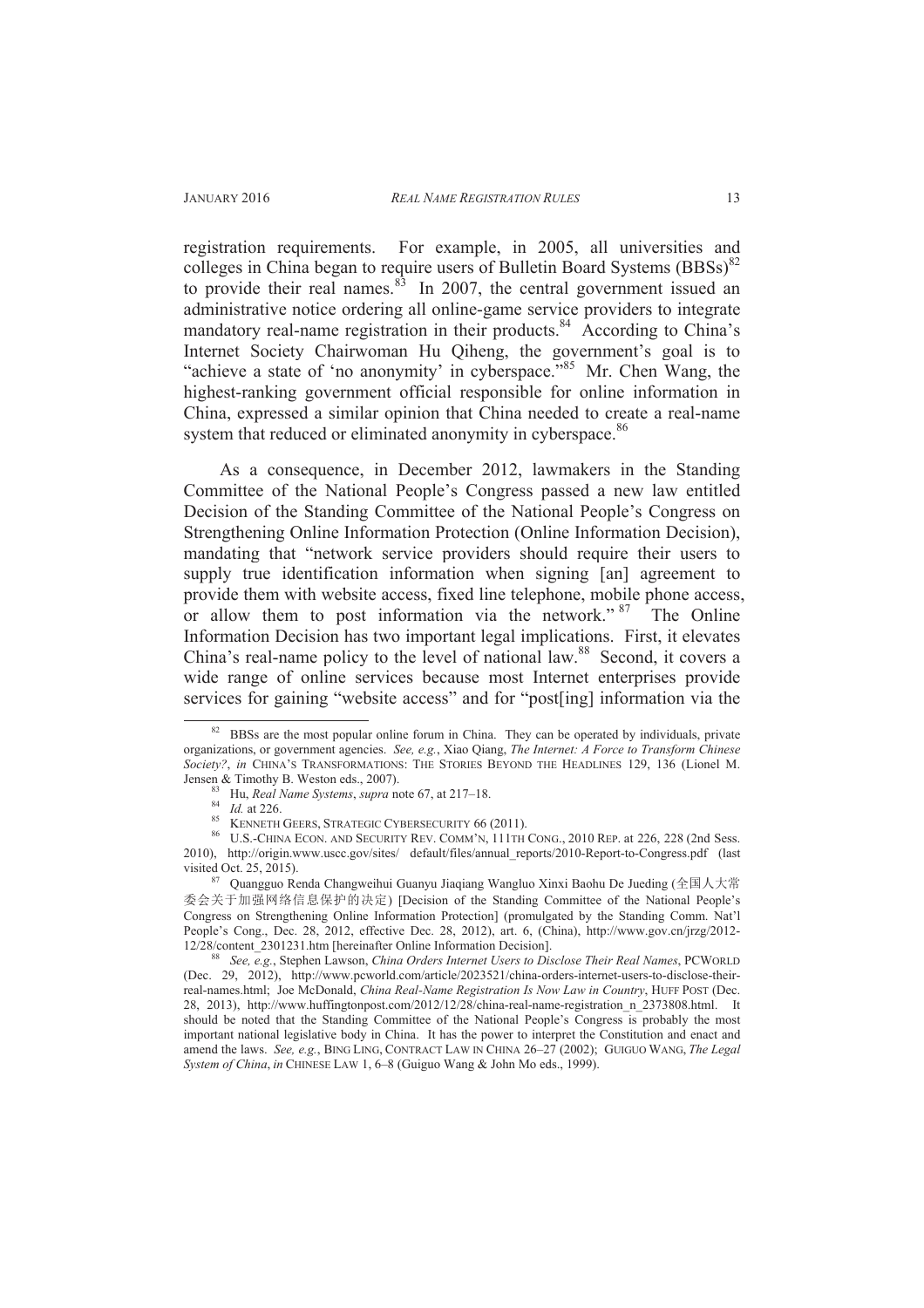network."<sup>89</sup> Therefore, the real-name registration requirement has become a legal obligation not only for providers of blogging services, but also for most other online service providers in China.<sup>90</sup> The government has recently expanded this requirement to users of instant messaging applications, including WeChat, the most popular instant-messaging tool in China.<sup>91</sup> Moreover, in 2015, after several years of consideration,  $92$  the Ministry of Industry and Information Technology finally implemented real-name registration requirements.<sup>93</sup> Mobile phone SIM card buyers now must have their ID card examined by electronic ID readers. $94$  Those who fail to register may run the risk of having their phone numbers suspended.<sup>95</sup>

On July 6, 2015, the National People's Congress in China released a draft of the "Cybersecurity Law" which includes more detailed rules associated with online real-name registration.<sup>96</sup> Article 20(1) of the draft is identical to the network service providers' obligation of collecting users' identification information in the aforementioned Online Information

<sup>89</sup> Online Information Decision, *supra* note 87, at art. 6.

<sup>90</sup> *See, e.g.*, Covington & Burling LLP, *supra* note 75, at 2 (pointing out that the real-name registration requirement is applied to "at the least, both content providers such as websites as well as network access providers such as China Unicom or China Mobile"); Lawson, *supra* note 88 (stating that the real-name registration requirement "go[es] beyond social networking sites to include all users of the Internet"). *See also* Laura Scaife, *The Interrelationship of Platform Providers and Users in the Regulation of Twitter and Offensive Speech—Is There A Right to be Offensive and Offended at Content?*, 18 COMM. L. 128, 132 (2013) (noting that the rule is applied to all Internet platforms).

<sup>91</sup> Cao Yin, *IM Rules Are Tightened to Stem Rumors, Pornography*, CHINA DAILY (Aug. 8, 2014), http://usa.chinadaily.com.cn/epaper/2014-08/08/content\_18274337.htm [hereinafter Cao Yin, *IM Rules*] (reporting the assertion by Chinese law scholar Li Yuxiao that real-name registration rules can effectively reduce online rumors); *China Tightens Control on Instant Messaging Services*, BBC NEWS (Aug. 7, 2014), http://www.bbc.com/news/world-asia-china-28694890.

<sup>92</sup> *See* U.S.-CHINA ECON. AND SECURITY REV. COMM'N, *supra* note 86; Reuters, *supra* note 77; *see also* Ansfield, *supra* note 66 ("[F]urther regulations of the same nature also appeared to be in the pipeline.").

<sup>93</sup> *See, e.g*., Vivienne Zeng, *China Enforces Real-Name Registration for Phone Users*, HONG KONG FREE PRESS (Sept. 2, 2015), https://www.hongkongfp.com/2015/09/02/china-enforces-real-nameregistration-for-phone-users/.

<sup>94</sup> *Id.*; Staff Reporter, *Real-Name SIM Registration to Be Enforced in China Sept 1*, WANT CHINA TIMES (Aug. 28, 2015), http://www.wantchinatimes.com/news-subclass-cnt.aspx?id=20150828000033 &cid=1103 [hereinafter *Real-Name SIM Registration to Be Enforced in China Sept 1*].

<sup>95</sup> *See, e.g.,* Zeng, *supra* note 93; *Real-Name SIM Registration to Be Enforced in China Sept 1*, *supra* note 94.

<sup>96</sup> *See, e.g*., Bethany Allen-Ebrahimian, *The "Chilling Effect" of China's New Cybersecurity Regime*, FOREIGN POL'Y: TEA LEAF NATION (July 10, 2015), http://foreignpolicy.com/2015/07/10/china-newcybersecurity-law-internet-security/; Nectar Gan, *Why China's Draft Cybersecurity Law Has Chilling Implications for the Internet and Multinationals: Proposed Legislation Steps up Data Protections as Well as Government Controls Online*, S. CHINA MORNING POST (July 9, 2015), http://www.scmp.com/news/ china/policies-politics/article/1834506/chinas-publishes-draft-cybersecurity-law-implications.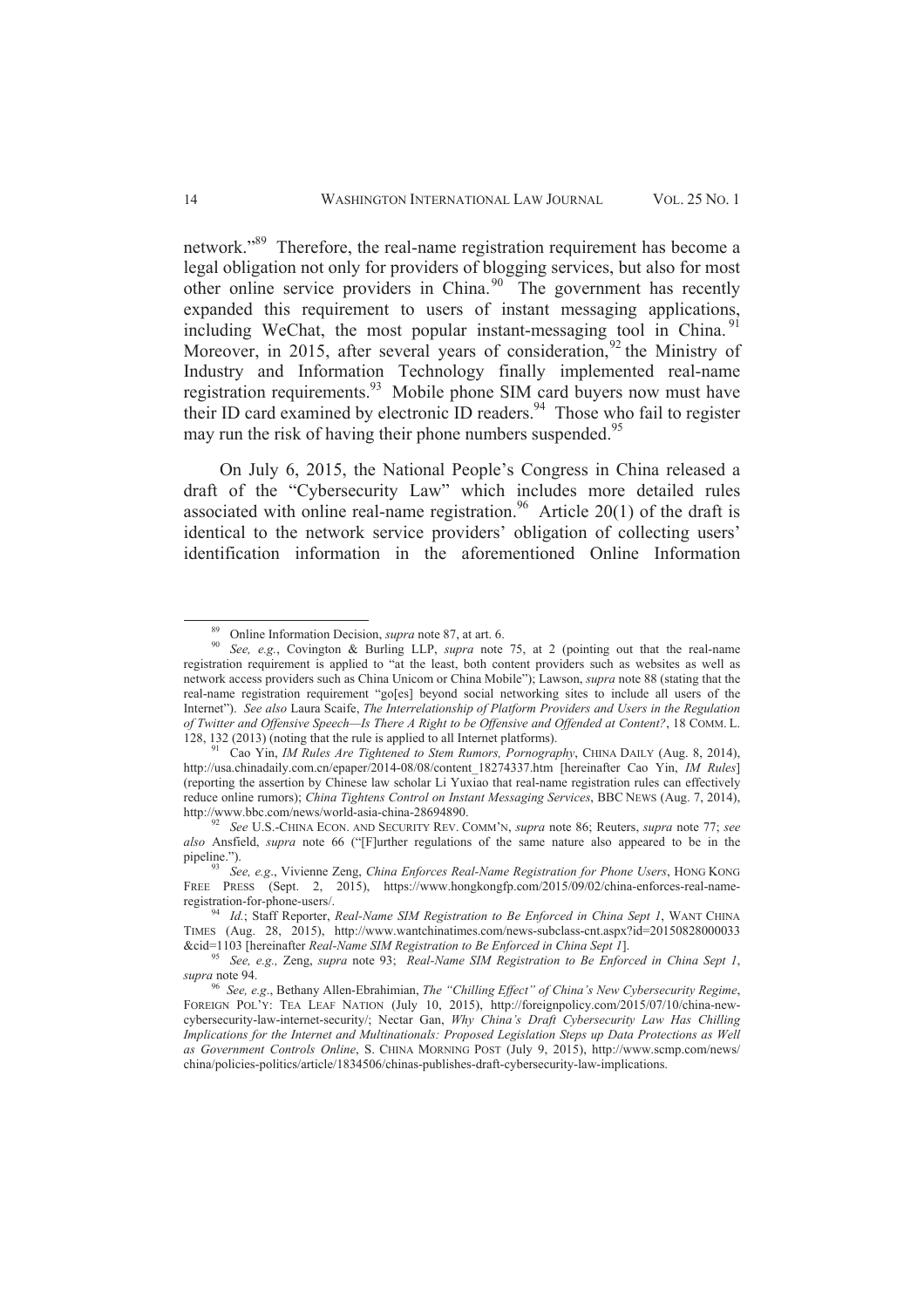Decision.<sup>97</sup> Article 53 of the draft imposes legal liability for service providers' violations of the real-name registration obligation, including fines ranging from RMB 50,000 to 500,000 and the suspension of business licenses.<sup>98</sup> Given past legislative behavior, it is very likely that the draft will be passed into law with very few changes.<sup>9</sup>

## *B. Policy Basis for China's Real-Name Registration Rules*

Why does the Chinese government so actively promote its real-name registration policy? The official explanation is that real-name registration rules can ensure a healthier and safer Internet and protect public interests and social order from illegal content, such as libel, fraud, pornography, rumors, and vulgarity.<sup>100</sup> The government's strict control of the Internet environment is based on the belief that online criticism and other harmful language online may have destructive influences on society.<sup>101</sup> For example, baseless and hysterical rumors spreading on the Internet may be a serious problem for a government that extensively plans and controls citizens' activities.<sup>102</sup> As such, by requiring real-name registration, the government not only effectively regulates malicious and anonymous accusations,<sup>103</sup> but also maintains harmony in society—at least in theory. Official proclamations endorsing the real-name registration system are not novel in China. As the Chinese Internet Society Industry Self-Discipline Committee secretary-general Yang Junzuo recently stated, by reducing such personally

 $97$  Wangluo Anquan Fa (Cao An) Ouanwen (网络安全法(草案) 全文) [PRC Draft of Cybersecurity Law] Art. 20(1) (China), http://www.npc.gov.cn/npc/xinwen/lfgz/flca/2015-07/06/content\_1 94061 4.htm.

*Id.* at Art. 53.

<sup>99</sup> *See, e.g.*, Allen-Ebrahimian, *supra* note 96.

<sup>100</sup> *See, e.g.*, Ansfield, *supra* note 66; Caragliano, *supra* note 77; Reuters, *supra* note 77; *see also* Lawson, *supra* note 88 ("[T]he rules . . . are intended to . . . 'safeguard public interest.'"); McDonald, *supra* note 88 (quoting the clarification made by Le Fei, deputy director of the Chinese legislature's Legal Work Committee, that the real-name registration regulation "is needed for the healthy development of the Internet").

<sup>101</sup> *See, e.g.*, Lagerkvist, *New Media Entrepreneurs in China*, *supra* note 6, at 174.

<sup>102</sup> *See, e.g.*, *The Power of Microblogs*, *supra* note 77. *See also* Omar Saleem, *China's Internet Policies Within the Global Community*, 17 J. TECH. L. & POL'Y 299, 316 (2012) (stating that the goal of China's real-name registration rules serve to "[prevent] vicious rumors about citizens and [to protect] the public rights and interests"); Cao Yin, *IM Rules*, *supra* note 91 (reporting the claim by Chinese law scholar Li Yuxia that the real-name registration rules can effectively reduce online rumors).

<sup>103</sup> *See, e.g.*, Ansfield, *supra* note 66; Caragliano, *supra* note 77. Similarly, when South Korea implemented the real-name policy in 2008, the goal was to curb online hate speech and cyberbullying. *See, e.g*., Eric Pfanner, *Naming Names on the Internet*, N.Y. TIMES (Sept. 5, 2011), http:// www.nytimes.com/ 2011/09/05 /technology /naming-names-on-the-internet.html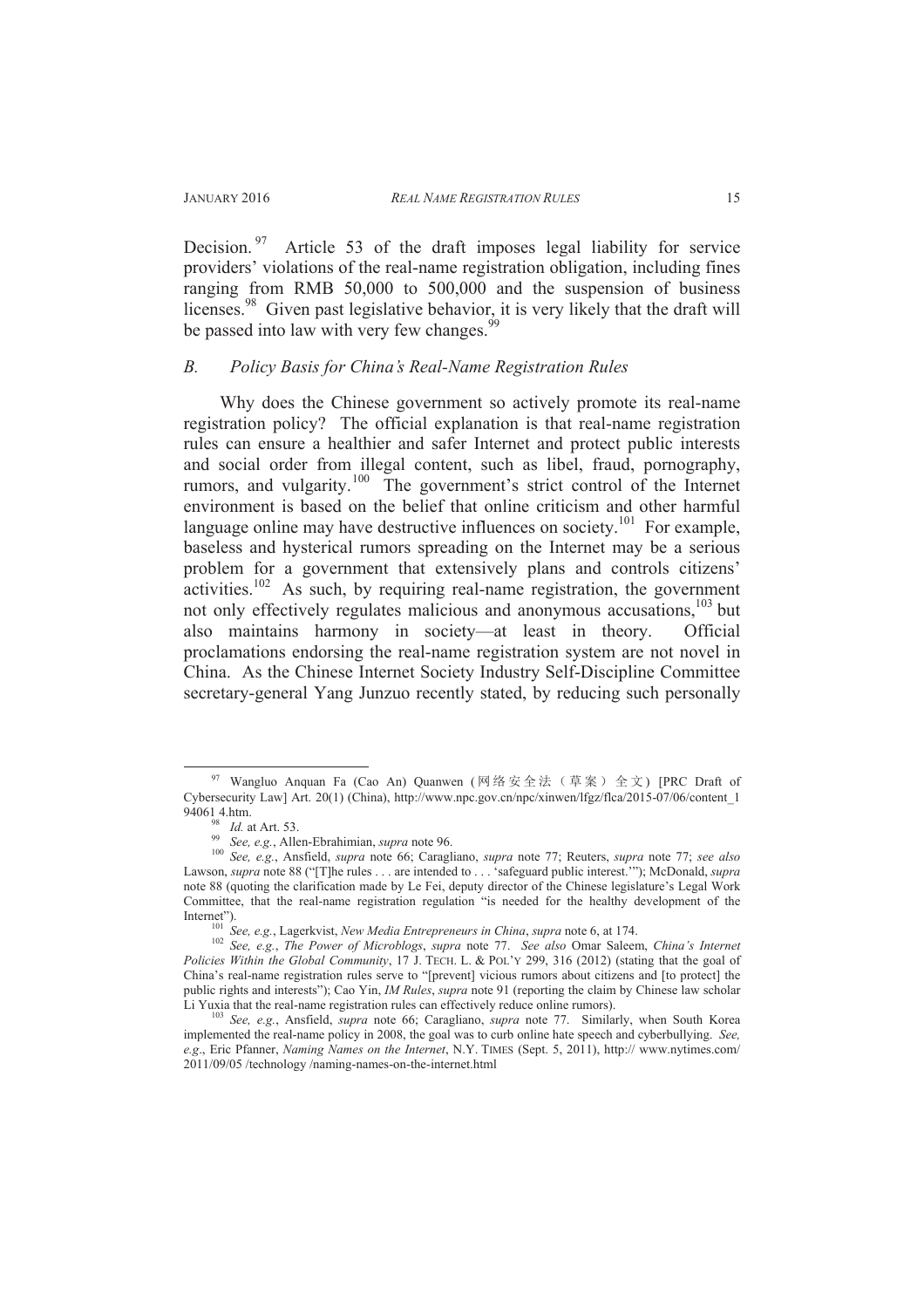devastating attacks as fraud and libel, the real-name registration system can eventually help to build a "harmonious Internet ecology."<sup>104</sup>

The preamble of the Online Information Decision states that the legislation is intended to "ensure Internet information security, safeguard the lawful rights and interests of citizens, legal entities or other organizations, and safeguard national security and public interests."<sup>105</sup> The function of the real-name registration is to assist in the elimination of online malicious speech, pornography, and "unfounded rumors."<sup>106</sup> It should be noted that the Chinese government is not the only government to ascribe its real-name registration policy to public interests and order in the digital world. The South Korean government, which built the first national real-name registration system, <sup>107</sup> similarly emphasized the desirability of a more responsible and respectful culture for online expression.<sup>108</sup> Therefore, it is not surprising that the Chinese government has occasionally mimicked the South Korean approach to justifying the official real-name registration rules.<sup>109</sup> Recently, some Chinese government officials again declared that the real-name registration requirement is an important policy tool for  $b$  battling rising Internet crime.<sup>110</sup> Other pro-government commentators even claim that the requirement is one of several "efforts to combat terrorism," pornography, and violence.<sup>111</sup>

Critics claim that the real-name registration rules are a tool that the Chinese government uses to prevent Internet users from criticizing government officials or publicizing government corruption. <sup>112</sup> Without online anonymity, a significant number of Chinese Internet users would likely hesitate to criticize the government for fear of government

<sup>104</sup> Hai Tang, *supra* note 4, at 3.

<sup>105</sup> Quangguo Renda, *supra* note 87, Preamble.

<sup>106</sup> Scaife, *supra* note 90, at 132.

<sup>107</sup> John Leitner, *Identifying the Problem: Korea's Initial Experience with Mandatory Real Name Verification on Internet Portals*, 9 J. KOREAN L. 83, 90 (2009) [hereinafter, Leitner, *Identifying the Problem*].

<sup>&</sup>lt;sup>108</sup> *See* Terence J. Lau, *Towards Zero Net Presence*, 25 NOTRE DAME J.L. ETHICS & PUB. POL'Y 237, 272 (2011); Leitner, *To Post or Not to Post*, *supra* note 60, at 63–64.

<sup>109</sup> Ansfield, *supra* note 66.

<sup>110</sup> *See, e.g*., Cao Yin, *Beijing Police Target Rising Internet Crime Across 900,000 Sites*, CHINA DAILY (Oct. 9, 2014), http://usa.chinadaily.com.cn/epaper/2014-10/09/content\_18712082.htm [hereinafter Cao Yin, *Beijing Police Target Rising Internet Crime*]

<sup>111</sup> *See China Tightens Control on Instant Messaging Services*, *supra* note 91; *see also* Cao Yin, *IM Rules*, *supra* note 91 (stating that the Chinese government uses real-name registration as a tool to solve problems relating to "terrorism, pornography, and violence").

<sup>112</sup> Reuters, *supra* note 77; Lawson, *supra* note 88; McDonald, *supra* note 88. *See also* Hai Tang, *supra* note 4, at 3–4 (noting bloggers' belief that "there is some ulterior motive" behind the government's real-name registration policy).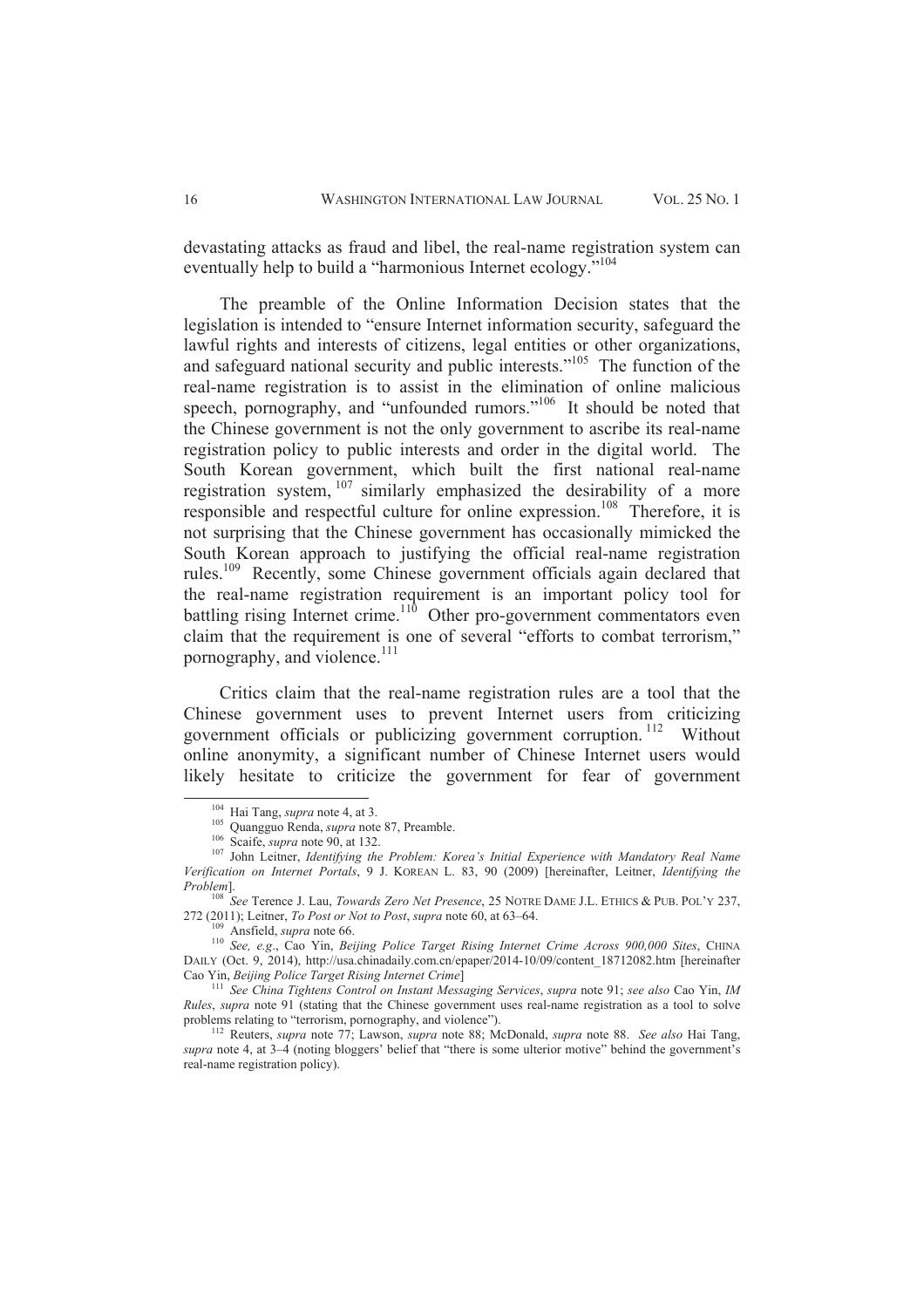retribution.<sup>113</sup> Therefore, the real-name registration policy may have chilling effects on speech, especially speech critical of public officials and other sensitive topics.

#### IV. EVALUATING THE CHINESE REAL-NAME REGISTRATION POLICY

China's real-name registration policy may be critiqued from a variety of different policy angles. Some critiques label the policy an infringement on citizens' fundamental rights.<sup>114</sup> Others hold that the policy can neither achieve its original goals nor benefit from effective enforcement. Researchers have conducted studies exploring Chinese citizens' perception of the government's attempts to develop a real-name registration policy but the results of these studies vary significantly.<sup>115</sup> According to a Shanghaibased survey conducted by Chinese scholar Zhao Yawen, a majority of respondents were supportive or very supportive of the real-name registration rules.<sup>116</sup> A survey conducted by the semi-governmental organization China Internet Network Information Center found similar results.<sup>117</sup> By contrast, surveys conducted on sites like Sina indicate that a majority of users opposed the real-name registration policy.<sup>118</sup> This part of the article will analyze policy issues, ranging from privacy, free speech, and impact on users' behavior to effective enforcement of China's real-name registration policy.

#### *A. Privacy*

Anonymity is a form of privacy protection that may facilitate privacy violations. In other words, anonymity can preserve privacy by allowing people to speak freely without having to submit to public identification. Anonymity can also undermine privacy by allowing people to more easily invade the privacy of others. More specifically, digital invasion of personal privacy stemming from disclosure of non-public or potentially sensitive personal information has been pervasive given that anonymous authors enjoy the freedom to express themselves without fear of any negative personal consequences. As the tensions between anonymity and

<sup>113</sup> Reuters, *supra* note 77.

<sup>114</sup> *See, e.g.*, Hai Tang, *supra* note 4, at 4 (presenting criticism on the real-name registration policy made by Fang Xingdong, the President of Bokee.com).

See infra notes 116–118 and accompanying text.

<sup>116</sup> Lagerkvist, *After the Internet*, *supra* note 69, at 56–57.

<sup>117</sup> James Leibold, *Blogging Alone: China, the Internet, and the Democratic Illusion?*, 70 J. ASIAN STUD. 1023, 1033 (2011).

<sup>118</sup> *See* Ansfield, *supra* note 66.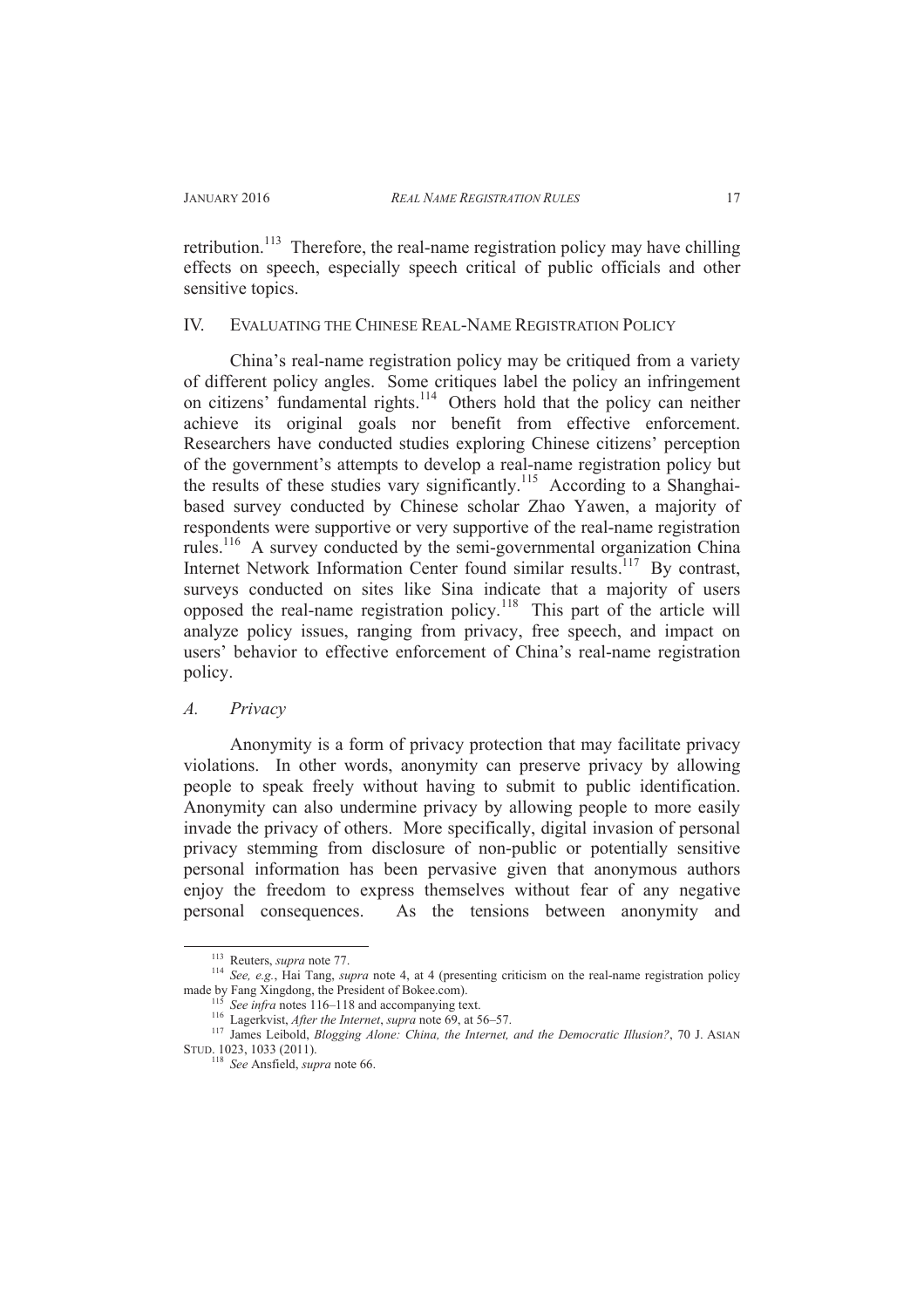accountability and between privacy and free speech demonstrate, the choice is not as simple as one between freedom and constraint. Rather, it is "a choice that involves freedom on both sides."<sup>119</sup>

For law enforcement, anonymity is a tool with which criminals evade the public's detection of their illegal activities. This aspect of anonymity is an obstacle to law enforcement and compels governments around the world to consider whether they should regulate anonymity-promoting technology or even whether they should try to stamp out anonymity altogether.<sup>120</sup> It is not difficult to imagine that the more untraceable the various forms of online speech become, the stronger the state's interest in policing this speech becomes.

Efforts to banish anonymity from the digital world promotes surveillance<sup>121</sup> and chills protected speech, raising the question of whether governments' blanket ban on online and offline anonymity will become a reality. This question deserves considerable attention. Although the realname registration policy described above is designed to enhance accuracy in online information, it may cause unintended—or intended—social costs. Among other costs, a decline in privacy is a central concern surrounding efforts to implement China's real-name registration scheme. <sup>122</sup> The implementation of real-name registration rules results in online platforms' need to acquire users' real names and other personal data, in turn raising the risk of privacy infringement.<sup>123</sup>

Moreover, the private sector in China has long contended that without reliable technology for privacy protection, sound implementation of a rigorous real-name registration policy is impossible.<sup>124</sup> South Korea's experience may best exemplify how real-name registration rules can harm privacy. South Korean Internet users were required to enter identifying

<sup>119</sup> SOLOVE, *supra* note 11, at 141–42.

<sup>120</sup> *See, e.g.*, Kaminski, *supra* note 52, at 877–80.

<sup>121</sup> *See, e.g.*, Laura K. Donohue, *Technological Leap, Statutory Gap, and Constitutional Abyss: Remote Biometric Identification Comes of Age,* 97 MINN. L. REV. 407, 425 (2012).

<sup>122</sup> *See, e.g.,* Hu, *Real Name Systems*, *supra* note 67, at 217–18, 229 (stating that Chinese online game players and bloggers have complained about potential privacy violations caused by real-name registration rules); John Schinasi, *Practicing Privacy Online: Examining Data Protection Regulations Through Google's Global Expansion*, 52 COLUM. J. TRANSNAT'L L. 569, 605 (2014) (indicating that China's realname registration rule "could potentially erode online privacy").

<sup>123</sup> *See, e.g.*, Chengyu Xiong & Yuxiang Lv, *Social Network Service and Social Development in China*, 13 STUD. COMM. SCI. 133, 137 (2013).

 $^4$  *See, e.g.*, Hearn, *supra* note 73, at 891.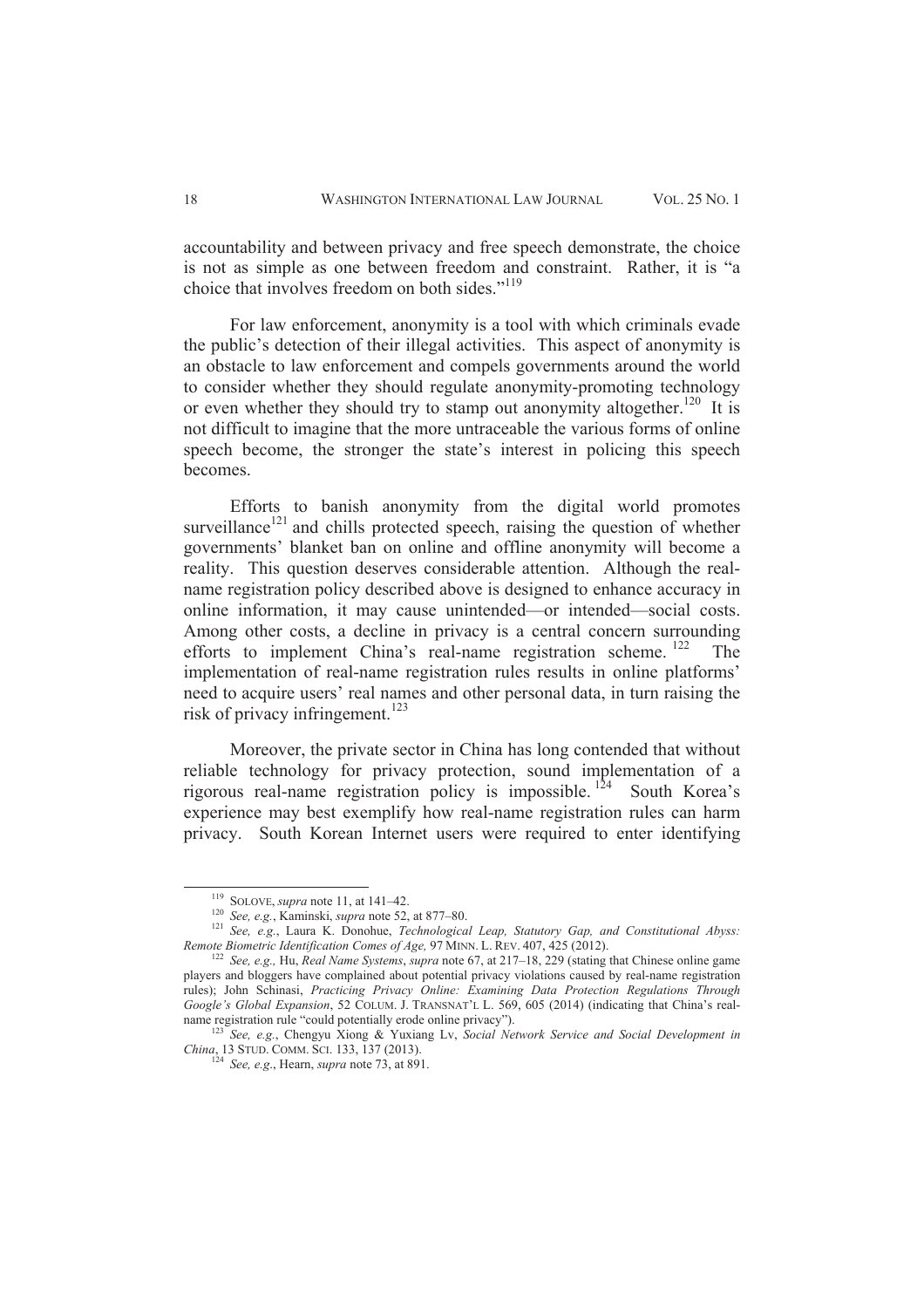information into the relevant websites for access.<sup>125</sup> However, due to a severe security breach in which hackers stole the identification numbers of thirty-five million Internet users, South Korea abandoned its real-name registration policy in 2011.<sup>126</sup> In the Constitutional Court of Korea, justices heard complaints that South Korea's Real Name Verification System had unnecessarily exposed South Korean Internet users to Internet fraud.<sup>127</sup> The Court eventually ruled that the real-name registration rule was unconstitutional in part because it posed an unnecessary risk to users' personal data.<sup>128</sup>

Although privacy protection in South Korea may differ from that in China, China has experienced a rapid increase in identity theft.<sup>129</sup> Therefore, its real-name registration policy may trigger privacy concerns as serious as those witnessed in South Korea. Moreover, many defenders of the frequent argument that online anonymity is a form of privacy protection<sup>130</sup> argue that China's real-name registration rule might "erode online privacy"<sup>131</sup> or even "necessarily intrude on people's privacy."<sup>132</sup> As China has enacted a series of privacy laws<sup>133</sup> and strengthened its privacy protection in recent years,<sup>134</sup> privacy risks caused by real-name registration rules will no doubt become a difficult legal issue in the near future.

#### *B. Free Speech*

 $\overline{a}$ 

Commentators have claimed that real-name registration regulations harm free speech. <sup>135</sup> It is easy to understand that in a repressive or authoritarian society, anonymity enables dissidents to express anti-

<sup>125</sup> Pfanner, *supra* note 103.

<sup>126</sup> *See* Caragliano, *supra* note 77; Xeni Jardin, *South Korea to Abandon "Real Name" Internet*  Policy, BOING BOING (Aug. 12, 2012), http://boingboing.net/2011/08/12/south-korea-to-abandon-realname-internet-policy.html; Pfanner, *supra* note 101; Scaife, *supra* note 88, at 132.

<sup>&</sup>lt;sup>1</sup> See Leitner, *To Post or Not to Post*, *supra* note 60, at 63.

<sup>&</sup>lt;sup>128</sup> Scaife, *supra* note 90, at 133.

<sup>129</sup> *See, e.g*., Schinasi, *supra* note 122, at 604; *Thousands Busted in Identity Theft Cases*, CHINA DAILY (May 30, 2013), http://www.chinadaily.com.cn/china/2013-05/30/content\_16547114.htm.

<sup>130</sup> *See* LAWRENCE LESSIG, CODE: AND OTHER LAWS OF CYBERSPACE, Version 2.0 197–98 (2006). <sup>131</sup> *See* Schinasi, *supra* note 122, at 605.

<sup>132</sup> *See* Hai Tang, *supra* note 4, at 4 (citing tech-blogger Hong Bo's statement).

<sup>133</sup> *See, e.g.*, Bartow, *supra* note 6, at 854–56, 862–65; Hong Xue, *Privacy and Personal Data Protection in China: An Update for the Year End 2009*, 26 COMPUTER L. & SECURITY REV. 284, 284–85 (2010).

<sup>134</sup> *See, e.g.*, Kathrin Hille & Tianqi Zhao, *Roof Caves in on China's Data Miners: Humphrey Arrest*, FIN. TIMES (Aug. 30, 2014), at 3.

<sup>135</sup> *See, e.g.*, Ansfield, *supra* note 66; *Real-Name SIM Registration to Be Enforced in China Sept 1*, *supra* note 94.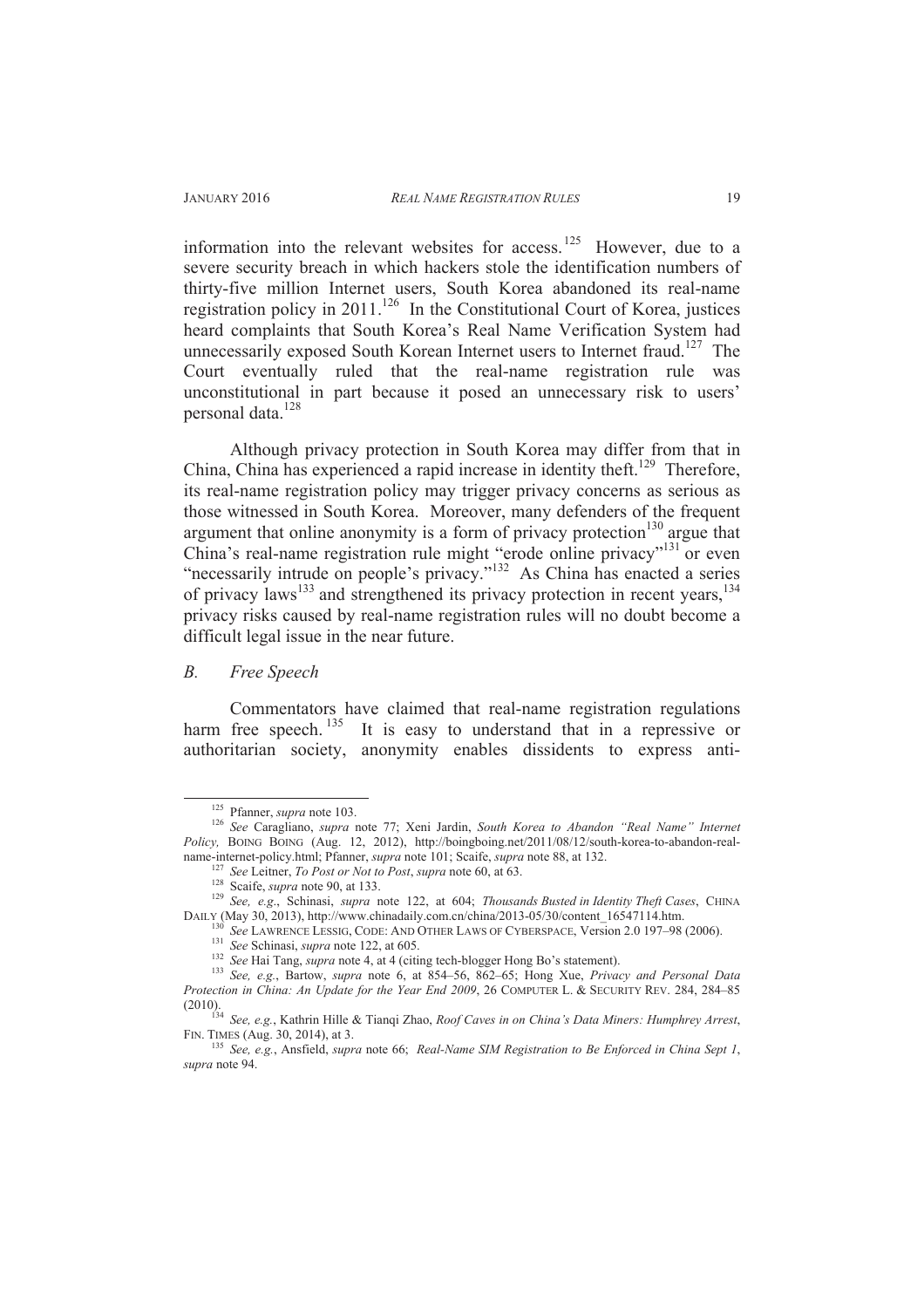establishment views without fear of retaliation.<sup>136</sup> It is equally important to allow anonymity in a democracy as anonymity—again, by diminishing the threat of retaliation—can persuade whistleblowers to come forward.<sup>137</sup>

According to Professor Redish, the U.S. Supreme Court has suggested that:

[A] prohibition on anonymity almost inevitably chills unpopular or controversial expression . . . . [A] choice against allowing anonymity—unlike the choice not to permit silence under certain circumstances—may well reduce the sum total of information and opinion contributed to public debate . . . . In cases where a speaker seeks anonymity, the speaker is necessarily seeking to communicate, albeit anonymously.<sup>138</sup>

The U.S. Supreme Court has recognized a tradition of anonymous pamphleteering<sup>139</sup> and it has "construed the First Amendment right of anonymity to apply beyond the directly expressive context."<sup>140</sup>

A chill on speech is a central concern raised by opponents of realname registration policies.<sup>141</sup> If a government effectively enforces such a policy, targeted monitoring may prevent users from expressing ideas beneficial to society.<sup>142</sup> This stifles not only online creativity, but also

<sup>&</sup>lt;sup>136</sup> ERIC SCHMIDT & JARED COHEN, THE NEW DIGITAL AGE: RESHAPING THE FUTURE OF PEOPLE, NATIONS AND BUSINESS 123 (2013) ("[O]verall, the anonymity of the Internet and the networked power of communication technologies will provide activists and would-be participants with a new layer of protective insulation that encourage them to continue on.").

<sup>137</sup> *See, e.g.*, Terry Morehead Dworkin, *SOX and Whistleblowing*, 105 MICH. L. REV. 1757, 1764–73 (2007) (describing the inadequacies of SOX whistleblowing); James A. Gardner, *Anonymity and Democratic Citizenship*, 19 WM. & MARY BILL RTS. J. 927, 929 (2011) (suggesting that "the significance of anonymity as a political practice, if indeed it has any, lies in its capacity to affect the behavior of those who participate in democratic politics."); James Gobert & Maurice Punch, *Whistleblowers, the Public Interest, and the Public Interest Disclosure Act 1998*, 63 MODERN L. REV. 25 (2000) (analyzing Britain's Public Interest Disclosure Act 1998).

 $3$  REDISH, *supra* note 30, at 161.

<sup>139</sup> *See* Talley v. California, 362 U.S. 60, 64 (1960) (the Supreme Court invalidated a Los Angeles ordinance prohibiting distribution of leaflets); *see also* McIntyre v. Ohio Elections Comm'n, 514 U.S. 334, 360 (1995) (overturning an Ohio law banning the distribution of anonymous election pamphlets and holding that an "author's decision to remain anonymous . . . is an aspect of the freedom of speech protected by the First Amendment" and that "anonymous pamphleteering is not a pernicious, fraudulent practice, but an honorable tradition of advocacy and of dissent.").

REDISH, *supra* note 30, at 162.

<sup>141</sup> *See, e.g.*, King-wa Fu et al., *supra* note 68, at 43; Leitner, *Identifying the Problem*, *supra* note 107, at 105.

<sup>142</sup> *See, e.g.*, Caragliano, *supra* note 77; Hu, *Real Name Systems*, *supra* note 67, at 235–36.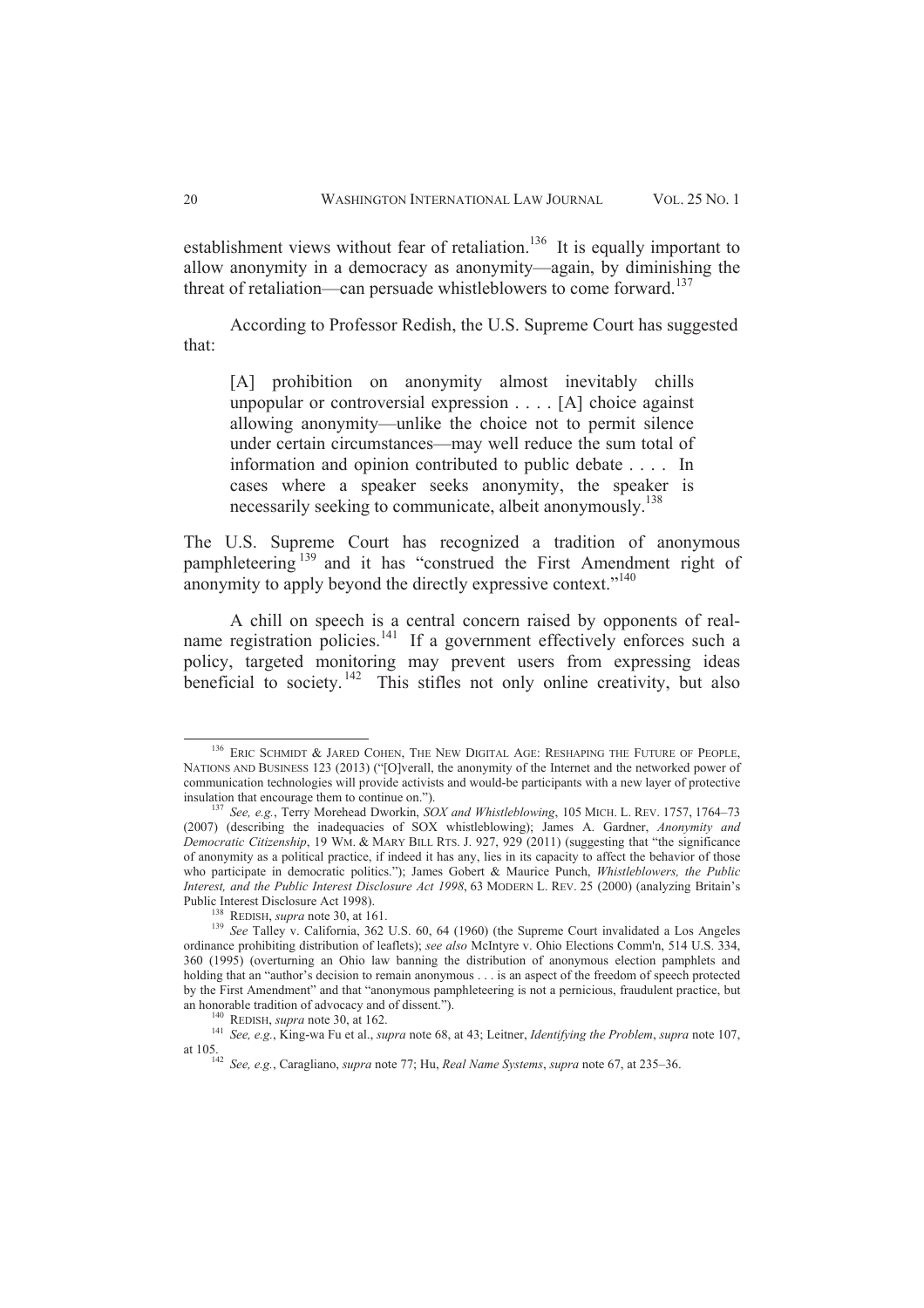political speech.<sup>143</sup> Researchers have observed that some recent prospective microbloggers have given up completing the website registration process.<sup>144</sup> Preliminary empirical research suggests that, in China, the number of politically sensitive microblog posts significantly declined after the government's enforcement of real-name registration. <sup>145</sup> Moreover, the Chinese government has used its censorship mechanisms in tandem with real-name registration to block speech by notable dissidents, such as Ai Weiwei.<sup>146</sup> Nonetheless, the long-term effect of the real-name registration policy remains unclear.

Acknowledging these types of considerations, the Constitutional Court of Korea ruled that the country's real-name registration rule was unconstitutional primarily because its benefits were not sufficient to justify its significant restrictions on citizens' right to free speech.<sup>147</sup> Such reasoning may provide valuable insights into the Chinese context.

As free speech is protected by the Chinese Constitution<sup>148</sup> and is essential to online activities, Chinese citizens have begun to recognize its value. <sup>149</sup> Although the Chinese government has been criticized for Although the Chinese government has been criticized for suppressing free speech, the Chinese courts have begun to consider various policy factors in relation to free speech cases.<sup>150</sup> Therefore, the free speech implications of China's real-name registration rules merit considerable attention.

<sup>143</sup> *See, e.g.*, Adrian Wan, *Video Websites Told Directors Must Use Real Names to Post Online Video*, SOUTH CHINA MORNING POST, Jan. 22, 2014, http://www.scmp.com/news/china/article/1410695/videowebsites-told-directors-must-use-real-names-post-online-video (suggesting that the real-name registration rule in China may decrease the production of micro-movies); Lagerkvist, *New Media Entrepreneurs in China*, *supra* note 6, at 177 (describing the ICT industry's concern that China's censorship and Internet laws "impede creativity and innovation"); Leitner, *Identifying the Problem*, *supra* note 107, at 85 (the real name verification system "threatens to chill legitimate political and social activities in the online space, thus frustrating legitimate and socially generative uses of the internet (sic) . . .").

Chao, *supra* note 1.

<sup>145</sup> King-wa Fu et al., *supra* note 68, at 46–48.

<sup>146</sup> *See* Alice Ming Wai Jim, *Love the Future: Ai Weiwei and Art for Human Rights*, *in* HUMAN RIGHTS AND THE ARTS: PERSPECTIVES ON GLOBAL ASIA 23, 32 (Susan J. Henders & Lily Cho eds., 2014). <sup>147</sup> Scaife, *supra* note 90, at 133.

<sup>148</sup> XIANFA art. 35, (1982) (China) ("Citizens of the People's Republic of China enjoy freedom of speech, of the press, of assembly, of association, of procession and of demonstration.").

<sup>149</sup> *See, e.g.*, Jyh-An Lee, *Regulating Blogging and Microblogging in China*, *supra* note 11, at 616.

<sup>150</sup> *See, e.g.*, Hal Blanchard, *Constitutional Revisionism in the PRC: "Seeking Truth from Facts,"* 17 FLA. J. INT'L L. 365, 396 (2005); Mara D. Byrne, *When in Rome: Aiding and Abetting in* Wang Xiaoning v. Yahoo, 34 BROOK. J. INT'L L. 151, 154–55 (2008); Mindy Kristin Longanecker, *No Room for Dissent: China's Laws Against Disturbing Social Order Undermine Its Commitments to Free Speech and Hamper the Rule of Law*, 18 PAC. RIM L. & POL'Y J. 373, 376–79 (2009); Bo Zhao, *Posthumous Reputation and Posthumous Privacy in China: The Dead, the Law, and the Social Transition*, 39 BROOK. J. INT'L L. 269, 271–72 (2014).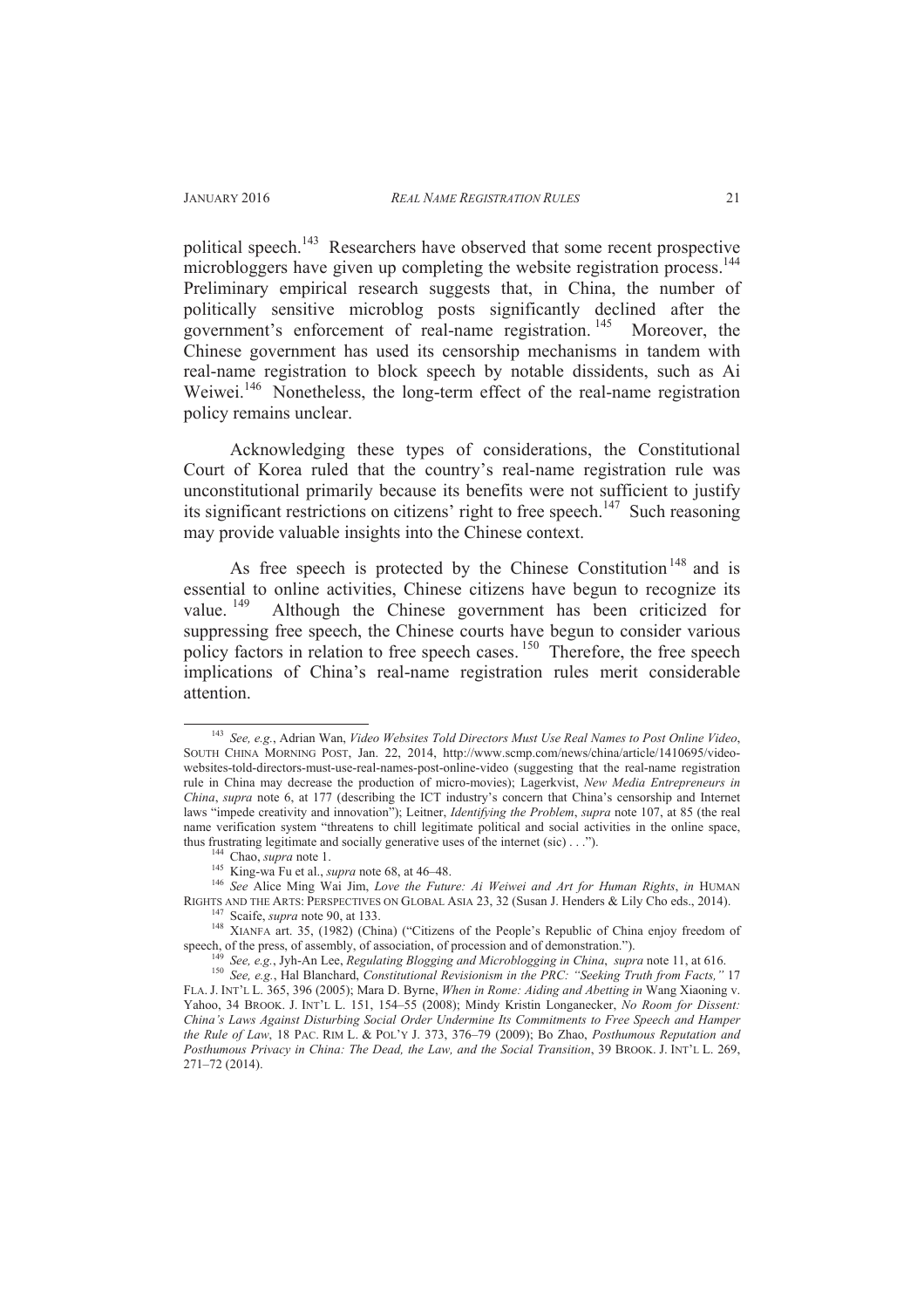Balancing the above considerations, the effective elimination of online anonymity in China sacrifices constitutional free speech protections for exaggerated concerns.<sup>151</sup> Consequently, real-name registration rules can delay the public's emerging awareness of free speech in China. If a government firmly values the right to anonymity, any move to adopt these policies should proceed with the utmost caution.

#### *C. Impact on Users' Behavior*

If real-name registration rules restrict both political speech and creativity, can these rules restrain libel, rumor, and other hostile speech? The justification of real-name registration rules is relevant to whether authorities can effectively enforce the law to protect citizens from defamation, cyberbullying, and the like. In countries without similar nationwide policies (e.g., the United States), governments appear to be capable of detecting anonymous troublemakers in cyberspace.<sup>152</sup> This is why Internet law scholars have long argued that "[all] of the good that comes from monitoring could be achieved while protecting privacy."<sup>153</sup> Clearly, real-name registration policies are not the only approach for holding Internet users accountable for their online actions. What it takes to achieve some type of monitoring, without resort to real-name registration, could be merely certain built-in mechanisms capable of ensuring traceability. Accordingly, the primary justification for real-name registration loses much of its persuasiveness because less intrusive means of tracing online users exist.<sup>154</sup>

According to empirical studies conducted in South Korea, real-name registration rules did not change user behavior. Online defamation was as common prior to the enforcement of those rules as it was after their abolishment and the rules did little to improve the online reputations of victims.<sup>155</sup> The Constitutional Court of Korea confirmed the fact that the government's real-name registration requirement also failed to decrease illegal online content.<sup>156</sup> The South Korean example and others like it may have important implications for China. If real-name registration rules neither significantly change user behavior associated with hostile speech nor

<sup>151</sup> *See generally* Hartzog & Stutzman, *supra* note 18.

<sup>152</sup> *See, e.g.*, Leitner, *To Post or Not to Post*, *supra* note 60, at 68; Pfanner, *supra* note 103.

<sup>153</sup> LESSIG, *supra* note 130, at 197.

<sup>154</sup> *See supra* notes 13–18 and accompanying text.

<sup>155</sup> Leitner, *To Post or Not to Post*, *supra* note 60, at 63; Leitner, *Identifying the Problem*, *supra* note 107, at 97–98, 101.

<sup>156</sup> Scaife, *supra* note 88, at 133.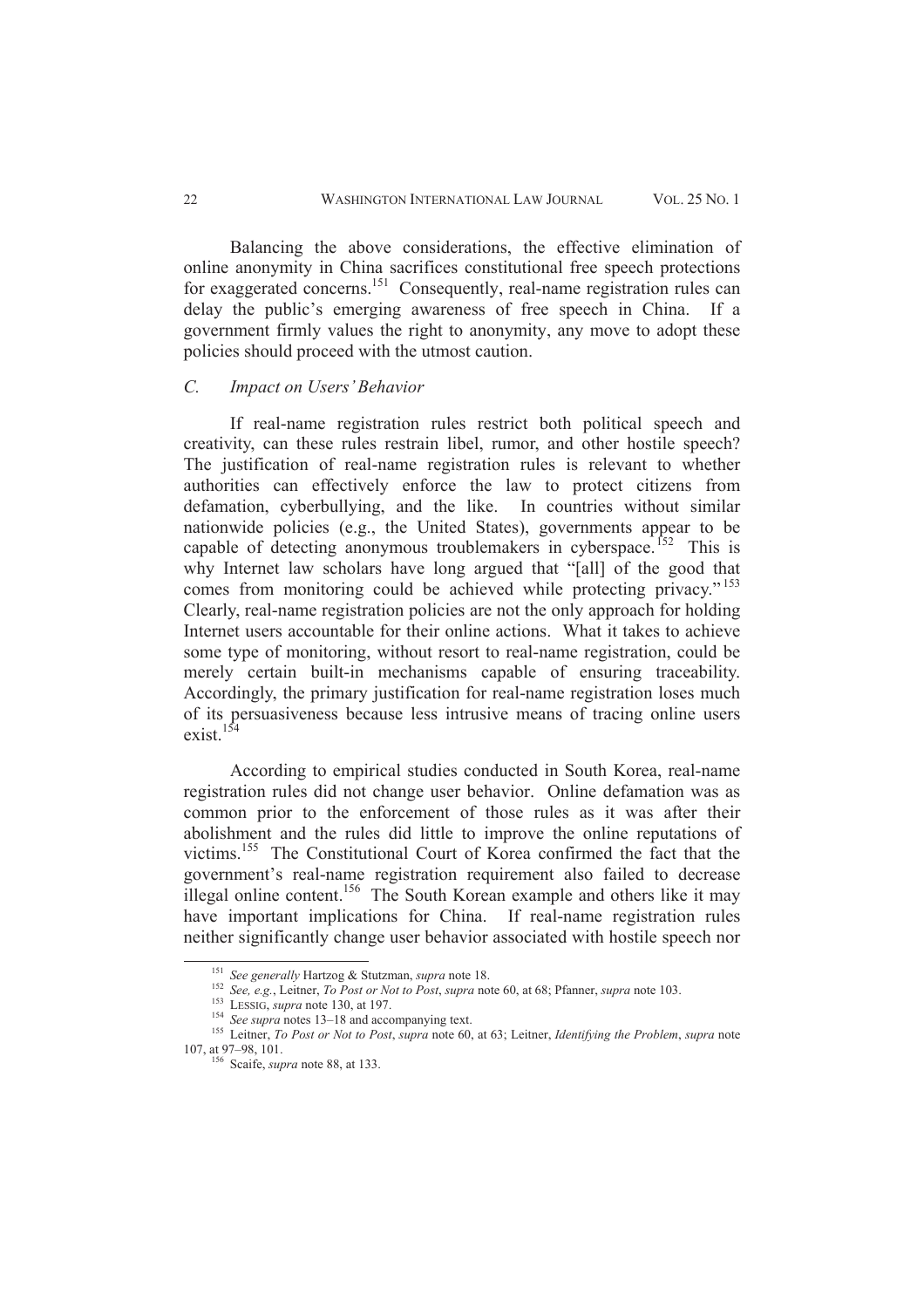meaningfully strengthen protections for private reputations, their justifications would obviously be inadequate. The same argument can be applied in China as well. Recent microblogging activities in China suggest that online activism has not decreased significantly since the Chinese government established its real-name registration rules in 2012.<sup>157</sup> Therefore, it is doubtful whether the rules can achieve the original policy goals by substantially shaping Internet users' behavior.

#### *D. Enforcement*

Enforcement is an important issue for the Chinese real-name registration policy because government monitoring of individual Internet users promises to be extremely costly and difficult.<sup>158</sup> In this section, we will analyze the difficulties and challenges faced by the Chinese government in enforcing an effective real-name registration scheme.

## *1. Level of Enforcement*

There are numerous reports that neither the Chinese government nor ISPs have strictly enforced real-name registration requirements. The Chinese media has reported that Chinese microblog users who have not verified their identities can still post messages online.<sup>159</sup> Indeed, Internet companies, including Sina, have admitted that they still let users post information on their websites without real-name registration. <sup>160</sup> This revelation implies that neither the government nor ISPs have strictly enforced the real-name registration policy. On the one hand, ineffective enforcement is likely inevitable because successful implementation of any identity verification mechanism on such a large scale, involving so many users, will necessarily take a long time.<sup>161</sup> However, another explanation is possible: to avoid a steep decrease in microblog traffic, the Chinese

<sup>157</sup> Caragliano, *supra* note 90. *See also* Bartow, *supra* note 6, at 868 (stating that blogging and other social media activities are not dampened by real-name registration rules). *But see* Nir Kshetri, *Cybercrime and Cyber-Security Issues Associated with China: Some Economic and Institutional Considerations*, 13 ELECTRONIC COM. RES. 41, 58 (2013) (referring to Sina's belief that real-name registration "would negatively affect user activity and threaten its popular microblogging service").

<sup>158</sup> LAGERKVIST, AFTER THE INTERNET, *supra* note 69, at 56; Caragliano, *supra* note 77.

<sup>159</sup> Chao, *supra* note 1; *see also* Bartow, *supra* note 6, at 892 (noting that the real-name registration policy in China "has not been widely enforced").

<sup>160</sup> Kshetri, *supra* note 157, at 58. <sup>161</sup> Chao, *supra* note 1.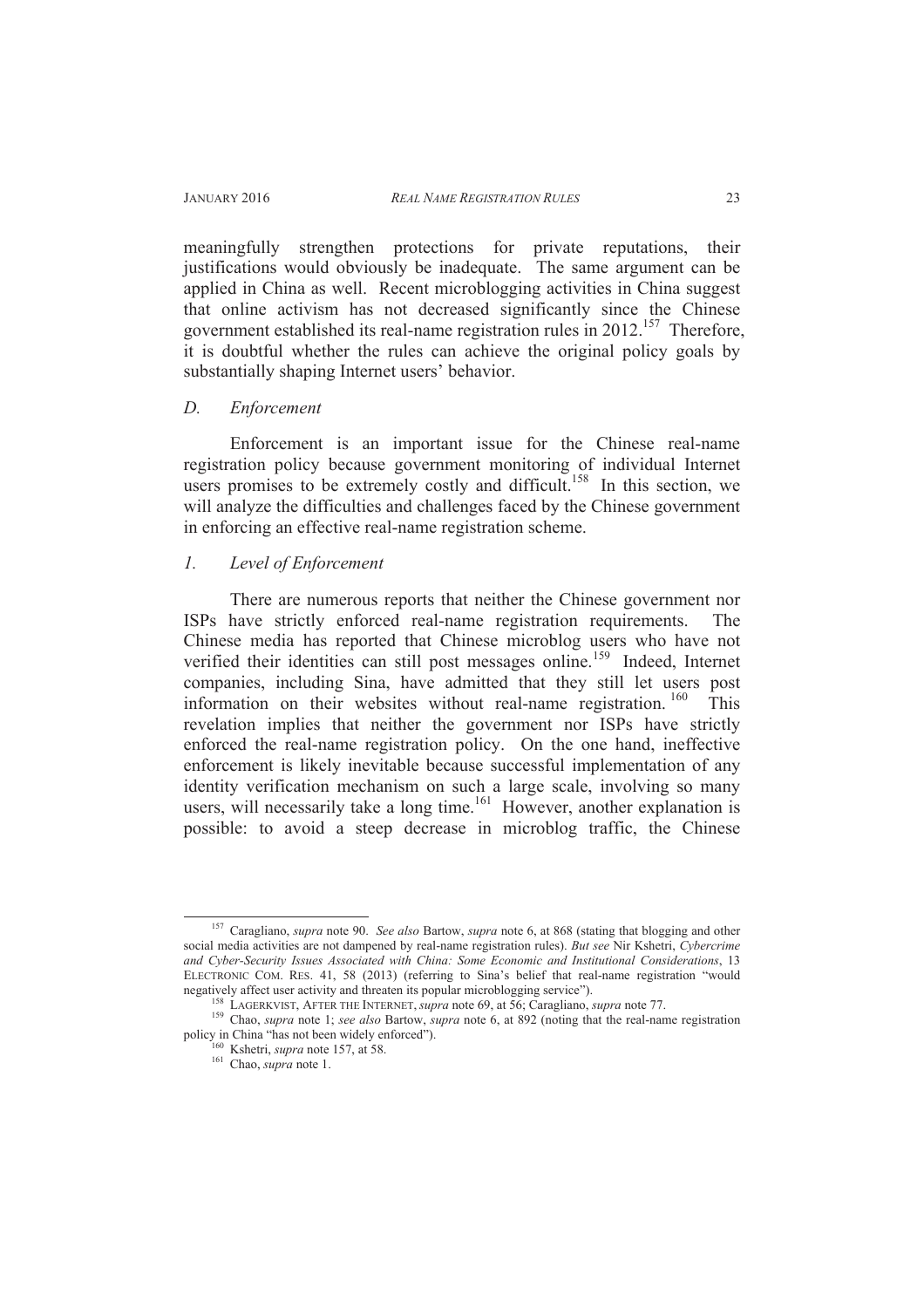government may be hesitant to immediately enforce its own real-name registration rules.<sup>162</sup>

The Chinese government must take into account the consequences of strictly enforcing its own policy. A government shutdown of non-compliant blogging platforms could trigger large-scale protests from Chinese Internet users and garner widespread, unwanted attention from the international community. Recently, the Chinese government has ultimately decided to abandon strict Internet regulations due to extensive public discontent.<sup>163</sup> For example, in 2009 the Chinese government attempted to stipulate that all computers made and sold in China be preinstalled with the content filtering software Green Dam Youth Escort.<sup>164</sup> This project was abandoned because of strong opposition from the local Internet community, the U.S. Chamber of Commerce, and the European-American Business Council.<sup>165</sup> Furthermore, some local governments' initiatives in implementing real-name registration rules also failed as a result of public objections.<sup>166</sup> Therefore, if a platform is shut down over noncompliance and triggers mass complaints from China's online community, the effective enforcement of the policy may ironically run counter to China's original policy goal: to build an ideal online environment characterized by public order and trust.

<sup>162</sup> *Id.*; *see also* Ansfield, *supra* note 66 (citing the comment from Hu Yong, a new media specialist at Peking University, that if the real-name registration rules are fully enforced, "the development of the industry will be impeded").

<sup>163</sup> *See, e.g*., *supra* notes 70–73 and accompanying text (describing how the central and local Chinese governments failed to enforce real-name registration rules); Jyh-An Lee & Ching-Yi Liu, *Forbidden City Enclosed by the Great Firewall: The Law and Power of Internet Filtering in China,* 13 MINN. J.L. SCI. & TECH. 125, 127, 141 (2012) (stating that the Chinese government cancelled the Green Dam Escort initiative, which mandated filtering software preinstalled on every computer in China).

<sup>164</sup> *See, e.g.*, WILLIAM HAGESTAD II, 21ST CENTURY CHINESE CYBERWARFARE 266 (2012); Rebecca MacKinnon, *Original Government Document Ordering "Green Dam" Software Installation*, RCONVERSATION (June 8, 2009, 8:29 AM), http://rconversation.blogs.com/rconversation/2009/06/originalgovernment-document-ordering-green-dam-software-installation.html; Alexa Olesen, *China: Unpopular Filtering Software Optional: Internet-Filtering Software Will Still Come With All PCs Sold on the Mainland,* NBC NEWS, (June 16, 2009, 6:25 PM), *Mainland*, NBC NEWS, (June 16, 2009, 6:25 PM), http://www.nbcnews.com/id/31385738/ns/technology\_and\_science-tech\_and\_gadgets/t/china-unpopularfiltering-software-optional/#.Vg84GnWhdZQ; Zhang Jing & Xiyun Yang, *China Requires Censorship Software on New PCs*, N.Y. TIMES (June 8, 2009), http://www.nytimes. com/2009/06/09/world/asia/09china.html?\_r=0.

<sup>165</sup> *See, e.g.*, U.S.-China Econ. & Security Rev. Comm'n, 111th Cong., 2009 Rep. 282–83 (1st Sess. 2009), http://origin.www.uscc.gov/sites/default/files/annual\_reports/2009-Report-to-Congress.pdf.

 $\overline{5}$  *See supra* notes 76–77 and accompanying text.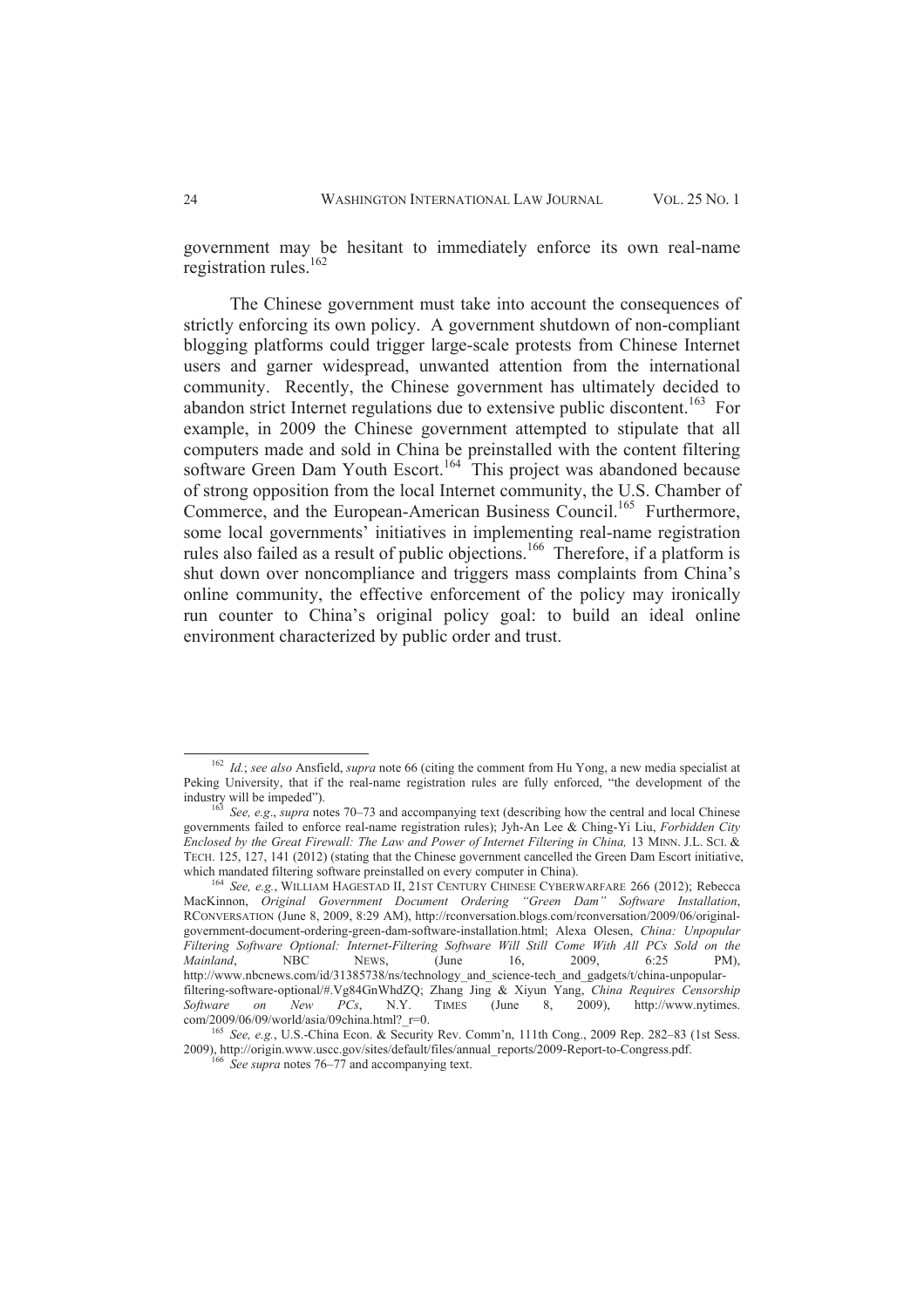# *2. Internet Companies' Cooperation with China's Real-Name Registration Policy*

Online service providers are important intermediaries in the efforts by the Chinese government to enforce its own Internet regulations.<sup>167</sup> In order to extract profit from the world's largest and fastest-growing Internet economy,<sup>168</sup> most Internet companies in China have considerable incentive to cooperate with the government in enforcing its regulations.  $169$  This scenario reflects how the party-state controls the online world via the NAM. As numerous Internet companies are highly profitable in China,<sup>170</sup> the NAM seems quite suitable for regulating the Internet in China. However, this regulatory approach has not been working as planned since providers began to hesitate to comply.<sup>171</sup> The section below will discuss the main obstacles to Internet companies' cooperation with the government in implementing the real-name registration rules, which include the high costs of cooperation, services provided by foreign websites, and the lack of an effective verification mechanism.

#### *i. High Cost of Cooperation*

From the service provider's perspective, the costs of implementing the real-name registration policy are enormous. These costs stem not only from the heavy burden of "identification verification," but also from the huge information security costs associated with protecting personal information from theft.  $172$  It is unsurprising that Sina has resisted the real-name registration rules from the very beginning.<sup>173</sup> The company reported in its 2012 regulatory filing that it had yet to implement the scheme because of "existing user behavior, the nature of the microblogging product, and the lack of clarity on specific implementation procedures."<sup>174</sup> Other microblog

<sup>167</sup> *See, e.g.*, Jyh-An Lee & Ching-Yi Liu, *supra* note 162, at 149–50.

<sup>168</sup> *See, e.g.*, ANUPAM CHANDER, THE ELECTRONIC SILK ROAD: HOW THE WEB BINDS THE WORLD TOGETHER IN COMMERCE 194 (2013).

<sup>169</sup> Jyh-An Lee et al., *supra* note 7, at 427–28. *See also* CHANDER*, supra* note 168, at 50–52 (describing how Yahoo complied with the Chinese government's request for information), 197 (illustrating how foreign Internet companies might "yield to political and economic pressure from the government").

<sup>170</sup> *See, e.g.*, CHANDER, *supra* note 168, at 195.

<sup>&</sup>lt;sup>171</sup> *See infra* notes 173–177 and accompanying text.

<sup>172</sup> *See* Caragliano, *supra* note 77; *see also supra* notes 115–17, 126–29 and accompanying text (describing the privacy concerns raised by real-name registration rules).

<sup>173</sup> *See* Caragliano, *supra* note 77.

<sup>174</sup> Covington & Burling LLP, *supra* note 75, at 2; *see also* Kshetri, *supra* note 157, at 58 (noting that "well after the March 16, 2012 deadline, Sina Weibo continued to allow users, who had not registered their real names to post and use its services."); Lagerkvist, *Principal-Agent Dilemma*, *supra* note 5, at 2640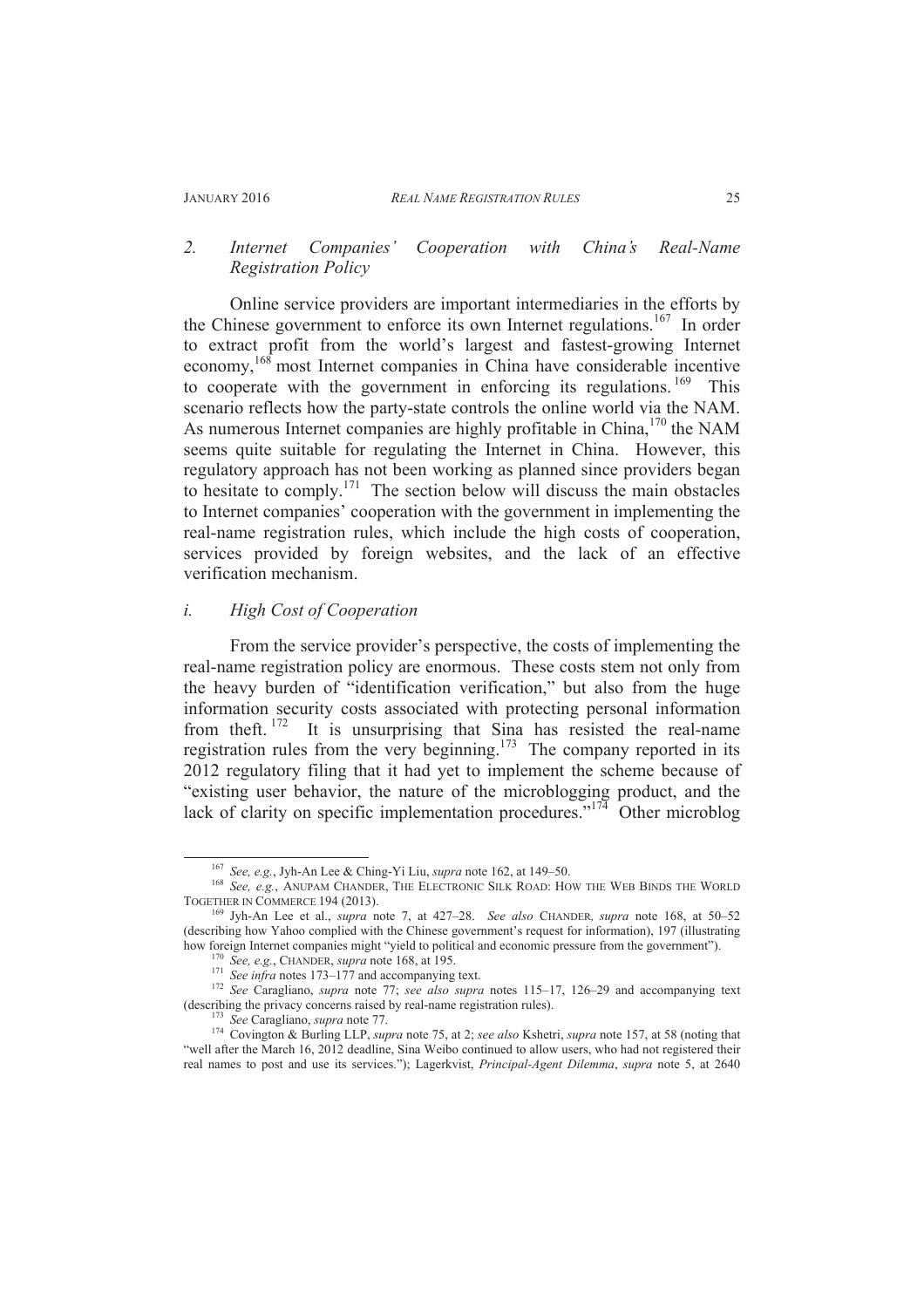operators are facing similar difficulties.  $175$  Likewise, primary mobile operators, including China Telecom, China Unicom, and China Mobile, have all expressed difficulty in implementing the registration policy because of their large user bases. <sup>176</sup> Commentators indicate that the real-name registration policy has been unsuccessful mainly because ISPs have been reluctant to invest in the implementation of the registration.<sup>177</sup>

China's past failure with enforcing real-name registration of cyber café customers helps to explain why the high costs borne by private companies would eventually hinder cooperation with the government.<sup>178</sup> Private companies that require real-name registration may be disincentivized to cooperate with the policy if they find that the requirement costs them significant numbers of customers.<sup>179</sup> Without the assistance of ISPs or other Internet companies, successful implementation of the real-name registration policy may be impossible. Concerning the insurmountable costs faced by Internet companies, avoiding misaligned incentives has become one of the Chinese government's main challenges in executing its current registration rules.

#### *ii. Circumventing Foreign Websites*

It is always challenging for national governments to regulate content or online activities hosted by foreign websites because the digital environment is borderless.<sup>180</sup> The limited regulatory reach of nation states creates impediments for the implementation of real-name registration rules as well. South Korea is one of the few countries that adopted a real-name registration policy before China, but it abandoned its efforts partly over the difficulty of enforcement.<sup>181</sup> To make matters worse for the South Korean

<sup>(</sup>reporting that Sina's system is "full of loopholes offering abundant possibilities to disregard or compromise using false identities").

<sup>175</sup> McDonald, *supra* note 88 ("Microblog operators, two of which say they have more than 300 million users each, were ordered last year to confirm the identities of users but acknowledge they have yet to complete that task.").

<sup>176</sup> Zeng, *supra* note 93.

<sup>177</sup> *See, e.g.*, Hu, *Real Name Systems*, *supra* note 67, at 230 ("It is too costly for [blog-service providers] to carry out [the real-name registration] plan.").

<sup>178</sup> *Id.* at 213.

<sup>179</sup> *Id.* at 213, 230. *See also* Lagerkvist, *Principal-Agent Dilemma*, *supra* note 5, at 2638 (reporting the warning made by Sina's CEO that real-name registration may have a negative effect on the company's profitability).

<sup>180</sup> *See, e.g.*, Cherie Dawson, *Creating Borders on the Internet: Free Speech, the United States, and International Jurisdiction*, 44 VA. J. INT'L L. 637, 638 (2004); Bernhard Maier, *How Has the Law Attempted to Tackle the Borderless Nature of the Internet?*, 18 INT'L J.L. & INFO. TECH. 142, 144, 147–48 (2010).

<sup>181</sup> Pfanner, *supra* note 103.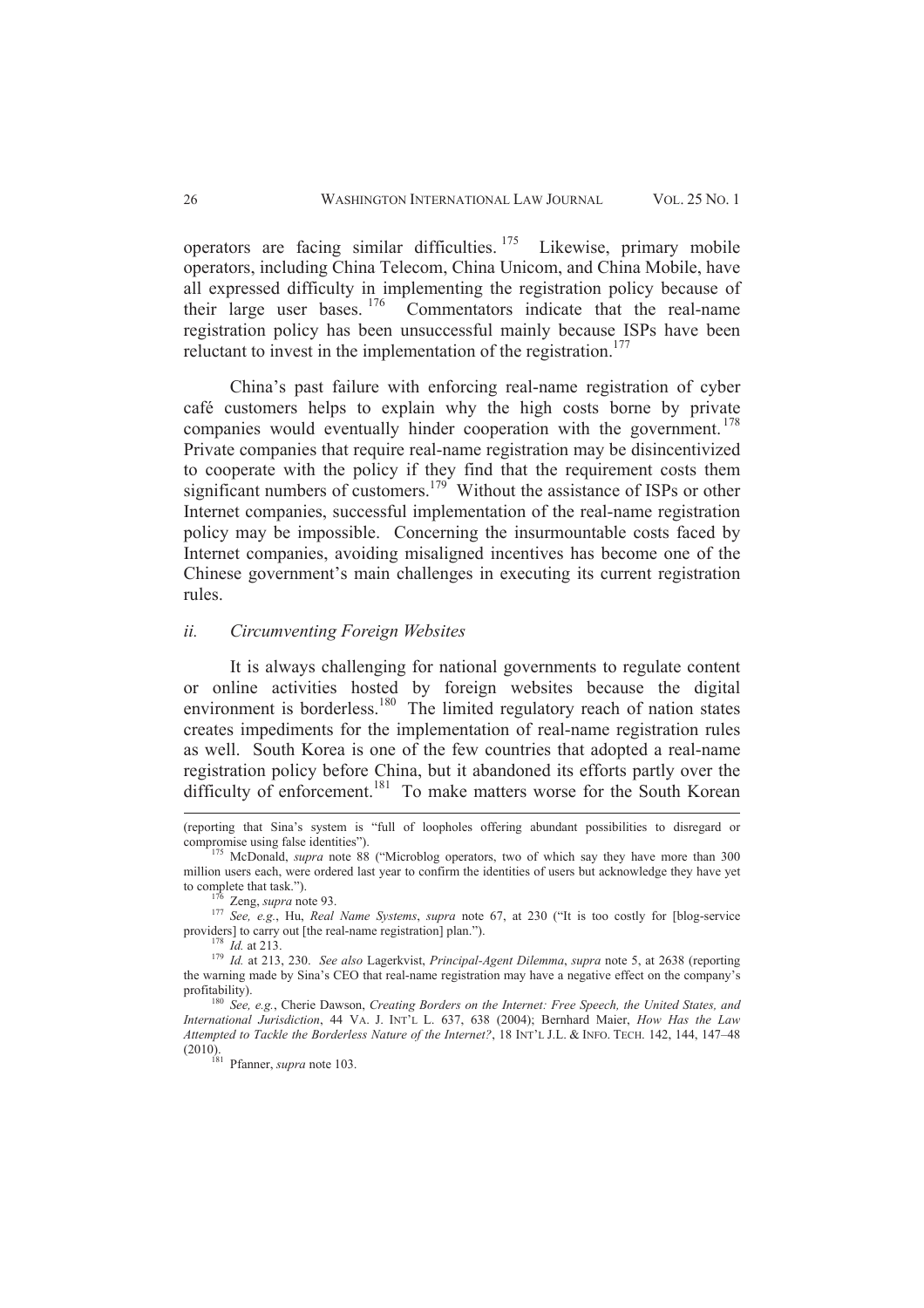$\overline{a}$ 

venture, some international companies, such as YouTube, have decided to refrain from full compliance with the policy and, in fact, redirected local users to their international websites to circumvent the national registration rules.<sup>182</sup>

Conversely, although some commentators argue that the Chinese realname registration policy may lead Internet users to foreign providers,  $183$  the circumvention issue is not a major problem for China because the country has successfully built the world's most sophisticated Internet filtering system, the so-called Great Firewall, to block foreign websites.<sup>184</sup> In the long run, Internet companies serving Chinese users cannot dodge the Great Firewall and redirect users to foreign websites.<sup>185</sup> In other words, the Internet filtering techniques constitute a shield with which the Chinese government can ensure the effective enforcement of the real-name registration policy. A quick observation of the Chinese market for social media will lend further credence to the viewpoint that the South Korean circumvention problem is highly unlikely to occur in China. As the Chinese government blocks or filters most popular social media websites (including Facebook, YouTube, and Twitter), <sup>186</sup> Chinese Internet users generally rely on the services of domestic Internet companies.<sup>187</sup> Most of these domestic companies operate only in the Chinese market and are accustomed to collaborating with the authoritarian government in order to turn a profit.<sup>188</sup> Domestic Internet companies, such as Tencent, have declared that they will support the real-

<sup>182</sup> *See, e.g.*, Leitner, *Identifying the Problem*, *supra* note 107, at 99; Pfanner, *supra* note 103; Matthew J. Wilson, *E-Elections: Law in Asia & Online Political Activities*, 12 WYO. L. REV. 237, 240 (2012).

<sup>183</sup> *See, e.g.*, Hu, *Real Name Systems*, *supra* note 67, at 229–30; Hai Tang, *supra* note 4, at 4 (citing Fang Xingdong's statement).

<sup>&</sup>lt;sup>184</sup> See, e.g., LAURA DENARDIS, THE GLOBAL WAR FOR INTERNET GOVERNANCE 212-13 (2014); Bartow, *supra* note 6, at 891; Jyh-An Lee & Ching-Yi Liu, *supra* note 163, at 129–35; Jonathan Watts, *Behind the Great Firewall*, THE GUARDIAN (Feb. 9, 2008), http://www.theguardian.com/technology/2008/ feb/09/internet.china.

<sup>185</sup> *See, e.g.*, Jyh-An Lee & Ching-Yi Liu, *supra* note 163, at 145.

<sup>186</sup> *See, e.g.*, CHANDER, *supra* note 168, at 129, 195–96; Ansfield, *supra* note 66; Bartow, *supra* note 6, at 891; Tania Branigan, *China Blocks Twitter, Flickr and Hotmail Ahead of Tiananmen Anniversary*, THE GUARDIAN (June 2, 2009), http://www.theguardian.com/technology/2009/jun/02/twitter-china; Chris Buckley, *Analysis: China Seeks to Tether the Microblog Tiger*, REUTERS (Sept. 16, 2011), http://www. reuters.com/article/2011/09/16/us-china-internet-idUSTRE78F04D20110916; Lagerkvist, *New Media Entrepreneurs in China*, *supra* note 6, at 172; Scaife, *supra* note 90, at 132.

<sup>187</sup> *See, e.g.*, Bartow, *supra* note 6, at 891–92. *See also* Caragliano, *supra* note 77 ("The state's decision to deny market access to foreign social media brought about the proliferation of a multitude of domestic Chinese platforms . . . ."); Watts, *supra* note 185 (stating that in every sector of the Internet industry in China, domestic players are on top).

See Jyh-An Lee et al., *supra* note 7, at 427.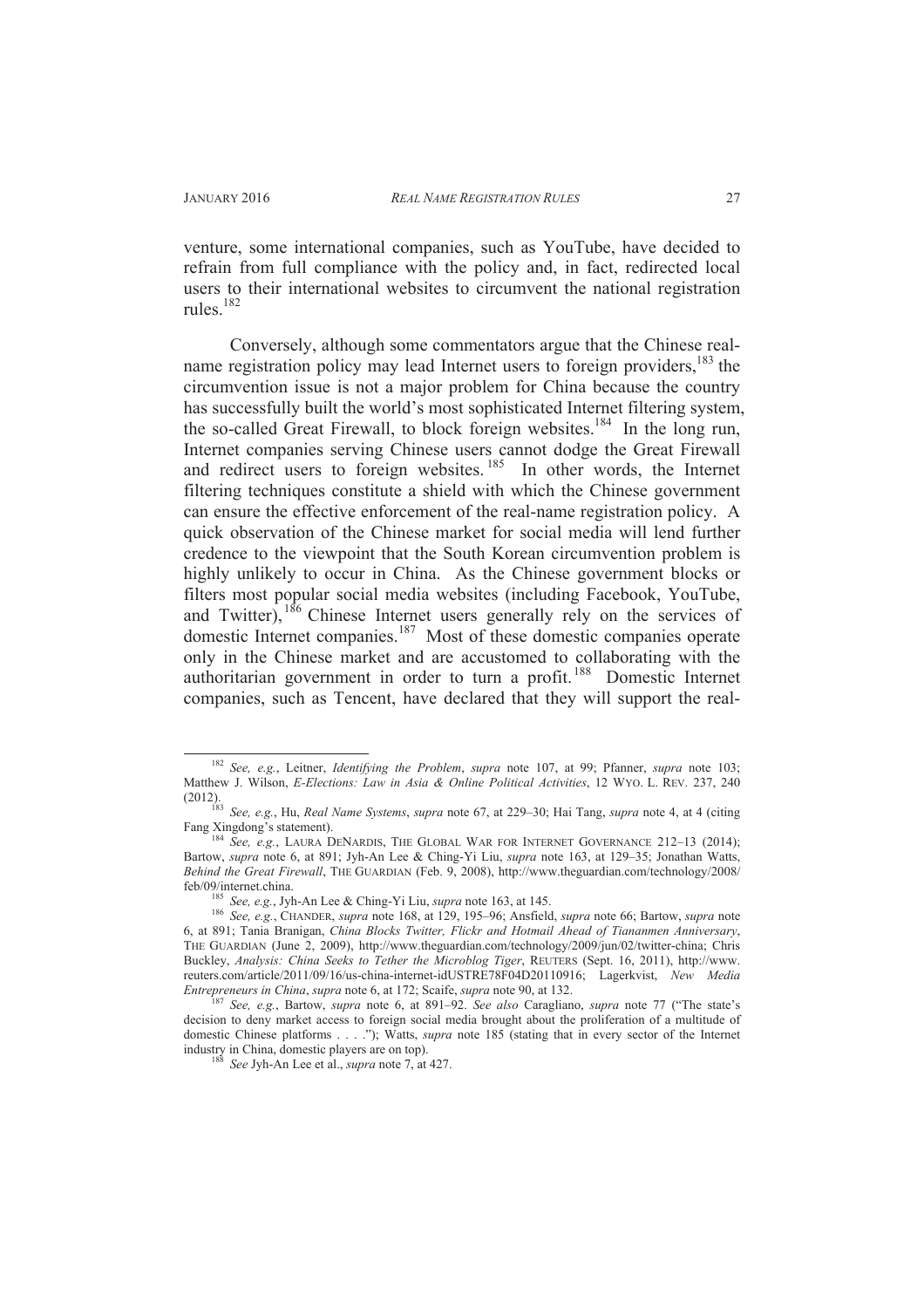name registration policy and have urged their users to respect the law.<sup>189</sup> As political correctness is the key to operating a successful Internet business in China, domestic Internet companies can ill afford to offend the party-state by redirecting users to websites abroad. Although redirecting users to foreign websites may not be a serious problem for implementing the policy in China, other factors, such as the high costs of cooperation and the absence of an effective verification mechanism, may still prevent Internet companies from implementing such a policy.

#### *3. Effective Verification*

From a practical perspective, implementing this policy takes considerable resources. Policymakers and government authorities need to design a mechanism for verification of real-name registrations.<sup>190</sup> Otherwise, the rules will, in digital environments, prove to be hollow pronouncements backed by idle threats. South Korea's experience exemplifies how a verification mechanism works: the government required that private portals direct their users to a public website, where they would certify their identity by entering their national identification numbers into the website.<sup>191</sup> By contrast, the Chinese government has neither established a concrete implementation plan nor designated an organization to play the role of enforcer.<sup>192</sup> Furthermore, China does not have reliable technology capable of effectively executing online identity verification. In fact, a few years ago, China attempted to develop a system allowing local police to register and authenticate the real names of Internet café customers.<sup>193</sup> However, this system proved to be ineffective because the overall surveillance program failed to gain the necessary cooperation of cyber cafés.<sup>194</sup> Though the Chinese government is noted for its stringent, technologically adept regulation of online activities,<sup>195</sup> it has not yet developed technology capable of carrying out the real-name registration policy.

<sup>189</sup> *See* Cao Yin, *Beijing Police Target Rising Internet Crime*, *supra* note 110; Cao Yin, *China Tightens Control on Instant Messaging Services*, *supra* note 91.

<sup>190</sup> *See, e.g.*, Hu, *Real Name Systems*, *supra* note 67, at 233 ("[T]he core process of [Real Name System] is authentication, that is, to make sure whether the virtual character online is correspondent to the very identical person.").

<sup>191</sup> *See* Leitner, *Identifying the Problem*, *supra* note 107, at 84–85.

<sup>192</sup> *See* Schinasi, *supra* note 122, at 605.

<sup>193</sup> Hu, *Real Name Systems*, *supra* note 67, at 212–13.

<sup>194</sup> *Id.* at 213. *See, e.g.*, Hearn, *supra* note 73, at 891.

<sup>195</sup> *See, e.g.*, Jyh-An Lee & Ching-Yi Liu, *supra* note 164, at 129–40; Jyh-An Lee et al., *supra* note 7, at 419–24.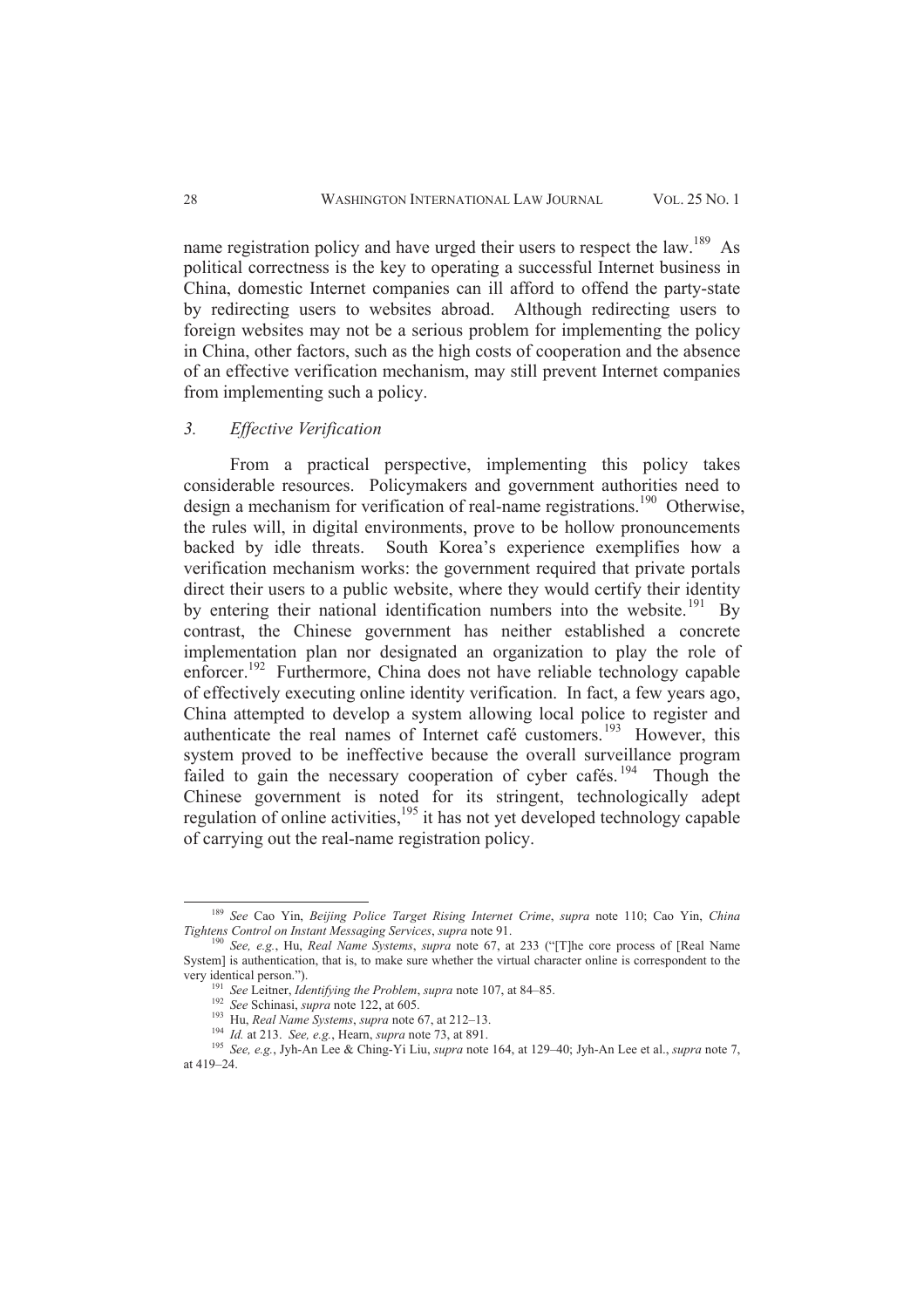In the case of China, online marketplaces have responded to the rules in a way unintended by the Chinese government. Savvy Internet users are perhaps easily circumventing current registration mechanisms in China and elsewhere.<sup>196</sup> Enterprising underground businesses have been selling fake verification information to purchasers who wish to remain anonymous while logging into microblog accounts.<sup>197</sup> If a microblogger is willing to shell out extra money to an illegal underground business, the blogger can inconspicuously register with a microblog website. In China, some Internet users have used so-called "ID Card Generator" software to generate ID card numbers for Internet users who do not want to disclose their identities.<sup>198</sup> In light of this reality, enforcement of the registration policy is far from satisfactory. If the market for fake identity increases to a critical mass and the government truly commits itself to successfully enforcing the real-name registration policy, authorities must either devote more and better resources to enforcement of the policy or enact a new policy altogether. Otherwise, it is very likely that the current, ineffectually enforced policy will remain only a nominal threat to most Chinese Internet users.

# V. THE FUTURE OF DIGITAL ANONYMITY AND THE INTERNET

With recent advancements in digital technologies and the law, legal scholars have recognized that the right to anonymity should not be absolute.<sup>199</sup> The network itself is traceable, user identity cannot be hidden perfectly, <sup>200</sup> and real-name registration policies are not the only strategy for controlling online activities. The Constitutional Court of Korea has rightly pointed out that less restrictive policies for controlling online activity are  $a$ vailable.<sup>201</sup> Therefore, the argument that real-name registration policies are uniquely suited to the task of policing the Internet is quite doubtful. One scholar argued that a user's "identity [can] be requested where needed and appropriate  $\ldots$  ."<sup>202</sup> Under this approach, the main issue would be whether requiring an Internet user's identity information is necessary and appropriate. Given the aforementioned concerns, real-name registration may not be an

<sup>196</sup> *See e.g.*, Hearn, *supra* note 73, at 892; Hu, *Real Name Systems*, *supra* note 67, at 227; Leitner, *Identifying the Problem*, *supra* note 107, at 101.

<sup>197</sup> *The Power of Microblogs*, *supra* note 77.

<sup>198</sup> Hu, *Real Name Systems*, *supra* note 67, at 214, 227.

<sup>199</sup> *See* Susan W. Brenner, *The Privacy Privilege: Law Enforcement, Technology, and the Constitution*, 7 J. TECH. L. & POL'Y 123, 163 (2002); Choi, *supra* note 13, at 537–38, 541; Ekstrand, *supra* note 40, at 407.

<sup>&</sup>lt;sup>200</sup> *See supra* notes 15–17 and accompanying text.

<sup>201</sup> Scaife, *supra* note 90, at 133.

<sup>202</sup> BERNAL, *supra* note 14, at 237.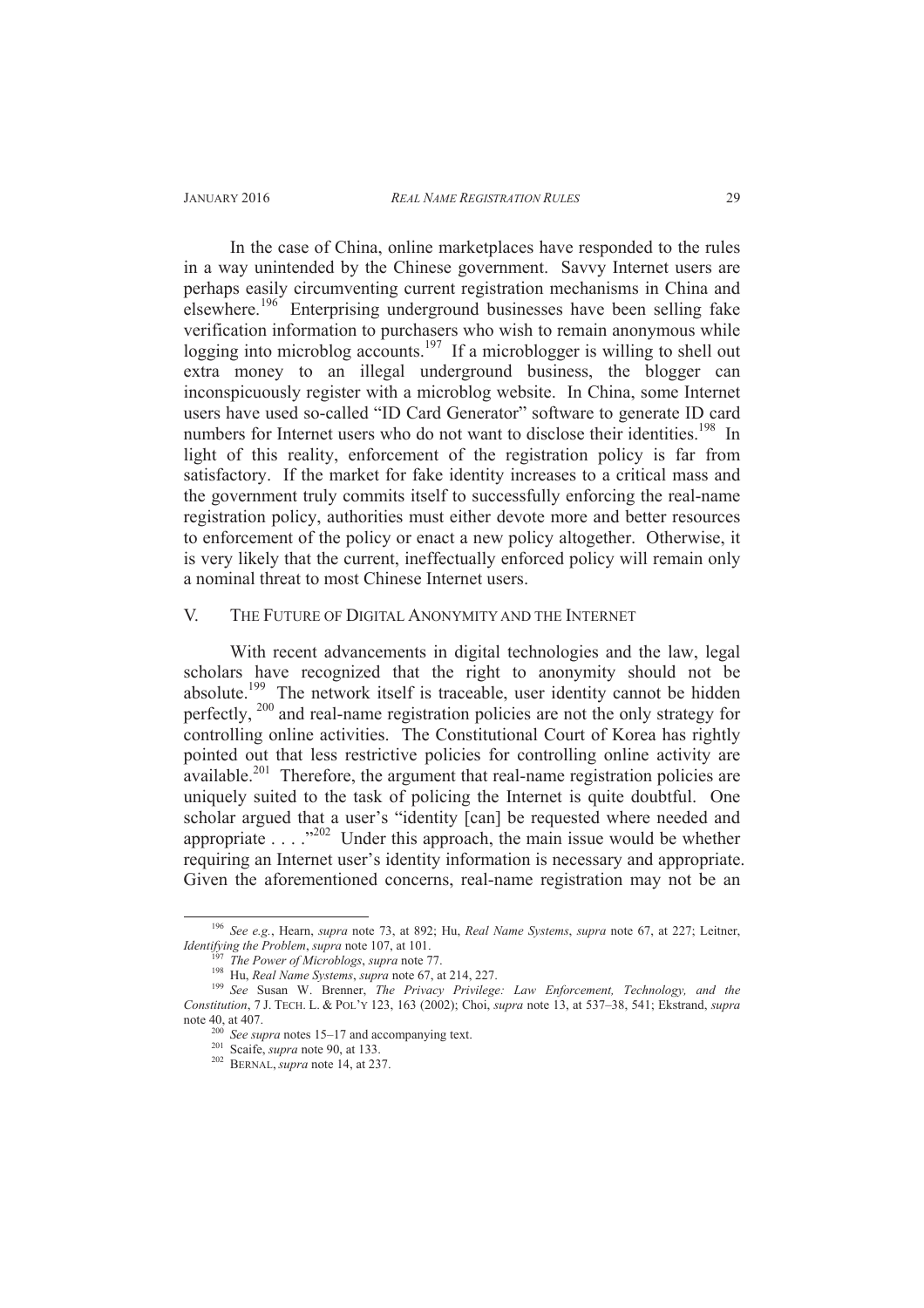ideal approach in the digital sphere; even scholars advocating for a reduction in online anonymity find that such extensive real-name registration rules are an unacceptable approach to Internet regulation.<sup>203</sup>

Professor Lawrence Lessig, arguably one of the most important commentators on Internet law, once proposed that "we should certainly architect cyberspace to ensure anonymity."<sup>204</sup> Nonetheless, China's realname registration policy is pushing the Internet in a direction opposed by Lessig: the elimination of online anonymity.<sup>205</sup> This endeavor may profoundly reshape the architecture and norms of the Internet in China and around the world.<sup>206</sup> After all, China has become a major worldwide cyber power<sup>207</sup> and there is no justifiable reason to conclude that the country's real-name registration policy is incapable of influencing the global Internet.

 Although China has failed to implement its registration rules in the short term, these rules may have important policy implications for global Internet governance. The Chinese government's NAM has leveraged private commercial power and corporate resources to regulate the Internet<sup>208</sup> and, in doing so, regulated the Internet in a more effective and economical way.<sup>209</sup> It is possible that the Chinese government may collaborate with key players in the Internet industry to further advance the real-name registration policy. Some Internet companies may realize that adhering to the policy will eventually work toward their own corporate benefit.

Though laws in some countries, such as Germany, protect anonymous or pseudonymous use of Internet services, $2^{10}$  a number of major social media companies, such as Google, Facebook, and LinkedIn, have expressed interest in urging users to register with real names. <sup>211</sup> Google has announced

 $\overline{a}$ 

<sup>211</sup> *See, e.g*., REBECCA MACKINNON, CONSENT OF THE NETWORKED: THE WORLDWIDE STRUGGLE FOR INTERNET FREEDOM 150–51 (2012); Marvin Ammori, *The "New" New York Times: Free Speech* 

<sup>203</sup> *See* Brenner, *supra* note 199, at 147–48; Choi, *supra* note 13, at 537–38.

<sup>204</sup> LESSIG, *supra* note 130, at 197.

<sup>&</sup>lt;sup>205</sup> *See supra* notes 90–91 and accompanying text.

<sup>206</sup> Hu, *Real Name Systems*, *supra* note 67, at 234.

<sup>207</sup> *See*, *e.g.*, Jyh-An Lee, *The Red Storm in Uncharted Waters: China and International Cyber Security*, 82 UMKC L. REV. 951, 963–65 (2014).

<sup>208</sup> *See, e.g.*, Jyh-An Lee et al., *supra* note 7, at 426–28. *See also* Lagerkvist, *New Media Entrepreneurs in China*, *supra* note 6, at 172 (describing the increasing public-private cooperation in regulating online content in China).

See, e.g., Jyh-An Lee et al., *supra* note 7, at 426–27.

<sup>210</sup> *See*, *e.g.*, Juhi Tariq, *The NSA's Prism Program and the New EU Privacy Regulation: Why U.S. Companies with a Presence in the EU Could Be in Trouble*, 3 AM. U. BUS. L. REV. 371, 380 (2014); Anne-Marie Zell, *Data Protection in the Federal Republic of Germany and the European Union: An Unequal Playing Field*, 15 GERMAN L.J. 461, 480–82 (2014) (introducing German courts' decisions regarding whether Facebook's real-name policy violates German Telemedia law).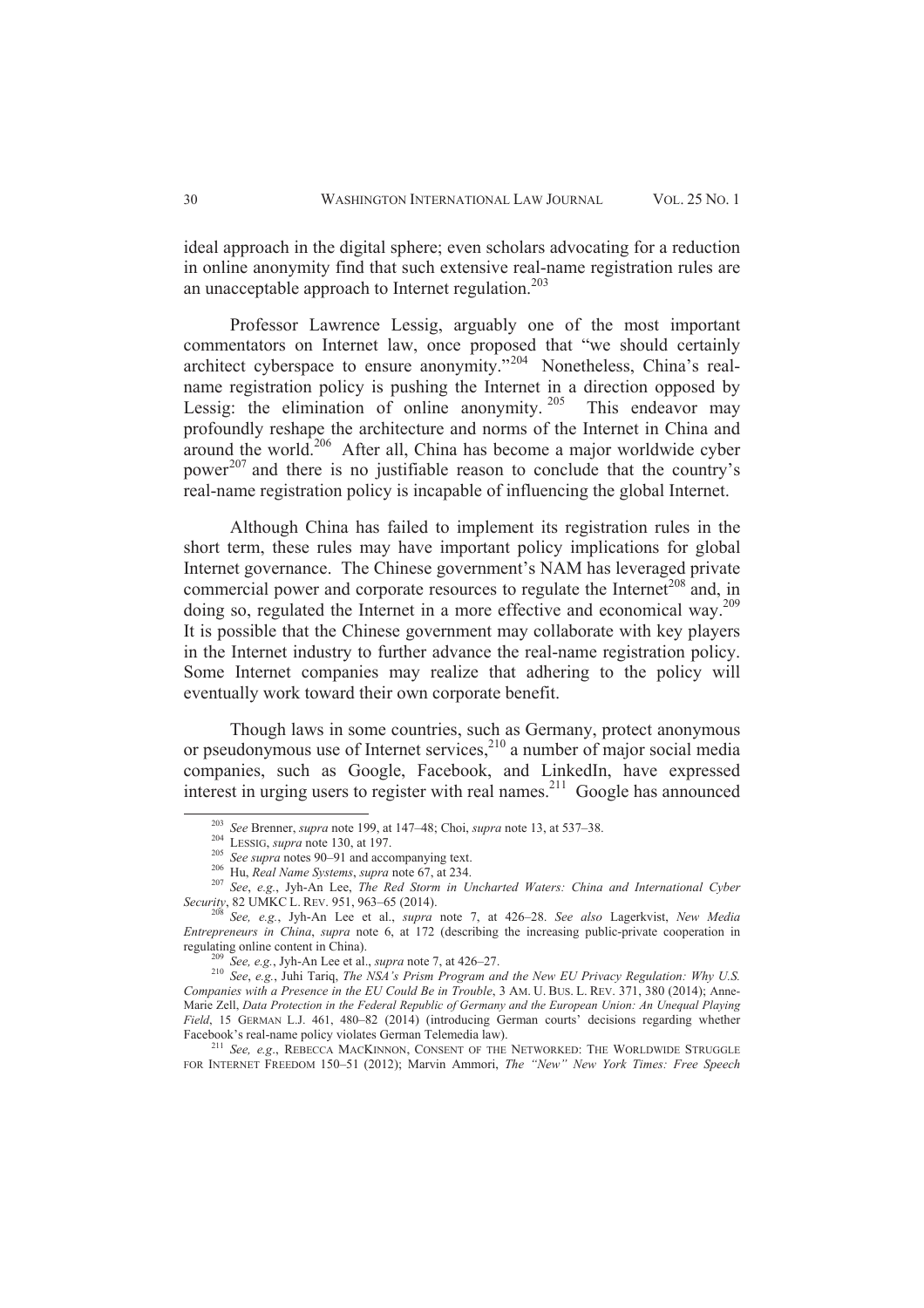$\overline{a}$ 

that it retains the right to disable accounts whose users are not using their real names <sup>212</sup> whereas Facebook has already deactivated some accounts registered under pseudonyms or fake names.<sup>213</sup> While Google recently lifted its real-name requirement for Google+ users,<sup>214</sup> Facebook's explanation for its real-name policy is that this policy can prevent users from "act[ing] abusively towards other members of [the] community . . . . .<sup>215</sup> Those major Internet companies' recent preference for real-name registration<sup>216</sup> only strengthens the argument that real-name registration has the potential to become the norm in the global Internet environment.

Google and Facebook have also been developing effective real-name verification technologies,<sup>217</sup> which the Chinese government lacks. Google and Facebook are, of course, key Internet platforms. Thus, both their enthusiastic development of real-name registration architecture<sup>218</sup> and their extraordinary influence on Internet governance<sup>219</sup> will perhaps shape the global Internet environment in ways that favor China's implementation of an effective real-name registration policy. The more incentives there are for

<sup>212</sup> *See, e.g.*, BERNAL, *supra* note 14, at 242–43.

*Lawyering in the Age of Google and Twitter*, 127 HARV. L. REV. 2259, 2271 (2014); Choi, *supra* note 13, at 534; Steve Coughlan & Robert J. Currie, *Social Media: The Law Simply Stated*, 11 CAN. J.L. & TECH. 229, 231 (2013); King-wa Fu et al., *supra* note 68, at 48; Kaminski, *supra* note 52, at 824; Pfanner, *supra* note 103. *See also* Waldman, *supra* note 36, at 400–401 (explaining "the exploding popularity of real-name social networking sites"). *But see* Danah Boyd, *The Politics of "Real Names": Power, Context, and Control in Networked Publics*, 55 COMM. ACM 29, 29 (2012) (stating that users use pseudonyms in MySpace); Mathew Ingram, *Why Twitter Doesn't Care What Your Real Name Is*, GIGAOM (Sept. 16, 2011), https:// gigaom.com/2011/09/16/why-twitter-doesnt-care-what-your-real-name-is/ (explaining why Twitter does not require real-name registration).

<sup>213</sup> *See, e.g.*, Kevin Park, *Facebook Used Takedown and It was Super Effective! Finding a Framework for Protecting User Rights of Expression on Social Networking Sites*, 68 N.Y.U. ANN. SURV. AM. L. 891, 911 (2013); Neil M. Richards, *The Perils of Social Reading*, 101 GEO. L.J. 689, 699–700 (2013). *But see* Boyd, *supra* note 211, at 29 (stating that Facebook does not strictly enforce real-name policy in late-teen communities).

Nonetheless, it should be noted that Google+ has drawn back from its real-name registration policy probably because of the attempt to gain more market share. *See, e.g.*, James Johnson, *Google's Real Name* Registration Policy Halted By Criticism, INQUISITR (Mar. 5, 2013), *Name Registration Policy Halted By Criticism*, INQUISITR (Mar. 5, 2013), http://www.inquisitr.com/557566/ googles-real-name-registration-policy-halted-by-criticism/; Greg Kumparak, *3 Years Later, Google+ Drops Its Dumb Real Name Rule And Apologizes*, TECHCRUNCH (July 15, 2014), http://techcrunch.com/2014/07/15/3-years-later-google-drops-its-dumb-real-name-rule-and-apol ogizes/.

<sup>215</sup> Jacob Davidson, *Facebook's Zuckerberg Defends Controversial 'Real Name' Policy*, TIME (July 1, 2015), http://time.com/money/3942997/facebook-real-name-policy/.

<sup>216</sup> *See supra* note 211 and accompanying text; *see also* BERNAL, *supra* note 14, at 244 (suggesting that Facebook has the potential to make real-name registration "an internet-wide norm").

<sup>217</sup> *See, e.g.*, Chris Jay Hoofnagle & Jan Whittington, *Free: Accounting for the Costs of the Internet's Most Popular Price*, 61 UCLA L. REV. 606, 669 (2014).

<sup>218</sup> *See, e.g.*, Boyd, *supra* note 211, at 30.

<sup>219</sup> *See, e.g.*, DENARDIS, *supra* note 184, at 23.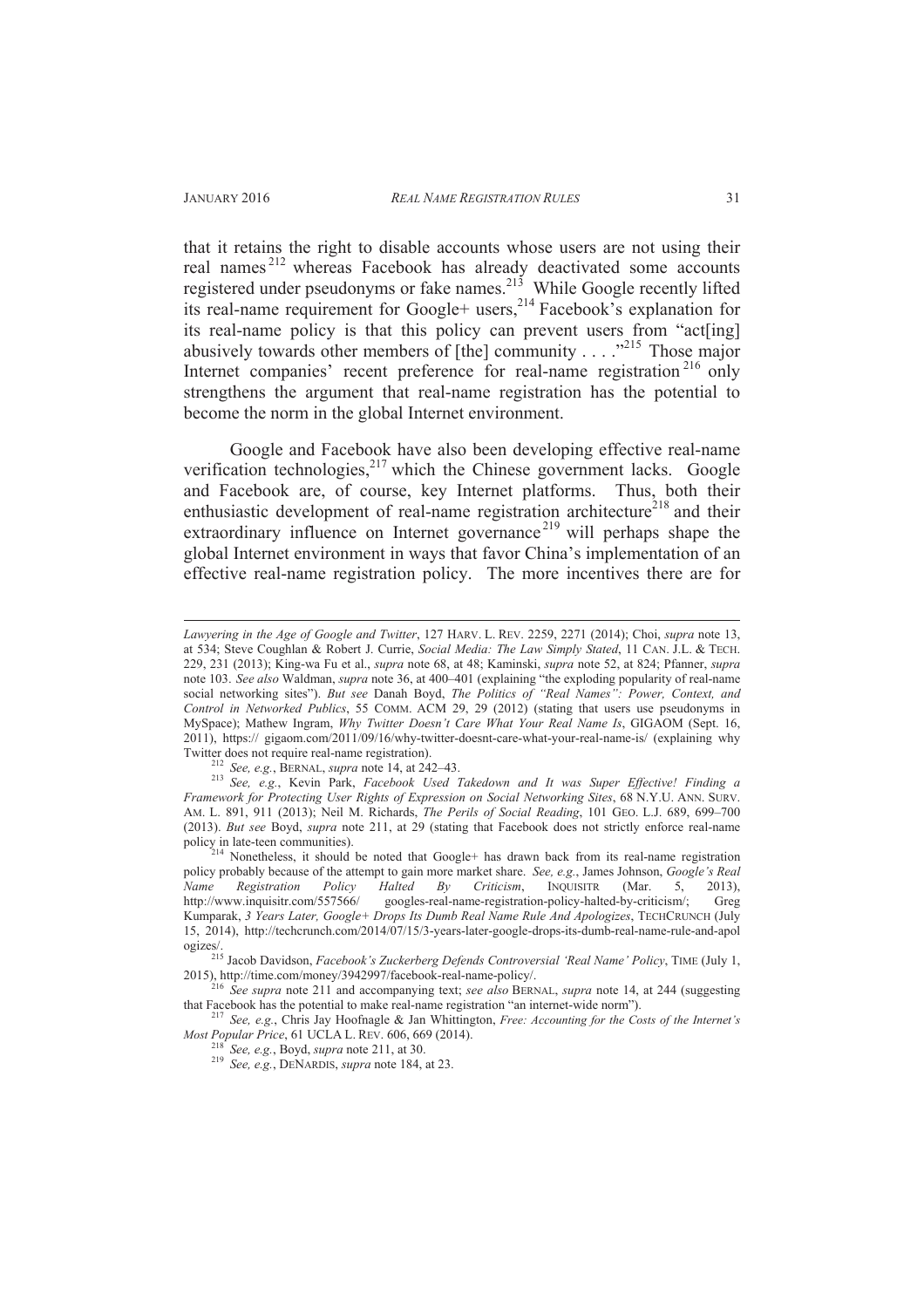Internet companies to adopt real-name registration, the more likely China will be able to put such a policy into action.

If such endeavors are justified under public policy rationales, such as building a more civil Internet<sup>220</sup> or combating terrorism,<sup>221</sup> then China may be set to shape a very different Internet architecture. Moreover, the Chinese approach to eliminating digital anonymity by implementing effective realname registration rules may have a strong "spill over" effect on global Internet governance and regulations.<sup>222</sup> China is not alone in promoting such policies. Other countries, including Iran, Kazakhstan, Syria, and Saudi Arabia, have enacted laws eliminating user anonymity in the online world.<sup>223</sup> Some individuals and enterprises also believe that the Internet would be more civil if Internet users were identifiable online by their real names. $224$ For example, Hans-Peter Friedrich, Interior Minister of Germany, is of the opinion that the identities of bloggers should be transparent so that the bloggers can be held accountable for their posts.<sup>225</sup> Politicians in the United Kingdom and Ireland have made similar proposals.<sup>226</sup> From a comparative perspective, a real-name registration requirement may also be designed as a safe harbor for ISPs to avoid potential liability, rather than a strict legal obligation with Chinese characteristics.<sup>227</sup>

It is true that limiting anonymity might be an effective strategy to combat abusive online behavior. But should Internet gatekeepers be legally obliged to require real names? Although some commentators argue that the benefits of anonymity are often outweighed by its costs to civility, $2^{28}$  one can just as reasonably argue that:

<sup>220</sup> *See* Pfanner, *supra* note 101.

<sup>&</sup>lt;sup>221</sup> China has claimed that one aim of the real-name registration policy is to "to combat terrorism." *See supra* note 111 and accompanying text.

<sup>222</sup> *Cf.* Jyh-An Lee et al., *supra* note 7, at 431–32 (arguing that the Chinese approach to Internet governance may have a "spillover" effect on the global Internet).

<sup>223</sup> *See, e.g.*, SCHELL, *supra* note 76, at 116; Sanja Kelly & Sarah Cook, *Evolving Tactics of Internet Control and the Push for Greater Freedom*, FREEDOM ON THE NET 2012, at 11 (2012), http://www.freedomhouse.org/sites/default/files/resources/FOTN%202012%20Overview%20Essay.pdf.

<sup>224</sup> *See, e.g.*, Pfanner, *supra* note 103. <sup>225</sup> *Id*.

<sup>226</sup> BERNAL, *supra* note 14, at 245.

<sup>227</sup> *See, e.g*., Eric Goldman, *UK's New Defamation Law May Accelerate The Death Of Anonymous User-Generated Content Internationally*, FORBES (May 9, 2013), http://www.forbes.com/sites/ericgoldman /2013/05/09/uks-new-defamation-law-may-accelerate-the-death-of-anonymous-user-generated-contentinternationally/.

<sup>228</sup> *See, e.g.*, Christopher Wolf, Letter to the Editor, *Sunday Dialogue: Anonymity and Incivility on the Internet*, N. Y. TIMES, Nov. 27, 2011, at SR2.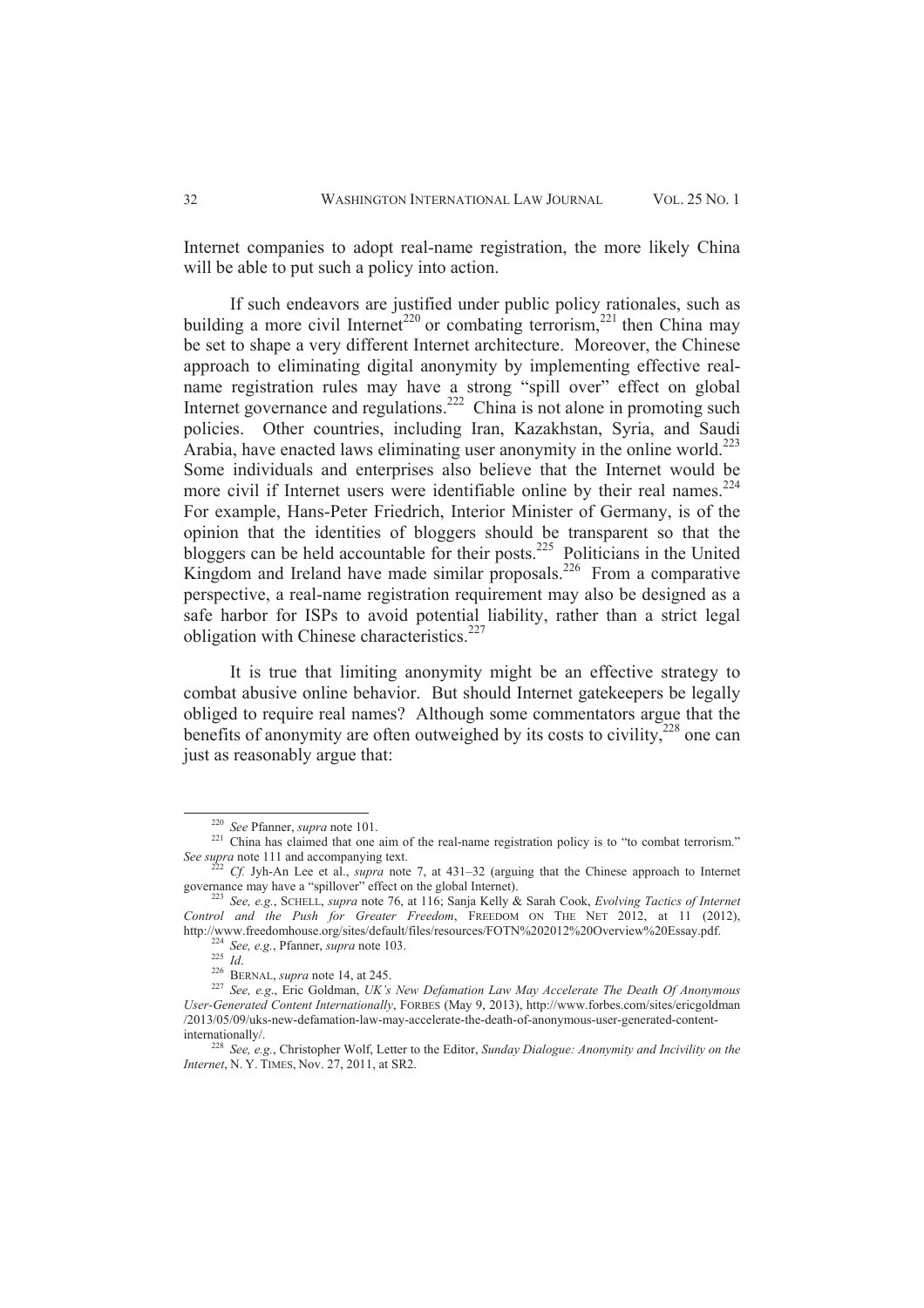[W]ithout anonymity, domestic violence and sexual assault victims might not join online survivors' groups for fear that their abusers might discover them. LGBT teenagers might not seek advice from online support groups about coping with bullying if they had to worry about their peers learning of their sexual orientation . . . . With inflexible real-name policies, society may lose a lot and gain too little.<sup>229</sup>

The ongoing development of various real-name registration policies suggests that a strong "spill over" effect on our online lives is unavoidable. One should not overlook the conventional constitutional wisdom that anonymous speech, including the use of pseudonyms, is a powerful tool of political debate.<sup>230</sup> As such, this constitutional tradition merits an extension to encompass the Internet, the most powerful communication tool for the marketplace of information and ideas to date invented by human beings. Although commentators appear to agree that online anonymity is not absolute, we argue here that real-name registration policies should never serve as the main approach to controlling the Internet. Even American scholars promoting the application of civil-rights law to online harassment cases have argued that "real name policies are not guaranteed to deter bad actors. Determined harassers may be able to figure out a way to disguise their identity. Private platforms should retain online anonymity as the default rule."231

# VI. CONCLUSION

Online anonymity poses new challenges for regulators and raises new complex legal dilemmas that elude quick and easy solutions under existing law. China's real-name registration policy represents a significant response to this challenge and also exemplifies—with strong Chinese characteristics—the NAM. This policy has raised serious concerns associated with privacy and free speech. Moreover, the Chinese government has encountered intractable enforcement problems arising from a pronounced misalignment of incentives for ISPs and a lack of reliable technology for real-name verification. Nonetheless, it is still too early to

<sup>229</sup> CITRON, *supra* note 26, at 28.

<sup>230</sup> *See, e.g*., McIntyre v. Ohio Elections Comm'n, 514 U.S. 334, 358–59, 363–67 (1995) (Thomas, J., concurring); George F. du Pont, *The Criminalization of True Anonymity in Cyberspac*e, 7 MICH. TELECOMM. TECH. L. REV. 191 (2001); Miguel E. Larios, *ePublius: Anonymous Speech Rights Onlin*e, 37 RUTGERS L. REC. 36 (2010).

<sup>&</sup>lt;sup>231</sup> CITRON, *supra* note 26, at 28.